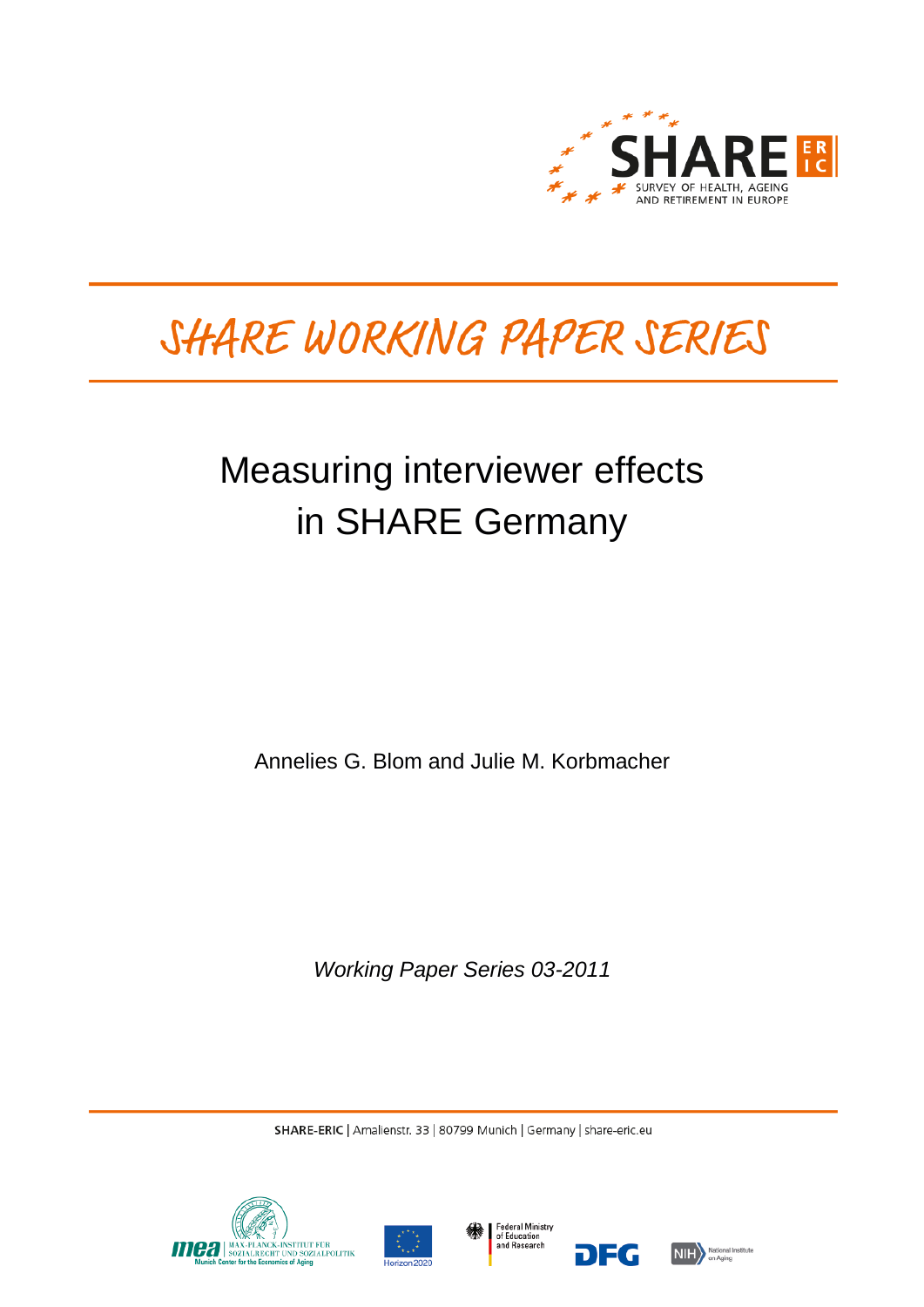## Measuring Interviewer Effects in SHARE Germany

Annelies G. Blom<sup>a</sup> and Julie M. Korbmacher<sup>b</sup>

<sup>a</sup> Survex - Survey Methods Consulting, C4-20, 68159 Mannheim, Germany.

Email: ablom@staff.mail.uni-mannheim.de

<sup>b</sup> Mannheim Research Institute for the Economics of Aging, University of Mannheim, Germany Email: korbmacher@mea.uni-mannheim.de

#### Abstract

Interviewer effects are found across all types of interviewer-mediated surveys crossing disciplines and countries. While studies describing interviewer effects are manifold, identifying characteristics explaining these effects has proven difficult. This paper proposes a conceptual framework of interviewer characteristics for explaining interviewer effects. The framework encompasses four dimensions of interviewer characteristics: general interviewer attitudes, interviewers' own behavior, interviewers' experience with measurements, and interviewers' expectations. An interviewer questionnaire based on this conceptual framework was implemented on the fourth wave of SHARE Germany in early 2011. An exploratory analysis of the interviewer data collected shows associations between the response and consent rates that interviewers expect to achieve and the other dimensions of interviewer characteristics.

## Keywords

Interviewer characteristics, conceptual framework, unit nonresponse, item nonresponse, measurement error, interviewer questionnaire, paradata

## Acknowledgements

The authors would like to thank Ulrich Krieger, Elisa Leonhardt, Ute Hoffstätter and Martina Brandt at the Mannheim Research Institute for the Economics of Aging, for comments, suggestions and data keying. We would also like to thank Mick Couper, Frauke Kreuter, Mark Trappmann and Joseph Sakshaug for their comments and ideas concerning the development of the questionnaire. Finally, the authors thank the German survey agency infas for their cooperation in administering the interviewer survey during their SHARE interviewer training and, last but not least, all interviewers who participated in the SHARE interviewer survey.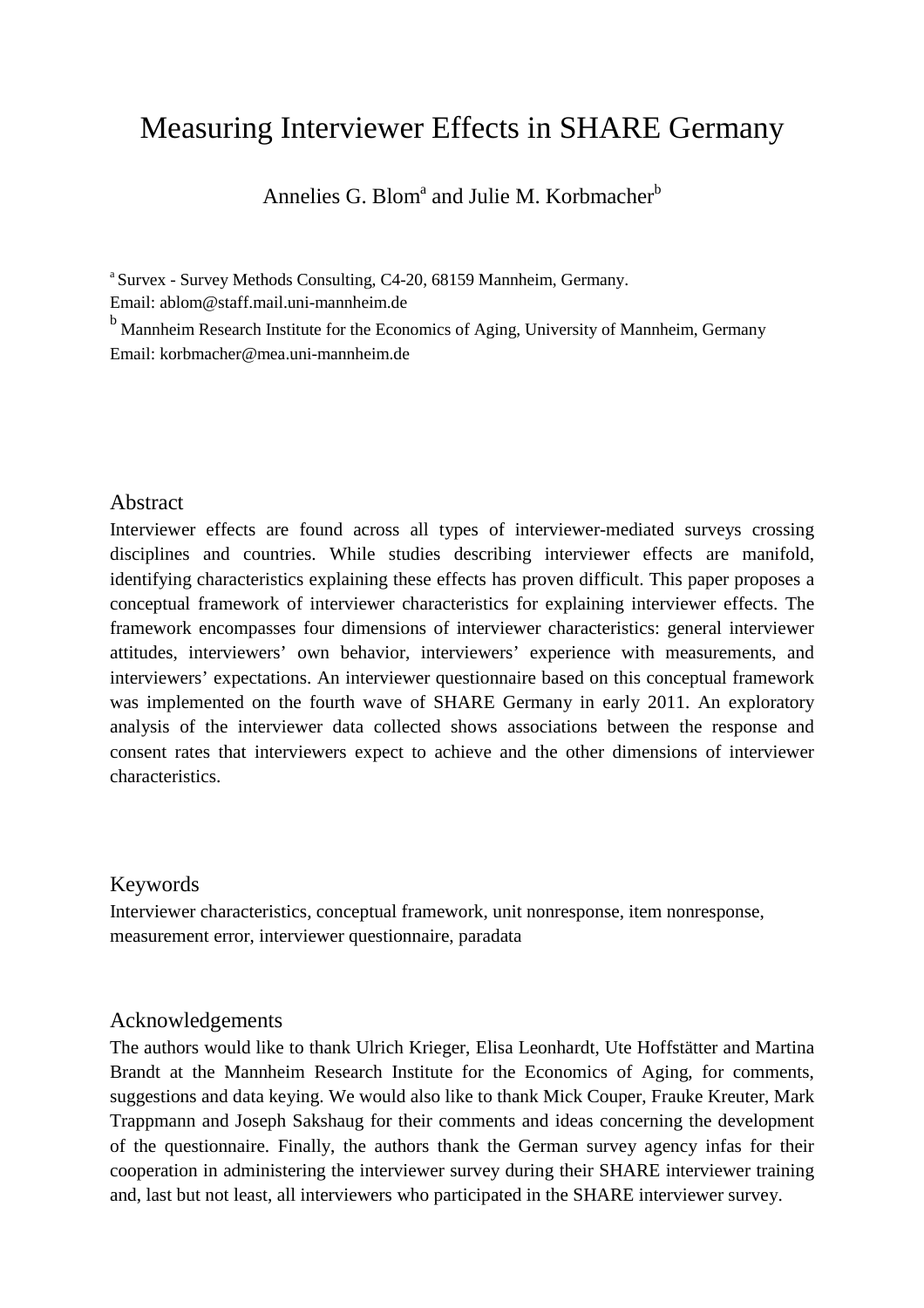### **1. Introduction**

In all interviewer-mediated surveys interviewers play a crucial role during the entire data collection process. They make contact with and gain cooperation from the sample unit, ask survey questions, conduct measurements, record answers and measures, and maintain respondents' motivation throughout the interview (Schaeffer et al. 2010). As such, the job of an interviewer encompasses a diversity of roles and requires a variety of skills. Especially with the rise of computer-assisted interviewing, which permits the collection of even more complex data, a well-trained staff of interviewers has become indispensable.

Yet often, especially in large-scale data collections, researchers are far removed from the field (with survey agencies and their operations departments acting as intermediaries) and have little information about how the concepts they aim to measure are actually put into practice (Koch et al 2009). At the end of a long chain of actors we receive datasets with hundreds of variables, but the data production is still a blackbox.

To reduce variation in the data collection processes, surveys are conducted through standardized interviews. The aim of standardized interviews is to measure the same concept in the same way across all sample units. However, standardized interviewing has limitations.

First, not all components of the data collection process can be completely standardized. For example, during the contacting process interviewers are typically allowed to employ those methods that they consider most productive; during the cooperation process survey methodologists even recommend a tailored rather than a fully scripted introduction (Morton-Williams 1993; Houtkoop-Steenstra and van den Berg 2000). Many recent methods of collecting data also necessitate interviewers to tailor their interaction with the respondents, for example when collecting life-history data through calendar methods (Sayles et al. 2010).

Second, in standardized surveys interviewers need to be well-trained to ensure that the data of all sample units are collected in a comparative way. In survey reality, however, no matter how professional the survey and how well-trained the interviewers, we find interviewer effects in the nonresponse process and the survey data.

The literature *describing* interviewer effects on various aspects of the survey process is substantial (for an overview see Schaeffer et al. 2010, ch. 13). However, few studies have succeeded in *explaining* the interviewer effects found. One strand of research into explaining interviewer effects has been facilitated by collecting interviewer characteristics through surveys of the interviewers employed on a study.

This paper presents the conceptual framework of a new international interviewer questionnaire developed to explain interviewer effects on unit nonresponse, non-consent to the collection of biomarkers, non-consent to record linkage and item nonresponse on income in wave 4 of the Survey of Health, Ageing and Retirement in Europe (SHARE) in Germany. While tailored to SHARE Germany the questionnaire was developed in cooperation with researchers across various survey projects. Thus, the questionnaire will be relevant to survey projects across countries and disciplines.

 This paper consists of three parts. First, a theoretical background and literature review outlines the main aspects of the data collection process affected by interviewer effects (section 2). The subsequent conceptual framework constitutes the core of the paper, where the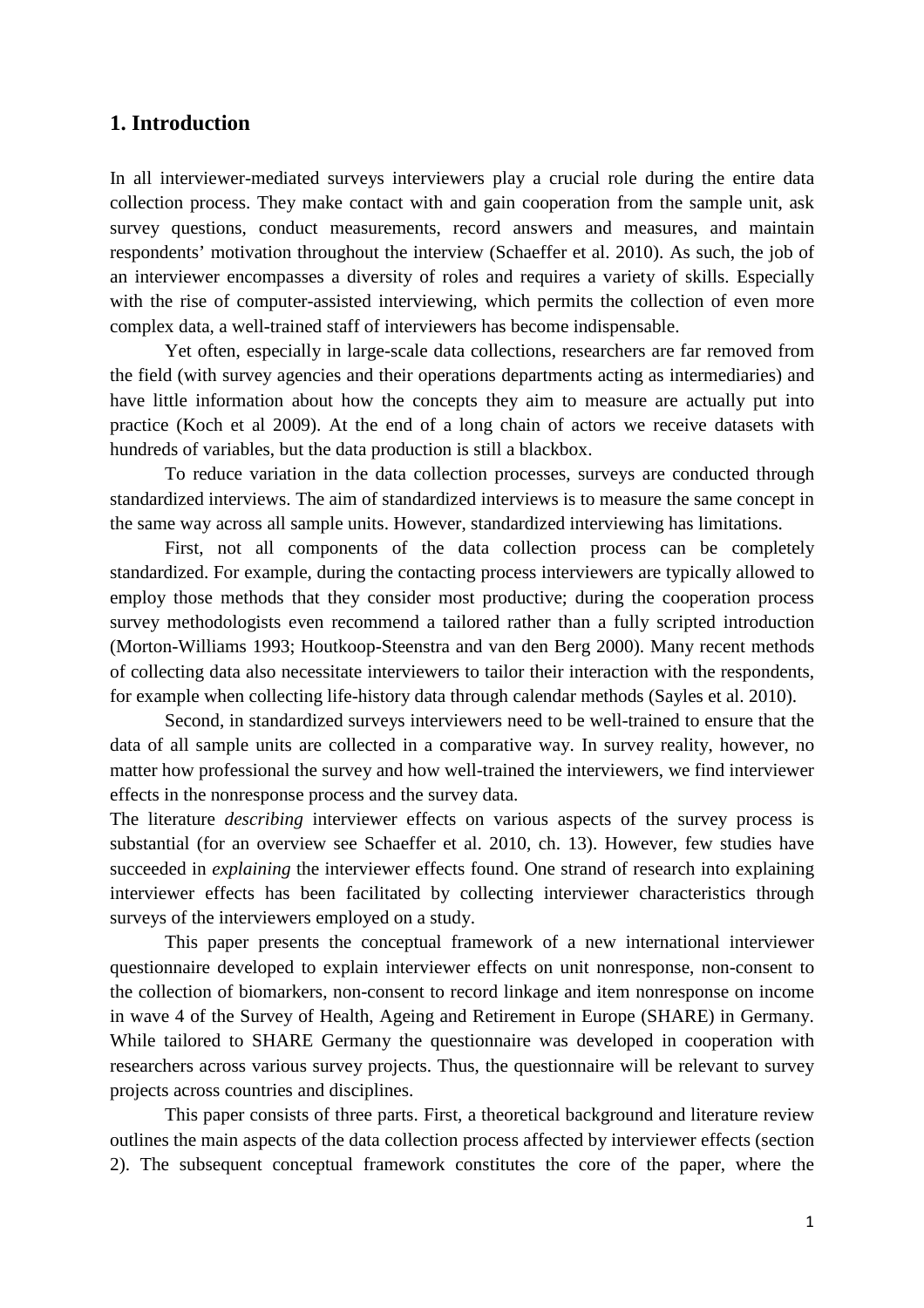motivation for surveying various interviewer characteristics is laid out (section 3). Finally, section 4 presents initial findings from the interviewer survey conducted in SHARE Germany.

## **2. Theoretical background and literature**

An interviewer effect is typically estimated by an intraclass correlation coefficient (ICC), i.e. the ratio of the interviewer variance to the sum of all variances in the model (e.g. Anderson and Aitkin 1985, Groves and Magilavy 1986). The ICC allows us to estimate to which extent the variation across respondents in the survey estimate is clustered within the interviewers conducting the survey.

Three main types of interviewer effects can be distinguished: interviewer effects on the unit nonresponse process, on item nonresponse and on the actual measurement (Figure 1).



**Figure 1: Types of interviewer effects in surveys** 

#### **2.1. Interviewer effects on unit nonresponse**

When considering the unit nonresponse process we find that interviewers are differentially successful at recruiting sample units leading to differential unit response rates. A growing literature has examined the role of the interviewer in the nonresponse process, and attention has been paid to interviewer attributes, such as experience (Durban and Stuart 1951; Couper and Groves 1992; Singer et al. 1983; Snijkers et al. 1999; Lipps and Pollien 2011), interviewer skills (Morton-Williams 1993; Campanelli et al. 1997), interviewer-respondent interaction (Groves and Couper 1998), as well as survey design characteristics, such as interviewer burden (Japec 2008) and interviewer payment (de Heer 1999; Durrant et al. 2010).

To explain differential response rates between interviewers and why more experienced interviewers achieve higher response rates, survey methodologists have examined interviewer attitudes and motivation (Campanelli et al. 1997; Groves and Couper 1998; Hox and de Leeuw 2002; Durrant et al. 2010). This strand of research was inspired by the work of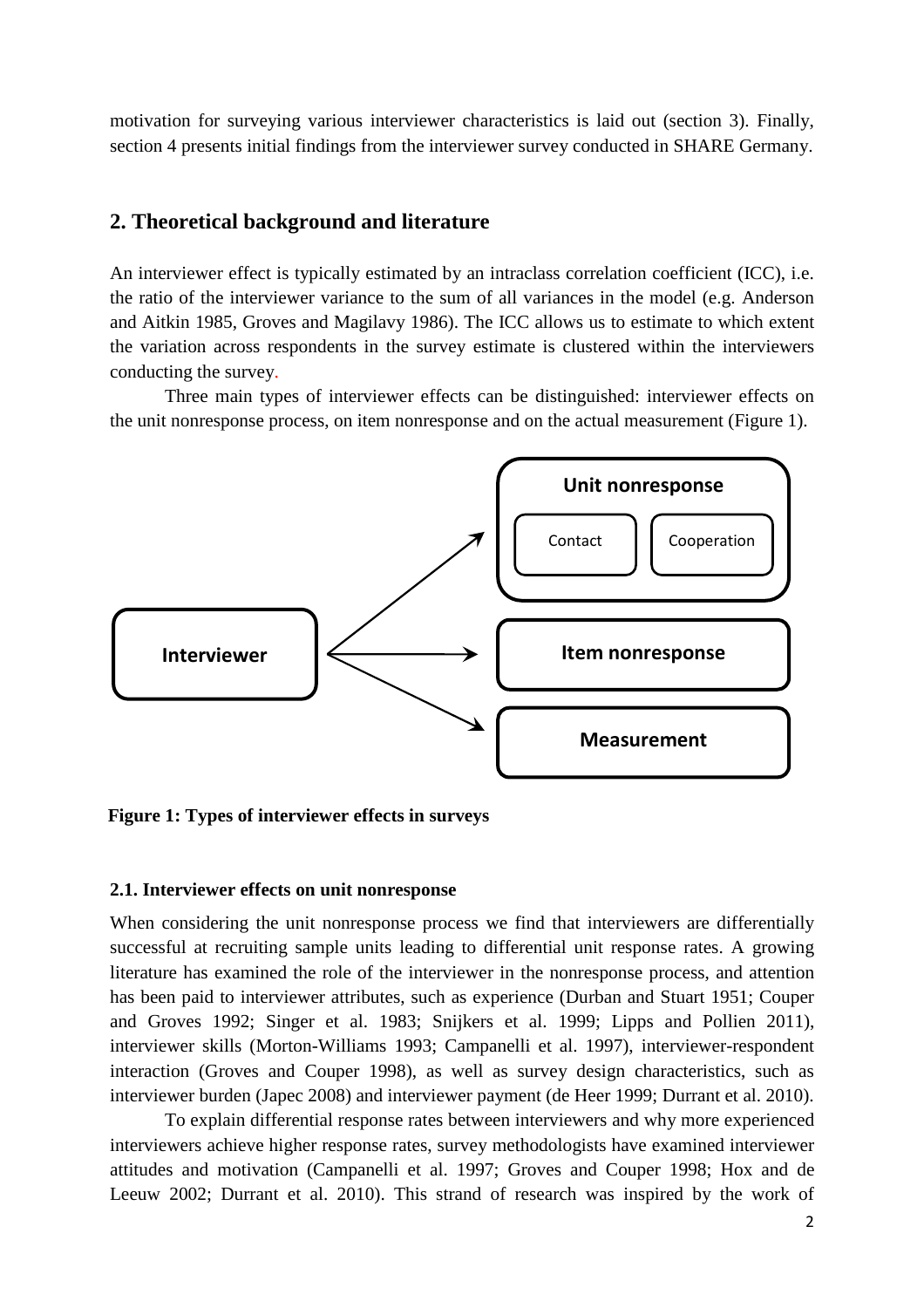Lehtonen (1996), who developed a short interviewer attitudes scale and showed that attitudes correlate with attained response rates. Another line of studies focuses on interviewer behavior and interviewer-respondent interaction (Couper and Groves 1992; Campanelli et al. 1997; Groves and Couper 1998; Snijkers et al. 1999). This started with the pioneering work of Morton-Williams (1993), who analyzed tape recordings of survey introductions and identified successful interviewer strategies, such as, using professional and social skills, and adapting these to the doorstep situation.

#### **2.2. Interviewer effects on item nonresponse**

In addition, interviewers have an influence on item nonresponse, i.e. on the respondents' willingness to answer each question in the survey and on their consent to providing additional information. The consent to the collection of additional information can be diverse; typical examples are consent to record linkage (Lessof 2009; Calderwood and Lessof 2009; Sakshaug et al. 2010; Sala et al. 2010) and consent to the collection of biomarkers in health surveys (Sakshaug et al. 2009).

Traditionally, the literature on interviewer effects on item response rates describes a clustering effect of item nonresponse within interviewers and tries to explain these interviewer effects by the demographic characteristics of the interviewer (Singer et al. 1983). Another strand of research looks into collecting additional information about the interviewers, for example on their expectations, by means of interviewer questionnaires (Singer and Kohnke-Aguirre 1979; Singer et al. 1983). More recently researchers have drawn on paradata (Couper and Lyberg 2005), i.e. data describing the data collection process such as interviewer workload and length of interview, to explain interviewer effects on item nonresponse (Olson and Peytchev 2007). There is also a growing literature on consent to collecting additional data from respondents, such as consent to record linkage and to collecting biomarkers (Jenkins et al. 2006; Jenkins et al. 2008; Sakshaug et al. 2009; Sakshaug et al. 2010); analyses of interviewer effects on consent, however, are scarce (c.f. Sala et al. 2010; Korbmacher and Schröder 2010).

#### **2.3. Interviewer effects on measurement**

Interviewers can through their observable characteristics and their actions influence the measurement itself, i.e. which answer a respondent provides. Theory related to this third type of interviewer effect typically stems from the literature on respondents' cognitive processes when answering survey questions (Tourangeau et al. 2000).

The process of answering a survey question is complex and iterates through various stages (Cannell et al. 1981; Tourangeau et al. 2000). First, the respondent needs to understand the survey question and recognize the meaning of it. Here interviewers play a crucial role: Do they read out the complete question or take short-cuts? Do they read the interviewer instructions and provide information accordingly? Do they reformulate a question, if the respondent does not understand it? That is, do they follow the standardized interview even if the survey question is not understood by the respondent? In the second and third stages the respondent searches their memory and retrieves the information requested, and subsequently inspects it for completeness and relevance. The interviewer might support this process, hinder it or act as a neutral observant. In studies collecting life-history information, for example, the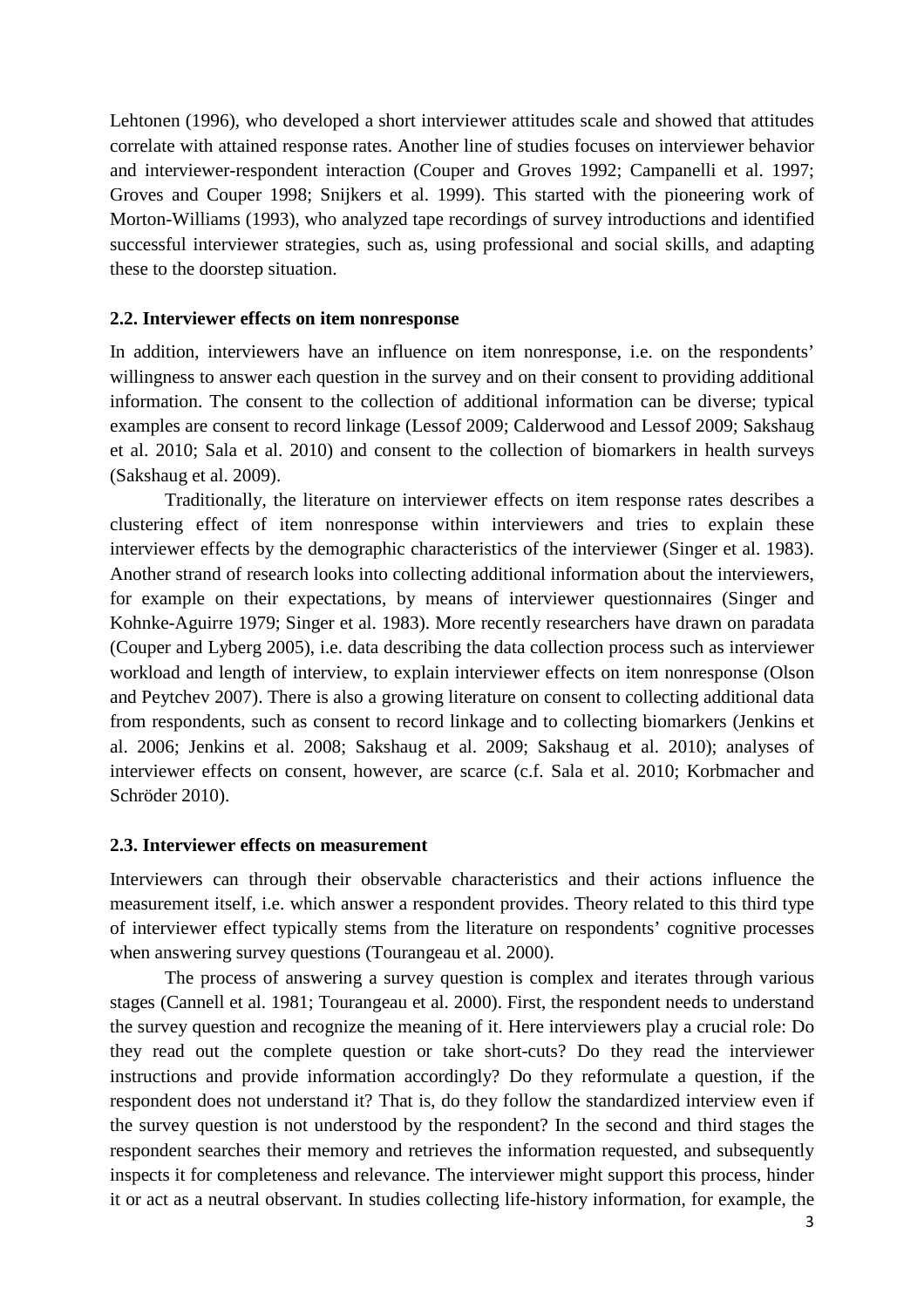interviewer plays a role in this process by providing anchor events that ease the respondent burden in temporally placing events in their life. The fourth stage involves mapping the retrieved answer on the answer options provided in the questionnaire. Again the interviewer might consciously or subconsciously influence the measurement. If in doubt in which category to place their answer, respondents might ask the interviewer for help. Interviewers' reaction to this request thus influences the answer recorded.

Since survey questions differ widely in content and structure and since interviewer effects are estimate-specific, interviewer effects can be different for different questions and topics (Schaeffer et al. 2010) and cannot be generalized for all measurements within a survey. "An interviewer characteristic is most likely to affect responses to questions that make the characteristics salient or relevant in the interaction, activate stereotypes, or evoke the respondent's concerns with affiliation, relative status, or deference. Effects do not always appear for such questions, however, and sometimes appear for questions without these features" (Schaeffer et al. 2010, p. 451).

Covering all of these different types of interviewer effects on measurement goes beyond the scope of the conceptual framework developed in this paper. Instead, we focus on identifying interviewer characteristics associated with interviewer effects on unit and item nonresponse.

#### **3. Designing comparative measures of interviewer characteristics**

The conceptual framework underlying the design of the SHARE interviewer questionnaire was influenced by two separate strands of research: An international interviewer questionnaire implemented on the European Social Survey (ESS) and interviewer effects found in methodological research on SHARE. They are introduced in the following.

#### **3.1. Findings from a previous international interviewer survey**

In 2002 de Leeuw and Hox (2009) designed a standardized international interviewer questionnaire to measure interviewer effects on unit nonresponse in the ESS. The questionnaire was implemented in seven ESS countries and data from all but one country could be successfully linked to the ESS contact data describing the processes leading to unit nonresponse.<sup>1</sup> The motivation for implementing such a survey was that "while there are a few studies investigating the influence of interviewers on nonresponse, they are typically restricted to analyses within a single country. However, interviewer training, contacting and cooperation strategies as well as survey climates differ across countries thus influencing differential nonresponse processes and possibly nonresponse biases" (Blom et al. forthcoming). The interviewer questionnaire focused on measuring interviewers' attitudes towards various fieldwork strategies and their avowed doorstep behavior.

Multi-level analyses of the combined contact data and interviewer data found the largest variance components at the level of the sample unit (more than 60%). For the model of contact, variance at the interviewer level (27%) and at the country level (10%) was still

l

 $1$  Only in Sweden the data could not be linked due to national data protection regulations.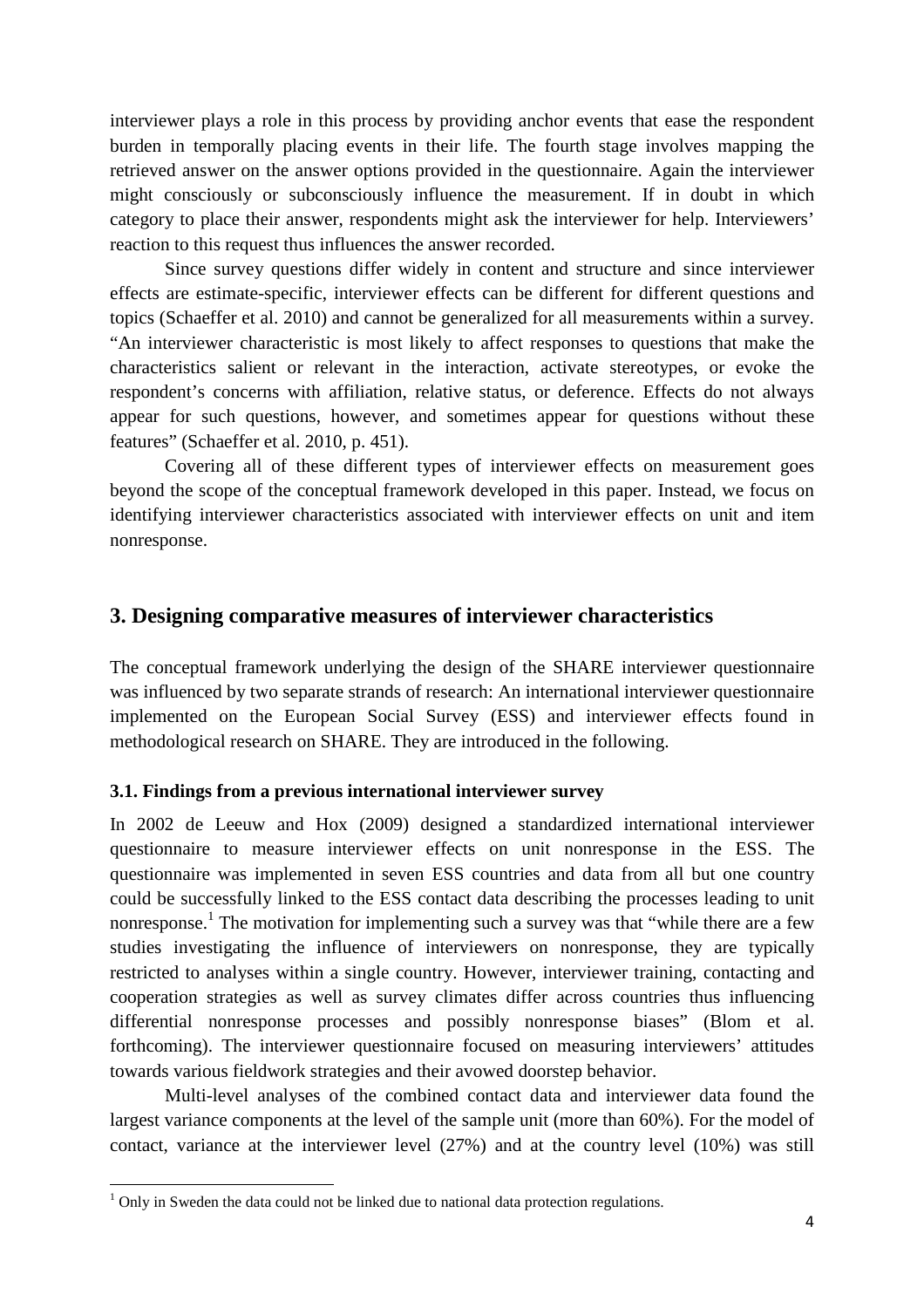considerable. For the models of cooperation, 30% of the variance was found at the country level and only 8% at the interviewer level. However, in line with similar studies (Durrant et al. 2010; Hox and de Leeuw 2002), the authors found that the predictive power of the variables collected on the interviewer questionnaire was low and explained only part of the observed variance. In addition, the questionnaire was limited to explaining interviewer effects on unit nonresponse.

#### **3.2. Interviewer effects in SHARE**

SHARE is a multidisciplinary and cross-national panel survey on the health, socio-economic status and social and family networks of the population aged 50 and older. In order to depict changes over time the same individuals are re-interviewed bi-annually. Since 2004 over 2000 interviewers have conducted face-to-face interviews with more than 45000 individuals across 20 countries.

As is to be expected with any large survey project, interviewer effects have been found in the SHARE data across various different types of analyses. Most notably two research projects have documented interviewer effects on the contact part of unit nonresponse (Lipps and Benson 2005) and on consent to record linkage in the German SHARE study (Korbmacher and Schröder 2010).

In an analysis of the processes leading to contact in the eleven countries participating in wave 1 of SHARE Lipps and Benson (2005) found no "significant country effects throughout [their] analyses, once the interviewer effects are controlled [for]. … Throughout the analysis, interviewer effects persist. That is, there are interviewers who more likely find ways to obtain initial contact than other interviewers, even when controlling for when and how the attempt is made" (Lipps and Benson 2005, p. 3913). This dominance of interviewer effects over country effects is in line with the findings by Blom et al. (forthcoming) and like them Lipps and Benson (2005) are unable to explain the interviewer effects found.

Korbmacher and Schröder (2010) analyzed the processes leading to consent to record linkage in SHARE Germany in wave 3. They found significant interviewer fixed effects in their model of consent after controlling for respondent characteristics and characteristics of the interview process (interview duration, item nonresponse, incentives, interviewer assessments of respondents' willingness to answer and whether other people were present during the interview). They concluded "that the decision-making process is mainly influenced by the interview situation which in turn is driven by the interviewer-respondent interaction." (Korbmacher and Schröder 2010, p.6).

In wave 4 SHARE Germany refreshes its panel sample with a new sample of approximately 4000 respondents to an expected total sample size of 6000 respondents. Within the refresher sample four methodological experiments are conducted: on unconditional monetary incentives, on additional mid-fieldwork training of interviewers (both described by Schröder and Blom 2010), on consent to linkage of the SHARE data with individual records of the German Pension Fund and on consent to the collection of micro-invasive biomarkers (both described in Schaan and Korbmacher forthcoming). These methodological experiments raised questions about interviewers' influence on the data collection process.

Given the interviewer effects documented in the literature and the methodological experiments conducted in SHARE Germany wave 4, the objective of the interviewer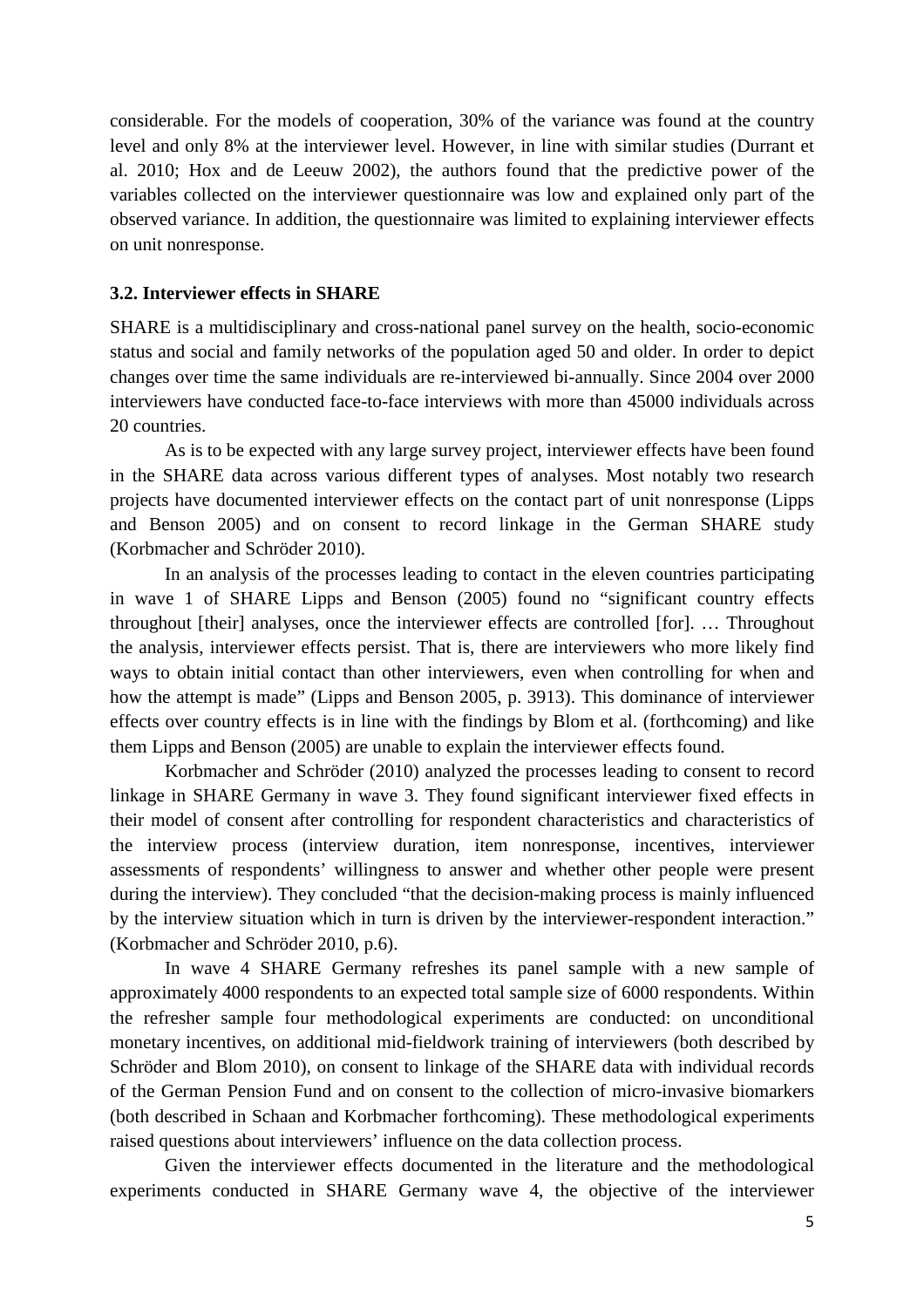questionnaire was to collect interviewer characteristics that explain five groups of interviewer effects: interviewer effects (1) on unit nonresponse in general, (2) on unit nonresponse across the four incentives conditions of the incentives experiment, (3) on consent to the collection of four types of biomarkers, (4) on consent to record linkage, and (5) on income nonresponse (Figure 2).



**Figure 2: Interviewer effects examined in SHARE Germany wave 4** 

#### **3.3. Conceptual framework of the SHARE interviewer questionnaire**

The conceptual framework presented in the following is derived from our own experiences at interviewer trainings on a diversity of studies, from findings in previous analyses of interviewer effects and from consultations with methodological experts on various European and US surveys. When aiming to explain interviewer effects by means of characteristics collected in an interviewer survey, the underlying assumption is (1) that interviewers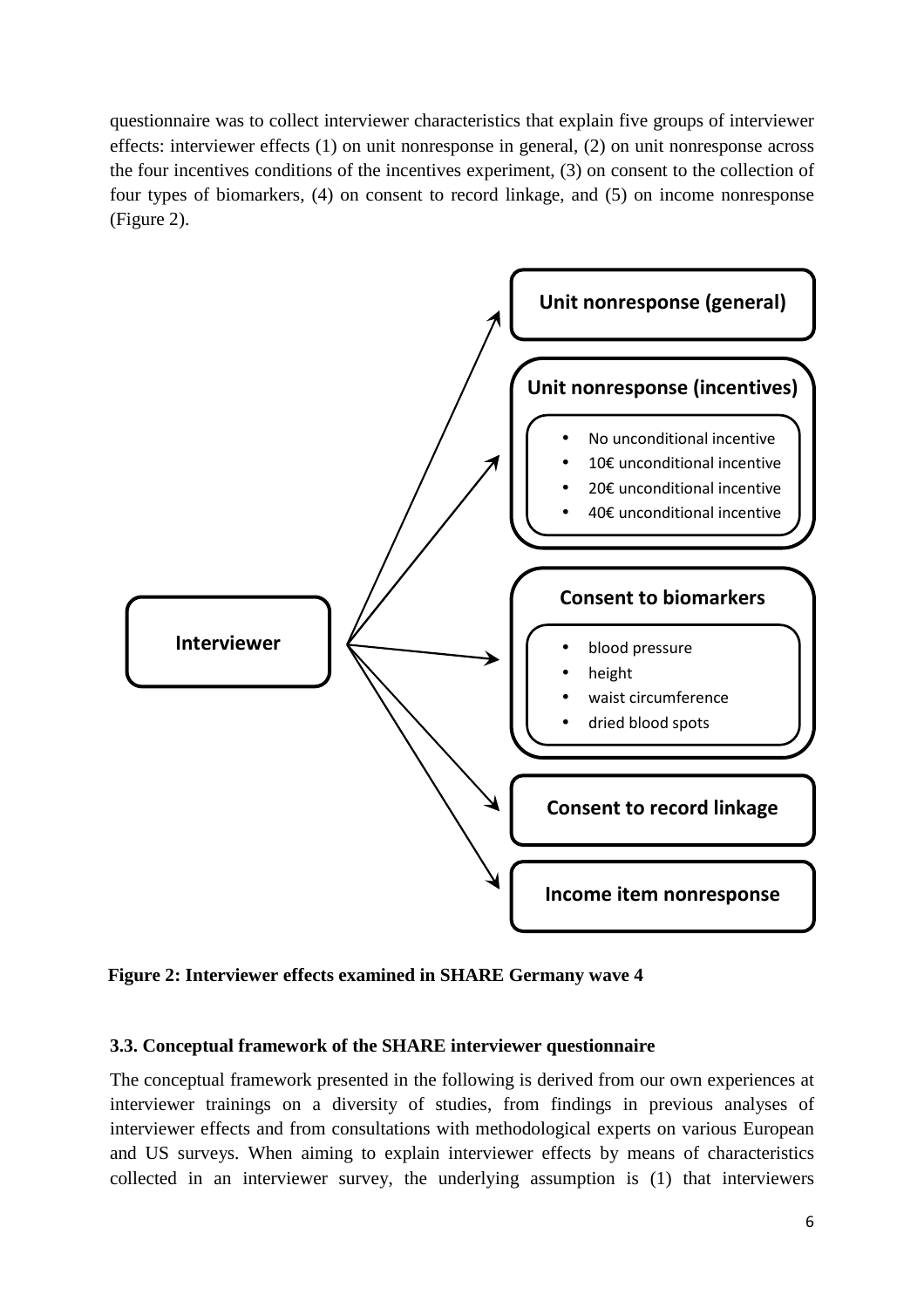differentially impact on the data collection process, (2) that this differential impact is related to their – conscious and subconscious – appearance and actions, and (3) that these actions can be explained by characteristics collected in an interviewer survey.

 The conceptual framework identifies four sets of interviewer characteristics that might explain interviewers' differential appearance and actions: general interviewer attitudes, interviewer behavior, interviewer experiences, and interviewer expectations.

 Table 1 displays the four dimensions measured in the interviewer questionnaire (rows) and the interviewer effects they aim to explain (columns). In addition, the interviewer survey collects general interviewer demographics and measures of interviewing experience. The full interviewer questionnaire implemented in SHARE Germany can be found in Appendix A.

#### *General interviewer attitudes*

Interviewers who are good at making contact and gaining cooperation from the sample unit are usually good at tailoring their approach to the situation they find at the visited address (Morton-Williams 1993). However, tailoring takes more effort than repeating the same routine with each sample unit. The extent to which interviewers make the effort of tailoring their approach might be related to their general attitudes towards their job as interviewers and towards life in general. In addition, interviewers' own concerns about data protection and their trust in other people might shape the way they approach sample units and ask their respondents for sensitive information.

 The first dimension of general interviewer attitudes in the conceptual framework covers these aspects. Some of the general interviewer attitudes collected in the interviewer questionnaire are related to the questions asked on the ESS interviewer questionnaire (de Leeuw and Hox 2009). However, in addition to questions on the contacting and cooperation processes, i.e. unit nonresponse, the SHARE interviewer questionnaire also collects information that might be associated with item nonresponse and non-consent. The general attitudes covered in the questionnaire are reasons for being an interviewer (Q3), attitudes towards how to best achieve unit response (Q5), and general questions regarding trust and data protection concerns (Q6, Q11 and Q12) that might be particularly effective in explaining non-consent and item nonresponse on income.

#### *Interviewers' own behavior*

The maxim 'do as you would be done by' runs as a common theme through many cultures. Therefore, it is not difficult to imagine that survey requests, which an interviewer would themselves not answer to, are difficult to sell to respondents. The second dimension of the conceptual framework thus assumes that the way interviewers behave or would behave, if faced with a similar situation as respondent, influences the way they interact with their respondents. If interviewers participate in surveys themselves and supply all of the information asked from them, they are likely to be better at eliciting such information from their respondents.

 A series of questions in the interviewer questionnaire covers interviewers' own behavior. These questions for example cover whether interviewers have taken part in surveys and, if so, what kind of surveys these were and whether they received incentives (Q8, Q9 and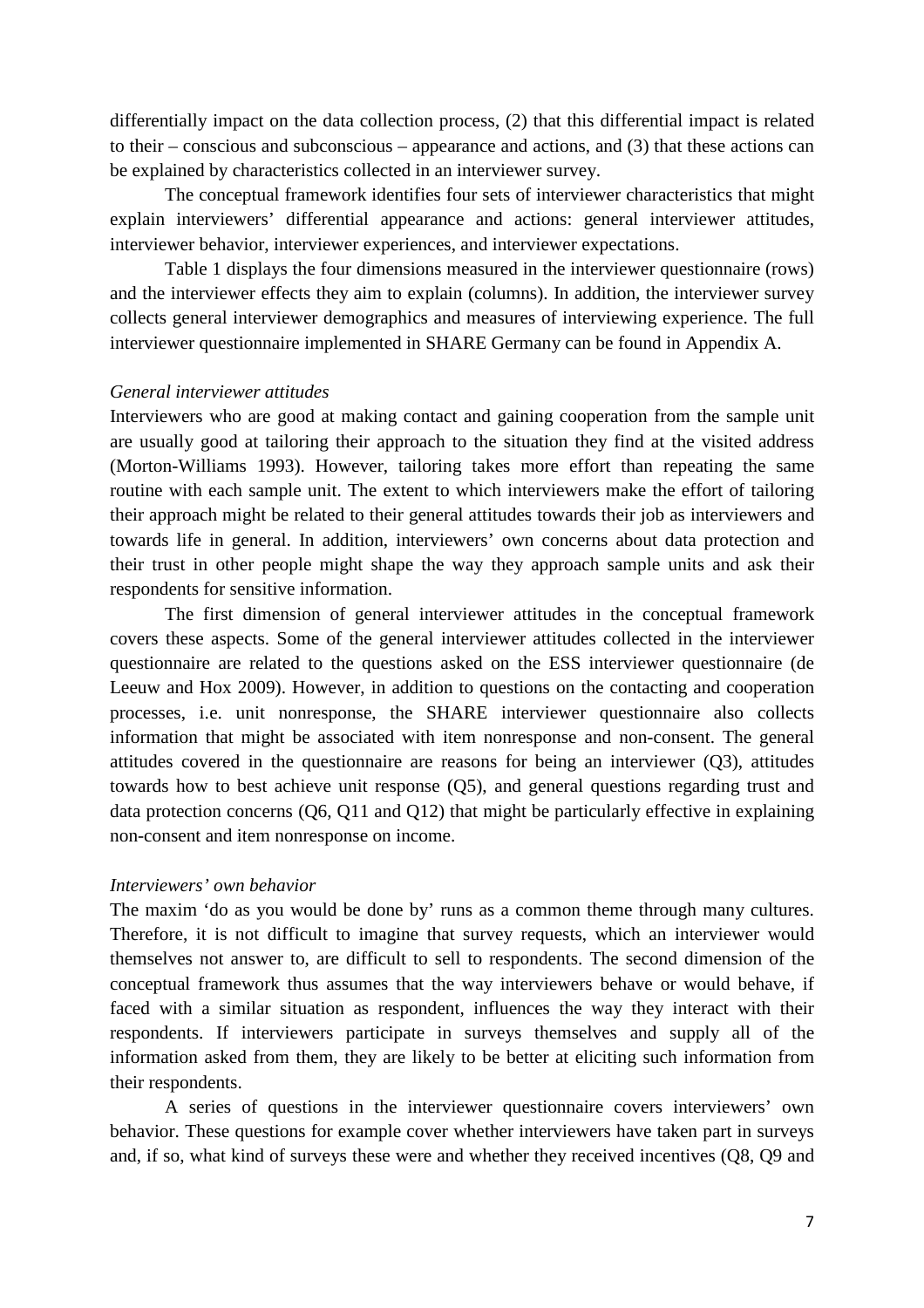|                                        | Unit nonresponse                                                                                                              | Unit nonresponse<br>(incentives)              | <b>Consent to</b><br>biomarker collection                          | <b>Consent to</b><br>record linkage                                                                                                                                              | <b>Item nonresponse</b><br>(income)                                               |
|----------------------------------------|-------------------------------------------------------------------------------------------------------------------------------|-----------------------------------------------|--------------------------------------------------------------------|----------------------------------------------------------------------------------------------------------------------------------------------------------------------------------|-----------------------------------------------------------------------------------|
| <b>General</b><br>attitudes            | Q3: reasons for being an<br>interviewer<br>Q5: how to achieve<br>response<br>Q6, Q11, Q12: trust, data<br>protection concerns |                                               | Q6, Q11, Q12: trust, data<br>protection concerns                   | Q6, Q11, Q12: trust, data<br>protection concerns                                                                                                                                 | Q6, Q11, Q12: trust, data<br>protection concerns                                  |
| <b>Own behavior</b>                    | Q8, Q9: own survey<br>participation<br>Q27: use of internet<br>social networks/online<br>banking                              | Q10: incentives received                      | Q22: consent to<br>biomarkers, hypothetical<br>Q24: blood donation | Q13: data disclosure,<br>hypothetical<br>Q14, Q16: data linkage,<br>hypothetical<br>Q17: pension records<br>cleared<br>Q27: use of internet<br>social networks/online<br>banking | Q27: use of internet<br>social networks/online<br>banking<br>Q34: income response |
| <b>Experience with</b><br>measurements | Q4: conducting<br>standardized interviews<br>Q18: SHARE experience                                                            | Q18: SHARE experience                         | Q23: bloodspots                                                    |                                                                                                                                                                                  | Q18: SHARE experience                                                             |
| <b>Expectations</b>                    | Q19: effect of incentives<br>on unit response                                                                                 | Q19: effect of incentives<br>on unit response | Q21: consent to<br>biomarker                                       | Q15: consent to data<br>linkage                                                                                                                                                  | Q20: income response                                                              |

#### **Table 1: Conceptual framework of interviewer questionnaire**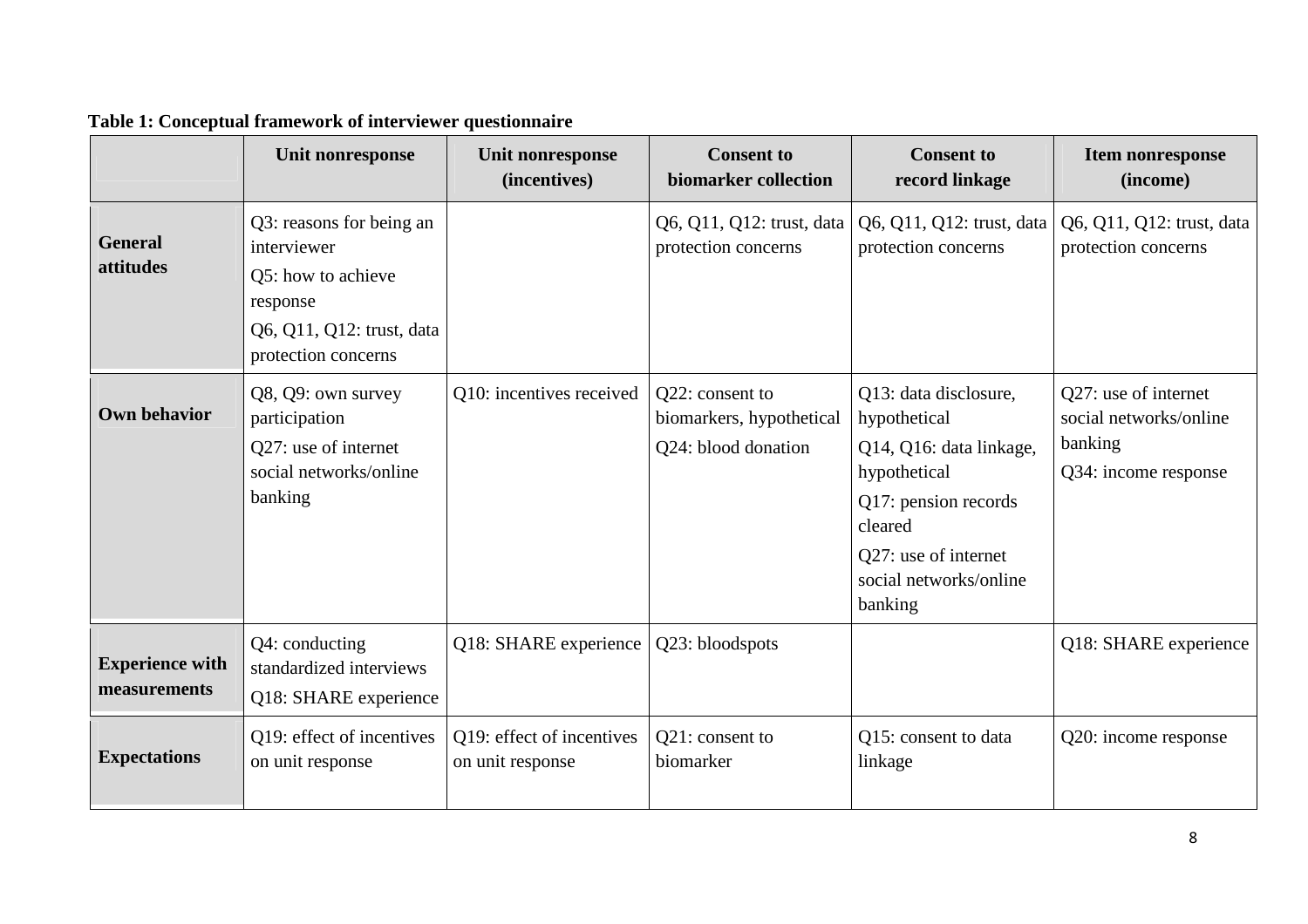Q10). Along a more general line, we examine how easily interviewers divulge information about themselves in their daily lives by asking about their membership in social networks like facebook and their use of online banking (Q27). The questionnaire also asks them about their income (Q34), to see whether item nonresponse on income on the interviewer questionnaire is correlated with item nonresponse among respondents to the SHARE survey. For measures of consent to the collection of biomarkers and consent to record linkage we inspect interviewers' actions in similar situations. The questionnaire asks whether the interviewer donates blood (Q24) and whether they have cleared their pension records ("Kontenklärung"), a process each citizen is asked to go through to ensure that the pension records the state holds are correct (Q17). Finally, the questionnaire contains hypothetical questions on whether interviewers would disclose sensitive information (Q13), consent to record linkage (Q14 and Q16) and consent to the collection of biomarkers (Q22) if asked in an interview situation.

#### *Interviewers' experience with measurements*

Interviewers' familiarity with different types of surveys and measurements may influence their confidence with conducting these. This, in turn, may shape the professionalism with which they interact with respondents. Interviewer training levels out some of the differences in experience with measurements; however, only up to a certain degree. If interviewers have previously worked on SHARE they have more background knowledge about the content of the study, which is knowledge they may employ in their introduction. Likewise, if interviewers have experience with pricking a small needle into someone's finger for collecting blood spots in blood sugar tests, they are likely to feel more confident in collecting dried blood spots for biomarkers and to portray this confidence during the interview. The SHARE interviewers are diverse in the experiences they have gathered on their job and in their life in general. Some wave 4 SHARE interviewers have worked on all of the previous SHARE waves and are well-used to the type of sample and the survey instrument. Others have conducted surveys that cover similar aspects as SHARE does.

 The third dimension of the interviewer questionnaire, therefore, investigates interviewers' experiences with conducting standardized interviews (Q4), with SHARE (Q18), and with conducting blood sugar tests for diabetics (Q23).

#### *Interviewers' expectations of unit response, consent and item response rates*

Anecdotal evidence from interviewer trainings suggests that interviewers' perceptions of the viability of a survey are related to fieldwork outcomes. While implying a causal effect of interviewers' expectations on fieldwork outcomes would be far-fetched, in the context of explaining interviewer effects empirically testing whether interviewers who are confident about the success of a survey are also more likely to reach high response rates is informative.

 The final dimension in the conceptual framework covers interviewers' expectations of unit nonresponse rates, consent rates and item nonresponse rates. The survey asks interviewers what response and consent rates they expect for the different incentive groups (Q19), for the various biomarker measurements (Q21), for consent to record linkage (Q15), and for the survey questions on income (Q20).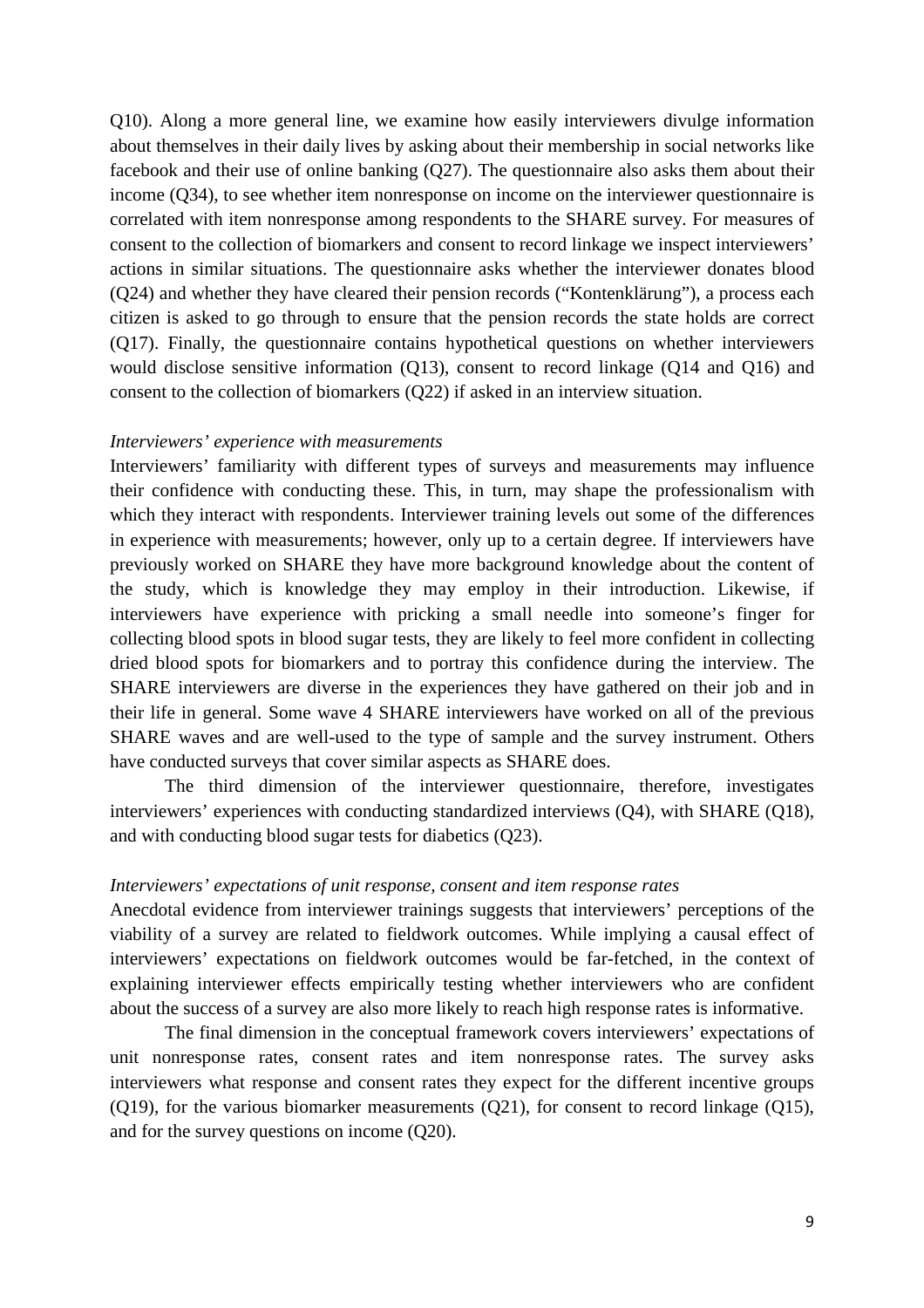#### **4. Findings from the SHARE interviewer survey**

After some initial development work on the conceptual framework of an interviewer questionnaire a group of survey methodologists met at the 2010 International Workshop on Household Survey Nonresponse in Nuremberg, Germany, to discuss the design and content of a new international interviewer questionnaire and foster research cooperation on interviewer effects across surveys and countries. Only half a year later versions of the international interviewer questionnaire have been implemented on the German PASS study (Panel Arbeitsmarkt und soziale Sicherung) and in several SHARE countries. Various other studies have shown an interest in implementing similar questionnaires in future data collections.

 The SHARE Germany interviewer survey was conducted at the end of the two interviewer training sessions in January and April 2011. In total, 197 interviewers were trained. Participation in the interviewer survey was voluntary and interviewers did not receive any incentive for participating. 163 interviewers completed the questionnaire, yielding an 83% response rate. There was a small amount of item nonresponse and answers that were not codeable. Data collection for the 6000 SHARE Germany interviews will continue until late summer and data cleaning processes take time. Thus, the interviewer data cannot yet be linked to the SHARE contact data or the main interview data.



**Expected response rates**

#### **Figure 3: Framework of exploratory analysis**

 As described above, the interviewer questionnaire collects data about interviewers' expectations for the response and consent rates that they will attain in SHARE wave 4. The purpose of these questions is to examine a suspected association between interviewers' expectations and their actual performance. As described above, we assume that interviewers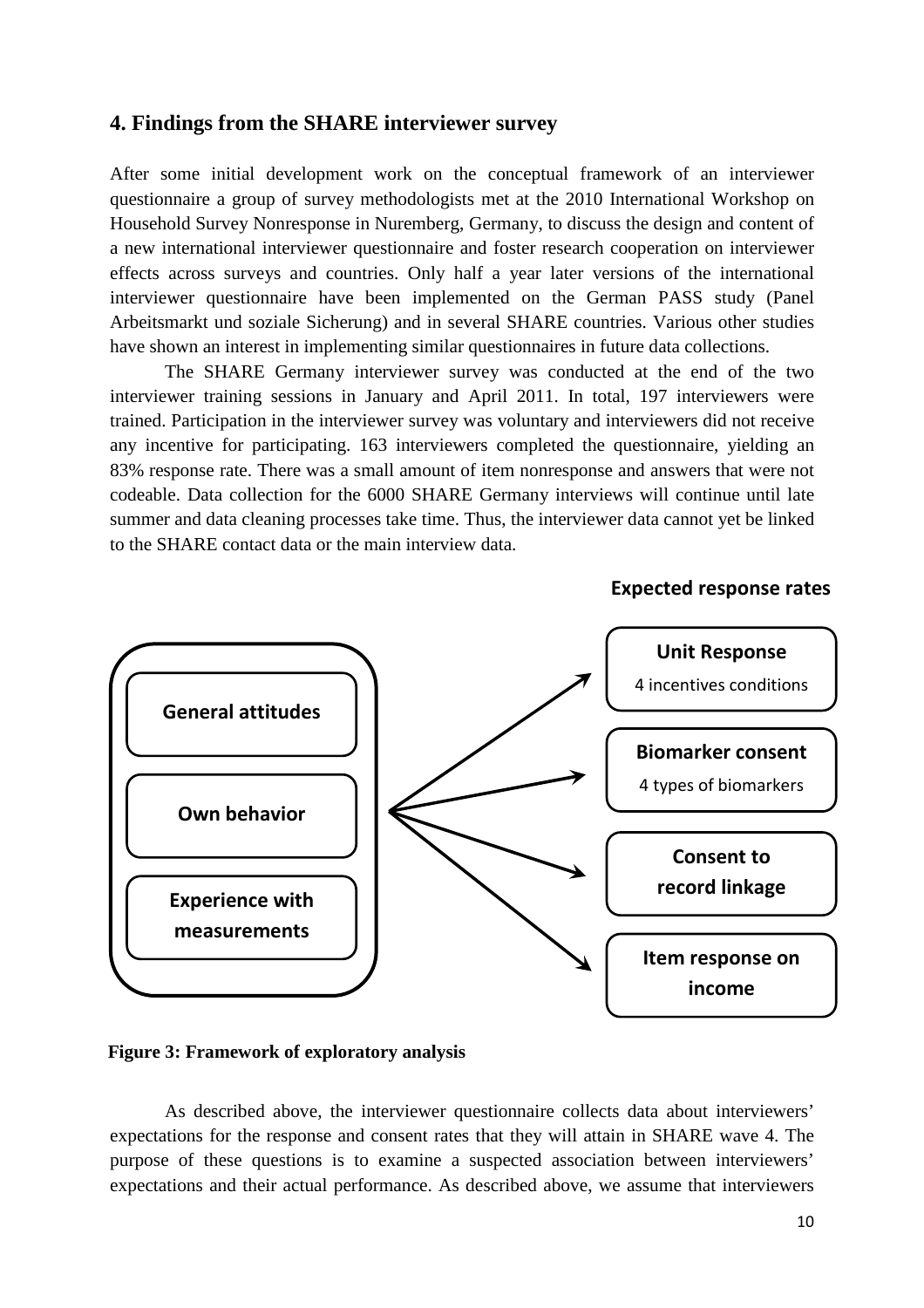will be quite good at predicting the response rates that they will achieve on SHARE. We build on this assumption in the following explorative analyses, where we map interviewers' general attitudes, behavior and experience with specific measurements on the response rates that they expect to achieve (see Figure 3).

#### **4.1. Expected response rates under four incentives conditions**

During training the interviewers were briefed about the incentives conditions in the SHARE refresher sample: All respondents are promised an incentive of €10 in cash upon completion of the interview. Furthermore, persons sampled into the refresher sample<sup>2</sup> may be part of an experiment with four treatment groups of additional unconditional incentives ( $\epsilon$ 0,  $\epsilon$ 10,  $\epsilon$ 20,  $\epsilon$ 40) sent together with the advance letter. All incentives are announced in the advance letter.

 In the questionnaire interviewers were asked about their expectations of their unit response rate for each of experimental conditions. The results show that interviewers differed substantially regarding their confidence in achieving high response rates (Table 2). When no unconditional incentive is sent with the advance letter and the sample units are merely promised 10€ after completing the interview, the SHARE interviewers on average expected unit response rate of 43%. However, the standard deviation is large and some interviewers expected a response rate of only 5% while others expected to achieve 75% (one interviewer even 85%).

|                        | <b>Expected unit response rates</b>          |                                   |                                   |                                   |  |  |  |  |  |
|------------------------|----------------------------------------------|-----------------------------------|-----------------------------------|-----------------------------------|--|--|--|--|--|
|                        | N <sub>0</sub><br>unconditional<br>incentive | 10€<br>unconditional<br>incentive | 20€<br>unconditional<br>incentive | 40€<br>unconditional<br>incentive |  |  |  |  |  |
|                        |                                              |                                   |                                   |                                   |  |  |  |  |  |
|                        | %                                            | $\frac{0}{0}$                     | %                                 | $\frac{0}{0}$                     |  |  |  |  |  |
| Mean                   | 42.9                                         | 52.4                              | 58.9                              | 66.3                              |  |  |  |  |  |
| Standard deviation     | 19.0                                         | 20.3                              | 21.3                              | 22.3                              |  |  |  |  |  |
| $N$ (codeable answers) | 156                                          | 155                               | 155                               | 153                               |  |  |  |  |  |

**Table 2: Mean expected unit response rate under four unconditional incentives settings** 

Note: All respondents receive an additional conditional €10 incentive.

l

 Interestingly, while the researchers designing the incentives experiments were concerned that the 40€ unconditional incentive might be considered too high (and regarded as a bribe), interviewers were confident that the higher the value of the incentive the more successful they would be in recruiting respondents. According to the interviewers' expectations the 40€ unconditional household incentive paired with a 10€ conditional individual incentive would on average yield a 23% increase in the unit response rate

 $2$  SHARE Germany samples persons from community registers. The sampled person plus their spouse or partner living in the same household are eligible for the interview. Prior to fieldwork researchers, the survey agency, and the interviewers have no knowledge about the composition of the household.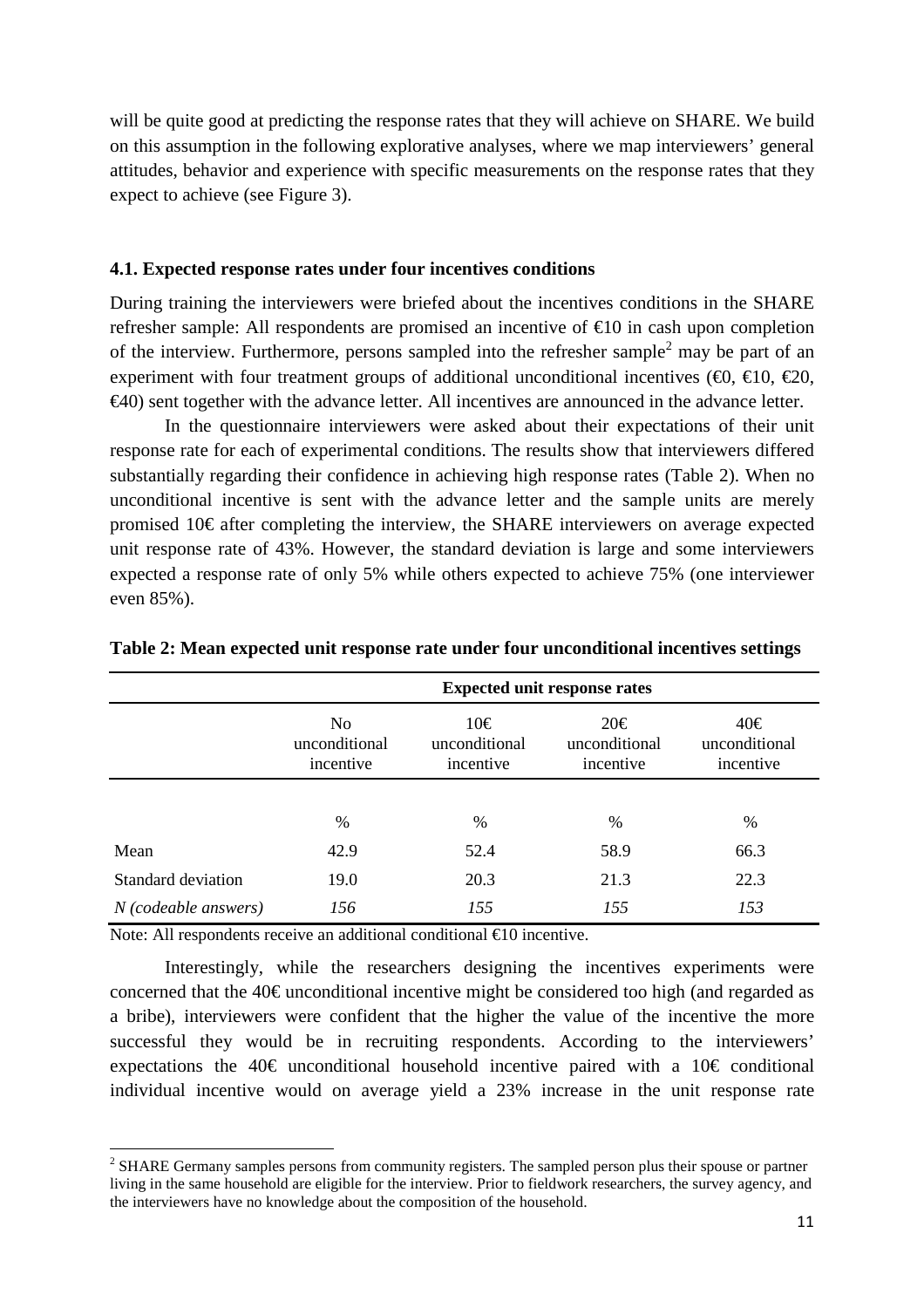compared to a setting where no unconditional incentive is sent and respondents are merely promised a conditional incentive of 10€.

 In exploratory bivariate regressions of indicators of interviewers' general attitudes, their own experiences and their experience with various types of measurements on their expected unit response rate (without unconditional incentives), we found three measures that were significant at a 10% level. Interviewers who did their job because they were interested in learning about the lives of other people expected significantly higher unit response rates (b=1.71 and p=0.06) compared to those for whom this aspect did not play an important role. Likewise, interviewers who found it important to work on research that is relevant to society expected higher response rates  $(b=1.87 \text{ and } p=0.07)$ . Finally, interviewers who used social networks such as facebook expected significantly lower response rates  $(b=6.03$  and  $p=0.06$ ) compared to interviewers who do not use social networks online. The latter finding is contrary to our expectations; future multivariate analyses of the combined contact, survey and interviewer data might uncover the reasons for this.

#### **4.2. Expected consent rates for the collection of biomarkers**

In wave 4 of the SHARE study Germany trials the collection of micro-invasive biomarkers within the standard survey setting, i.e. by interviewers. All SHARE Germany interviewers were trained on collecting biomarkers, i.e. blood pressure, height and waist circumference, as well as dried blood spots which are sent to a laboratory for analyses of health indicators after the interview. Each measurement necessitates explicit consent from the respondent.

 The interviewer questionnaire showed that overall interviewers were quite positive about the consent rates for these new measurements. For measuring blood pressure, height and waist circumference they on average expected consent rates of 84%, 88% and 81%, respectively (Table 3). The standard deviations for these consent rates are considerably lower than for the unit response rates, possibly indicating that interviewers know better what to expect during the interview than during the recruitment phase. Since the collection of dried blood spots is the most controversial biomarker measure, the mean expected consent rate was only 58% with a standard deviation of 18 percentage points.

|                        | <b>Expected consent rates</b> |                                                        |      |      |  |  |  |  |
|------------------------|-------------------------------|--------------------------------------------------------|------|------|--|--|--|--|
|                        | Blood pressure                | Waist<br>circumference<br>Height<br><b>Blood</b> spots |      |      |  |  |  |  |
|                        |                               |                                                        |      |      |  |  |  |  |
|                        | $\%$                          | $\%$                                                   | %    | %    |  |  |  |  |
| Mean                   | 83.6                          | 87.7                                                   | 80.6 | 57.7 |  |  |  |  |
| Standard deviation     | 13.6                          | 11.5                                                   | 13.1 | 18.1 |  |  |  |  |
| $N$ (codeable answers) | 160                           | 160                                                    | 159  | 159  |  |  |  |  |

#### **Table 3: Mean expected consent rates (biomarkers)**

 Consent to the collection of dried blood spots is also the most interesting biomarker with respect to interviewer effects. Therefore, the exploratory bivariate regressions were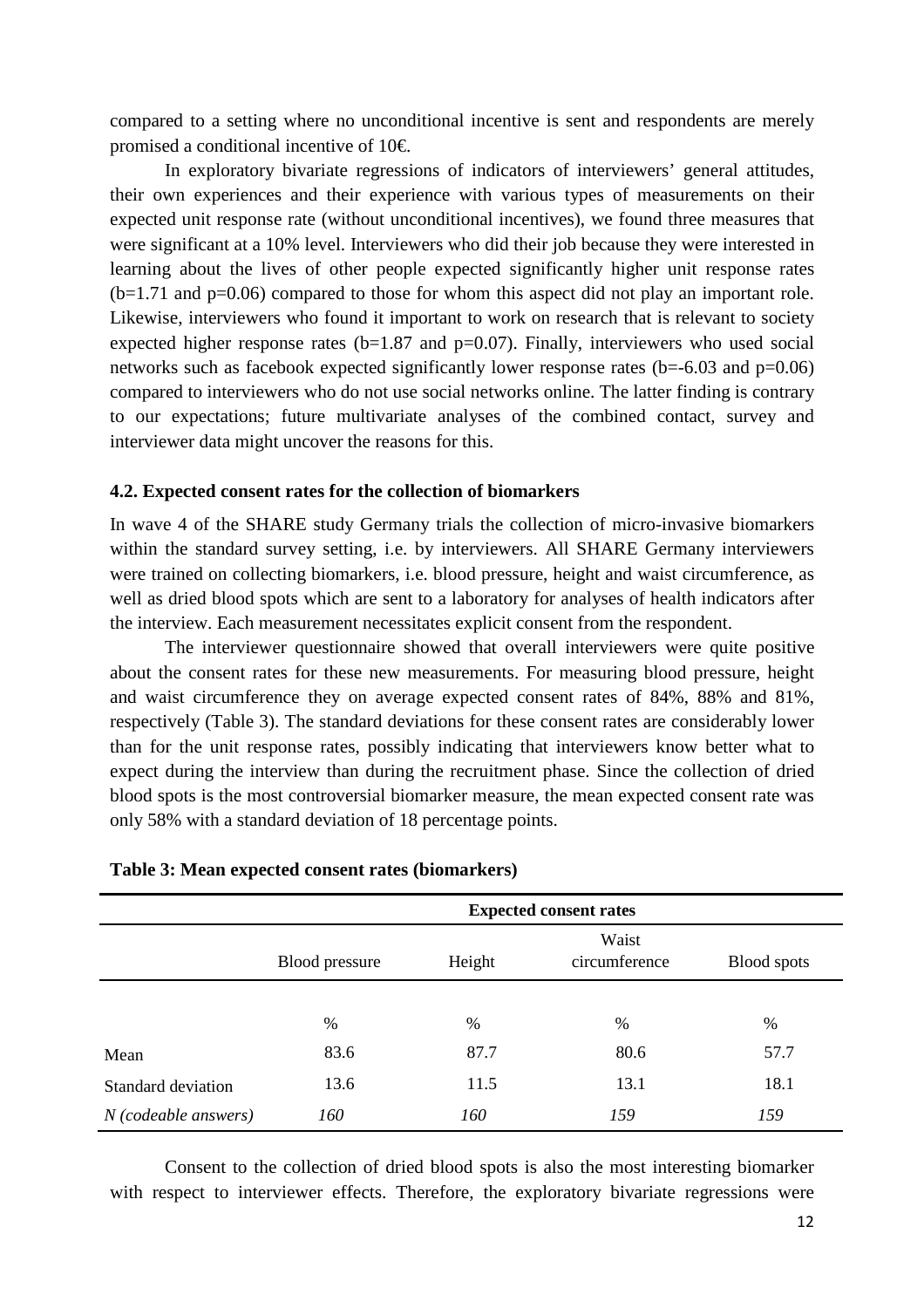conducted on consent to the collection of dried blood spots. The explanatory variables of interviewers' general attitudes, own experiences and their experience included in each bivariate model are listed in the conceptual framework (Table 1 above). Interestingly, interviewers' trust in people was significantly and positively related to the expected blood spots consent rate  $(b=1.29$  and  $p=0.07)$ . Moreover, interviewers who said that they themselves would consent to having blood spots taken during an interview expected significantly higher consent rates (b=9.27 and p=0.01) in SHARE.

#### **4.3. Expected consent rates for record linkage**

In wave 3, SHARE Germany first piloted linking the survey data to individual records of the German Pension Fund. For directly linking survey data with administrative records respondents need to supply their social security number (or information from which this number may be constructed) and give written consent by signing a consent form. In wave 4, SHARE Germany asks respondents of the refresher sample for written consent to record linkage.

 The expected consent rate for record linkage is with 59% only slightly higher than the expected consent rate for the collection of biomarkers (Table 4). The standard deviation of 21 percentage points shows that interviewers vary a lot in their expectations for this measure.

|                        | <b>Expected record linkage consent rate</b> |
|------------------------|---------------------------------------------|
|                        |                                             |
|                        | $\frac{0}{0}$                               |
| Mean                   | 59.2                                        |
| Standard deviation     | 21.2                                        |
| $N$ (codeable answers) | 158                                         |

#### **Table 4: Mean expected consent rate (record linkage)**

 The bivariate regression of general attitudes, interviewer behavior and experience with measurements on expected record linkage consent rates yields some highly significant associations. Interviewers who would reveal their social security number (b=-3.86 and  $p=0.01$ ), their telephone number (b=-4.33 and  $p=0.01$ ), their private address (b=-4.41 and  $p=0.02$ ) and the address of their health insurer (b=-3.05 and  $p=0.07$ ) when asked for in a survey by the Federal Statistical Office expect a significantly higher consent rate than interviewers who would not supply this information. Similarly, interviewers who would consent to having their survey data linked to their credit history ( $b = -3.41$  and  $p = 0.06$ ), to their employment history  $(b=8.45$  and  $p=0.00)$ , to the medical records held by their doctors  $(b=3.17$  and  $p=0.04$ ), to the medical records held by their health insurer  $(b=5.01$  and  $p=0.00$ ), and to records about their social benefits (b=-6.21 and  $p=0.00$ ) expect to achieve higher record linkage consent rates in SHARE. With these results it is not surprising that interviewers who as participants in the SHARE study would agree to having their survey data linked to the administrative records of the German Pension Fund also expect higher consent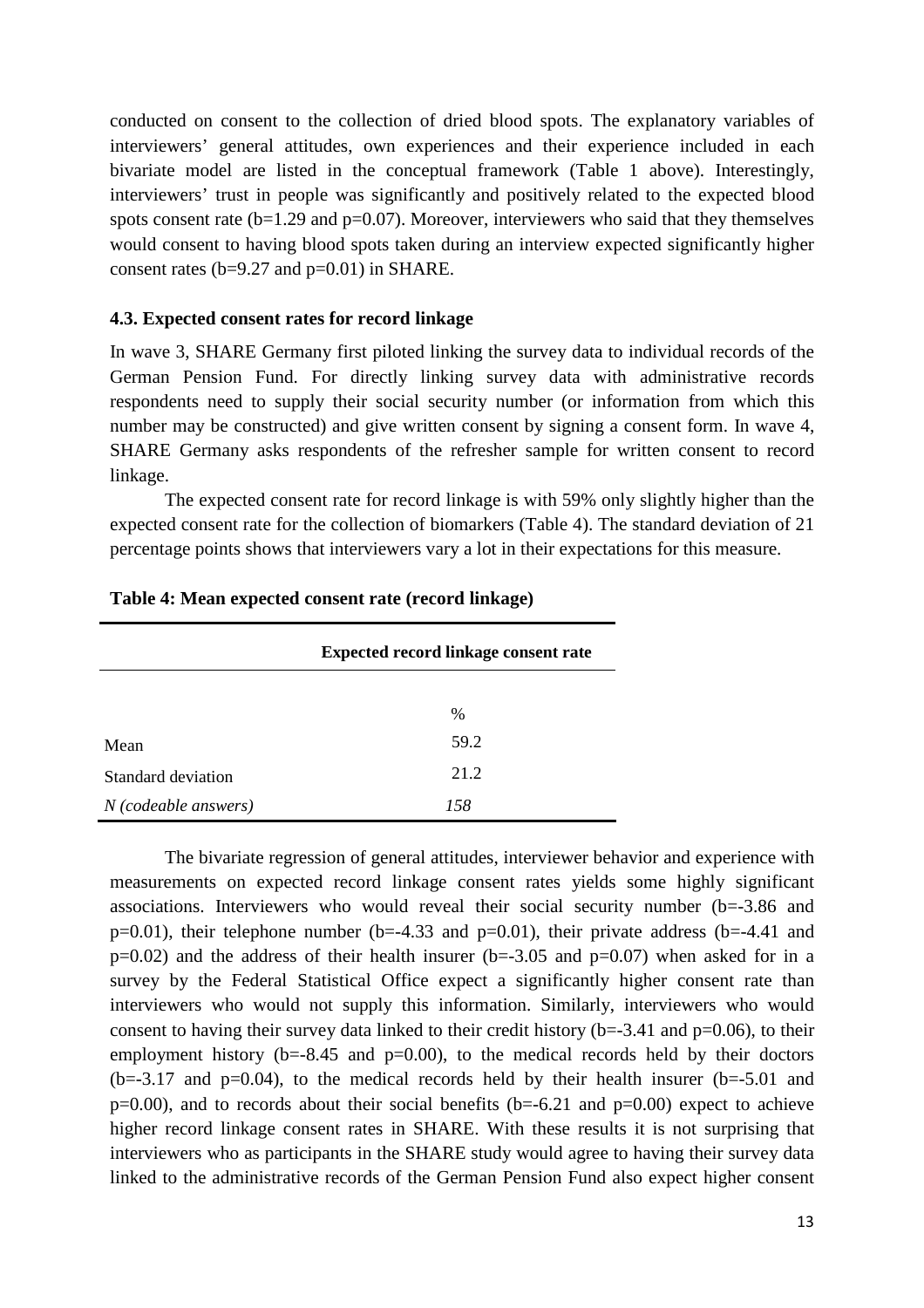rates (b=14.9 and p=0.00). In line with the findings on expected unit response rates reported above, interviewers who are part of social networks on the Internet expect lower record linkage consent rates ( $b=-9.73$  and  $p=0.01$ ).

#### **4.4. Expected item response rates for income**

Item nonresponse to income measures is a frequent concern in social and economic surveys. Therefore, the study pays special attention to interviewer effects on income item nonresponse. On average interviewers expected 70% response to questions about income in SHARE with a standard deviation of 19 percentage points (Table 5).

| Table 5: Mean expected income response rate |  |
|---------------------------------------------|--|
|---------------------------------------------|--|

|                        | <b>Expected income response rate</b> |  |  |  |  |  |
|------------------------|--------------------------------------|--|--|--|--|--|
|                        |                                      |  |  |  |  |  |
|                        | $\%$                                 |  |  |  |  |  |
| Mean                   | 69.7                                 |  |  |  |  |  |
| Standard deviation     | 19.3                                 |  |  |  |  |  |
| $N$ (codeable answers) | 158                                  |  |  |  |  |  |

 In the bivariate regression analyses interviewers' use of social networks like facebook is also associated with a lower expected income response rates  $(b=9.73$  and  $p=0.01$ ). And encouragingly, interviewers who worked on earlier waves of SHARE expected significantly higher item response rates on income questions than interviewers who are new to the study  $(b=11.00$  and  $p=0.01$ ).

## **5. Discussion and conclusion**

This paper looks into interviewer effects found in survey data collections. Interviewer effects are found across all types of interviewer-mediated surveys crossing disciplines and countries. While studies *describing* interviewer effects are manifold, identifying characteristics *explaining* these interviewer effects has proven difficult.

 In this paper we propose a conceptual framework of measuring interviewer characteristics for explaining interviewer effects on unit nonresponse, consent to the collection of biomarkers, consent to record linkage, and item nonresponse on income measures. The conceptual framework encompasses four dimensions of interviewer characteristics:

- *General interviewer attitudes* that might shape the way interviewers approach sample units and ask their respondents for sensitive information, such as attitudes towards their job as interviewers, concerns about data protection and trust in other people.
- *Interviewers' own behavior* and hypothetical behavior when faced with survey requests or similar measurements.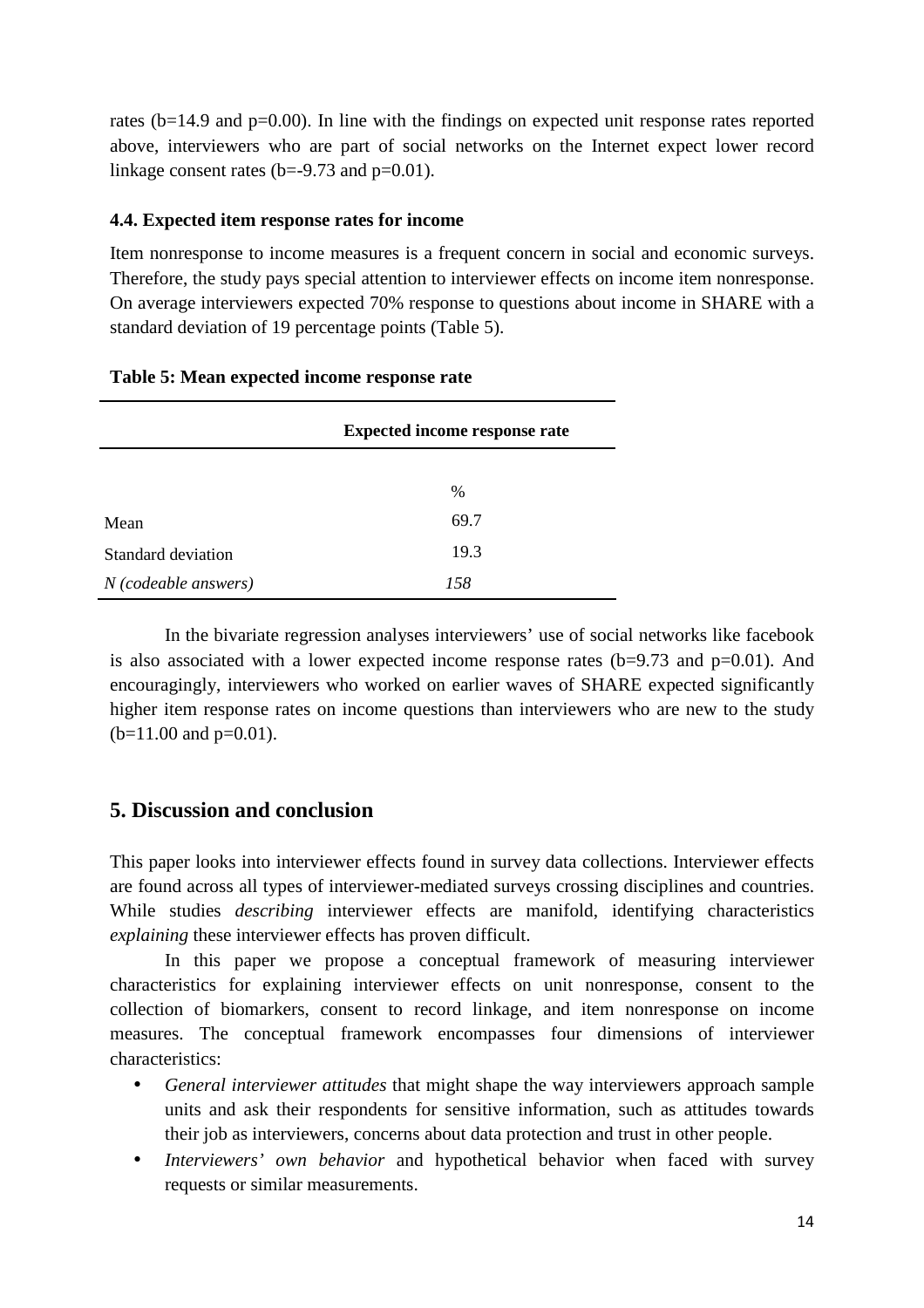- *Interviewers' experience with measurements*, for example, experience with conducting specific surveys or the collection of specific measurements like biomarkers or consent to record linkage.
- *Interviewers' expectations* about the unit response, consent, and item response rates they will achieve on a given survey.

 This conceptual framework formed the basis of an interviewer questionnaire implemented during the interviewer trainings in the fourth wave of SHARE Germany in early 2011. Exploratory analyses of the interviewer data collected show associations between the response and consent rates the interviewer expect to achieve in SHARE and the other dimensions in the interviewer characteristics collected. All but one set of significant associations found in the data confirm the theories behind the construction of the questionnaire. However, contrary to expectations, interviewers who are members of social networks on the internet expect to achieve lower response and consent rates on SHARE.

 The main purpose of this paper was to present a conceptual framework of an interviewer questionnaire designed for explaining interviewer effects in SHARE Germany and across countries and surveys. The theory, conceptual framework, and findings presented in this paper are merely a starting point of analyses on interviewer effects. Once fieldwork and the data cleaning process are completed, the interviewer data can be linked with contact and survey data allowing a multitude of analyses into interviewer effects in SHARE Germany. However, the exploratory analyses of the questionnaire data have already shown interesting associations between interviewer expectations about response and consent rates and other dimensions of interviewer characteristics. This allows a glimpse at the explanatory power of such interviewer data. In SHARE Germany we primarily aim to explain interviewer effects on the treatment groups of the various methodological experiments in the wave 4 refresher sample. However, parts of the interviewer questionnaire were also implemented in other SHARE countries.<sup>3</sup> Cross-country analyses will allow insights into the relative importance of interviewer and country effects on unit and item nonresponse. It is also worth noting that the SHARE interviewer questionnaire was developed in close cooperation with survey methodologists on other survey projects in Europe and the US. Collaborative research into comparing factors associated with interviewer effects across different types of surveys is planned. This paper thus aims to contribute to the literature on interviewer effects by stimulating the development, collection, and analysis of new measures of interviewer characteristics to explain and ultimately adjust for interviewer effects in survey data.

l

 $3$ The international version of the SHARE interviewer questionnaire can be found in Appendix B. Countryspecific questions were not translated and therefore not included in the international version of questionnaire.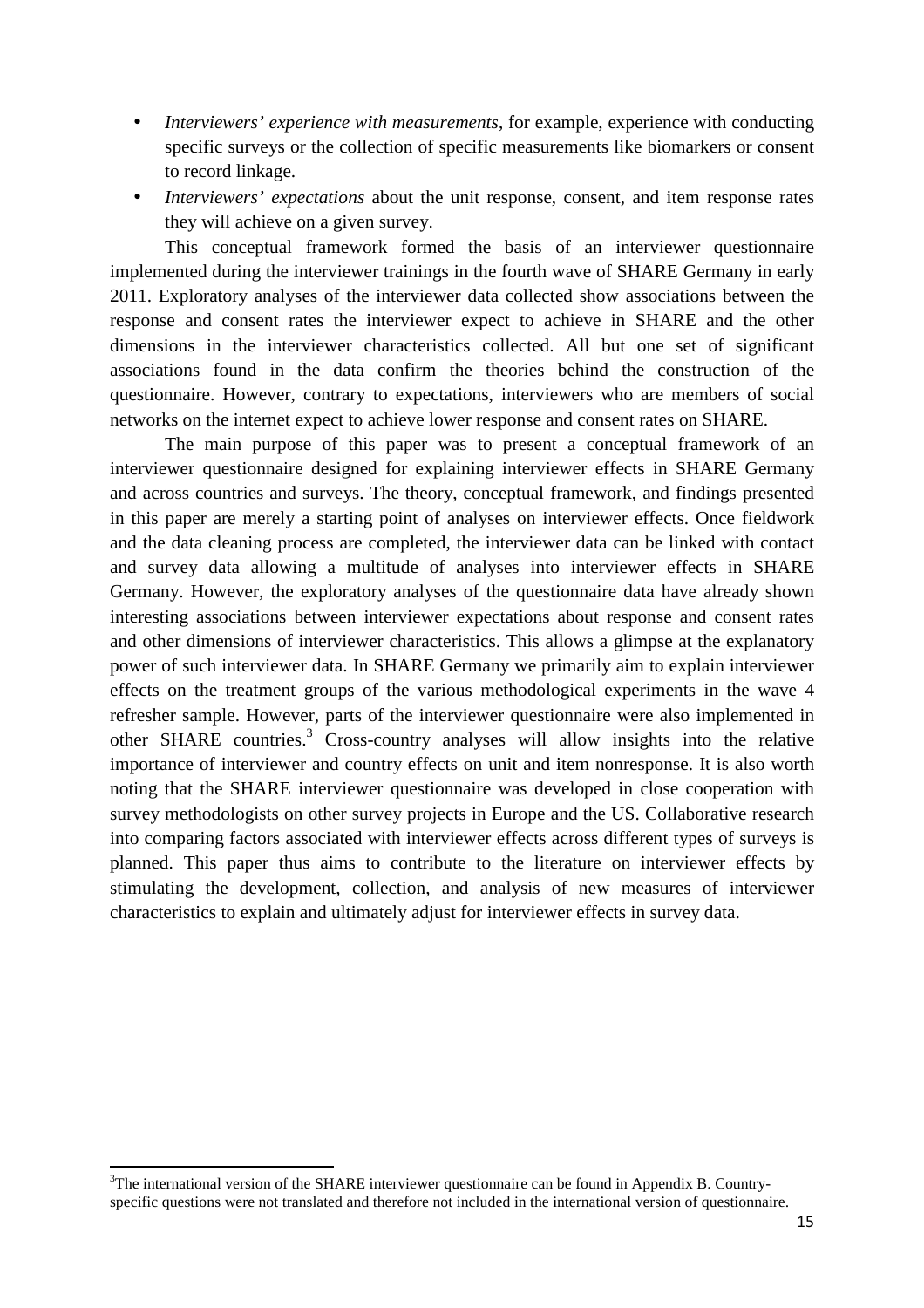## **Literature**

Anderson, D.A., and Aitkin, M. (1985). Variance Component Models with Binary Response: Interviewer Variability. *Journal of the Royal Statistical Society: Series B*, 47, 203-210.

Blom, A.G., de Leeuw, E.D., and Hox, J. (forthcoming 2011). Interviewer Effects on Nonresponse in the European Social Survey. *Journal of Official Statistics*.

Calderwood, L., and Lessof, C. (2009). Enhancing Longitudinal Surveys by Linking to Administrative Data. In *Methodology of Longitudinal Surveys*, ed. Lynn, P., pp 55-72. Chichester, UK, John Wiley & Sons.

Campanelli, P., Sturgis P., and Purdon, S. (1997). *Can You Hear Me Knocking? An Investigation into the Impact of Interviewers on Survey Response Rates*. London: Social and Community Planning Research.

Cannell, C.F., Miller, P.V., and Oksenberg, L. (1981). Research on Interviewing Techniques. *Sociological Methodology,* ed. Leinhardt, S., pp. 389–437. San Francisco: Jossey-Bass.

Couper, M.P., and Groves R.M. (1992). The Role of the Interviewer in Survey Participation. *Survey Methodology,* 18 (2), 263 -277.

Couper, M.P., and Lyberg, L. (2005). The Use of Paradata in Survey Research. *Proceedings of the 55th Session of the International Statistical Institute* (CD-ROM).

De Leeuw, E.D., and Hox, J. (2009). International Interviewer Questionnaire (IQUEST): Development and Scale Properties. Working Paper. Utrecht, Netherlands: Department of Methodology and Statistics, Utrecht University.

De Heer, W. (1999). International Response Trends: Results of an International Survey. *Journal of Official Statistics,* 15 (2), 129-142.

Durban, J., and Stuart, A. (1951). Differences in Response Rates of Experienced and Inexperienced Interviewers. *Journal of the Royal Statistical Society: Series A,* 114, 163-206.

Durrant, G.B., Groves, R.M., Staetsky, L., and Steele, F. (2010). Effects of Interviewer Attitudes and Behaviors on Refusal in Household Surveys. *Public Opinion Quarterly,* 74 (1), 1-36.

Groves, R.M., and Magilavy, L.J. (1986). Measuring and Explaining Interviewer Effects in Centralized Telephone Surveys. *Public Opinion Quarterly*, 50, 251–66.

Groves, R.M., and Couper, M.P. (1998). *Nonresponse in Household Interview Surveys*. New York: Wiley.

Houtkoop-Steenstra, H., and van den Berg, H. (2000). Effects of Introductions in Large-Scale Telephone Survey Interviews. *Sociological Methods and Research*, 28 (3), 251-280.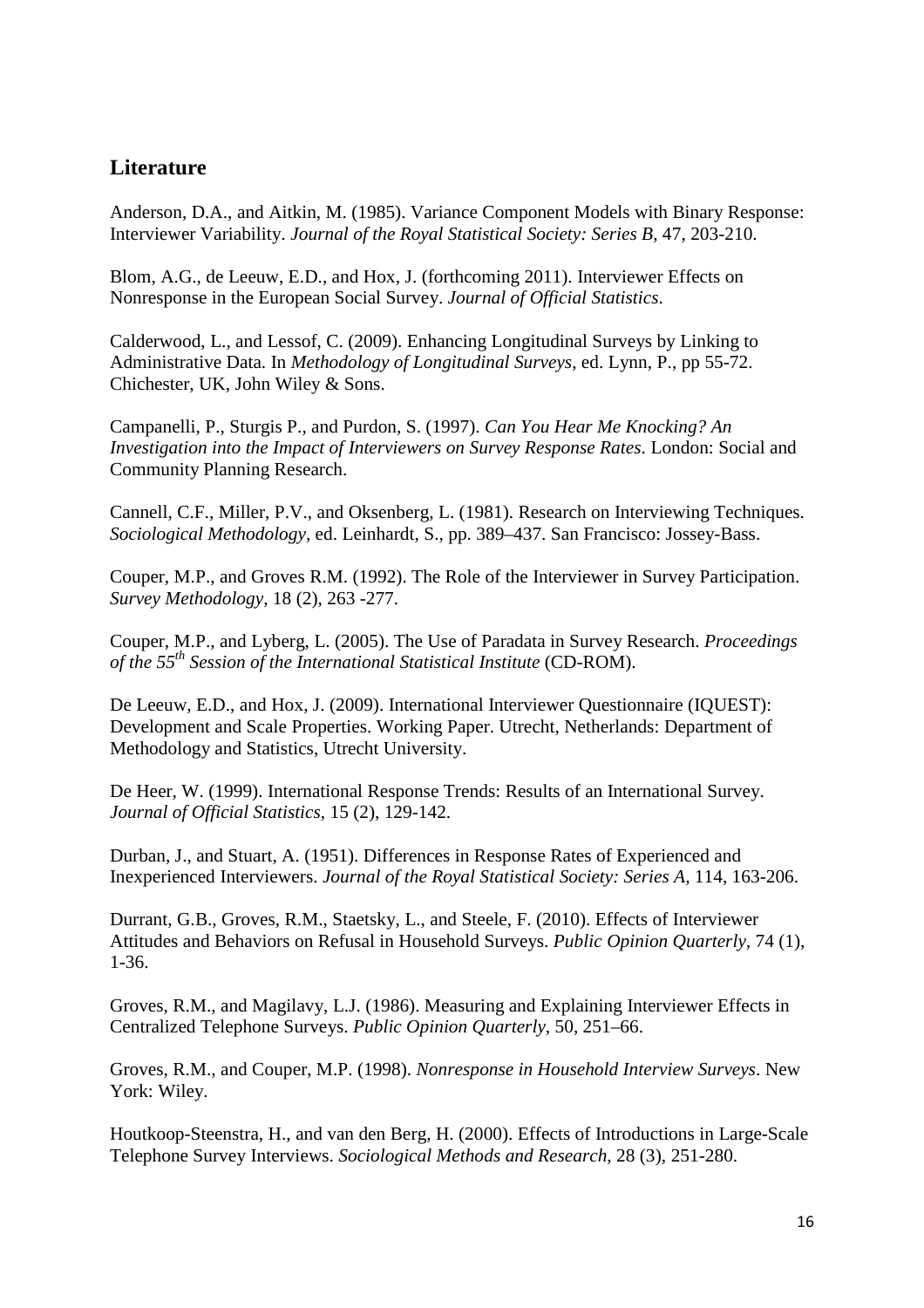Hox, J.J. and de Leeuw, E.D. (2002). The Influence of Interviewers' Attitude and Behaviour on Household Survey Nonresponse: An International Comparison. In *Survey Nonresponse*, eds. Groves, R.M., Dillman, D.A., Eltinge J.L., and Little, R.J., pp. 103-118. New York: Wiley.

Japec, L. (2008). Interviewer Error and Interviewer Burden. In *Advances in Telephone Survey Methodology,* eds. Lepkowski, J.M., Tucker, C. Brick, J.M., de Leeuw, E.D. Japec, L., Lavrakas, P.J., Link, M.W., and Sangster, R.L., pp.187-211. Hoboken: Wiley.

Jenkins, S.P., Cappellari, L., Lynn, P., Jäckle, A., and Sala, E. (2006). Patterns of Consent: Evidence from a General Household Survey. *Journal of the Royal Statistical Society: Series A*, 169 (4), 701-722.

Jenkins, S.P., Lynn, P., Jäckle, A., and Sala, E. (2008). The Feasibility of Linking Household Survey and Administrative Record Data: New Evidence for Britain*. International Journal of Social Research Methodology,* 11 (1), 29-43.

Koch, A., Blom, A.G., Stoop, I and Kappelhof, J. (2009). Data Collection Quality Assurance in Cross-National Surveys at the Example of the ESS. *Methoden, Daten, Analysen – Zeitschrift für Empirische Sozialforschung*, 3(2), 219-247.

Korbmacher, J. and Schröder, M. (2010). Non-response when Linking Survey Data with Administrative Data. Paper presented at the  $20<sup>th</sup>$  International Workshop on Household Nonresponse, Nuremberg, Germany.

Lehtonen, R. (1996). Interviewer Attitudes and Unit Nonresponse in Two Different Interview Schemes. In *International perspectives on nonresponse: Proceedings of the sixth International Workshop on Household Survey Nonresponse.,* ed. Laaksonen, S.. Helsinki: Statistics Finland.

Lessof, C. (2009). Ethical Issues in Longitudinal Surveys. In *Methodology of Longitudinal Surveys*, ed. Lynn, P., pp 55-72. Chichester, UK: John Wiley & Sons.

Lipps, O., and Benson, G. (2005). Cross-national Contact Strategies. *Proceedings of the Survey Research Methods Section of the American Statistical Association*, 3905-3914. Alexandria, VA: American Statistical Association.

Lipps, O., and Pollien, A. (2005). Effects of Interviewer Experience on Components of Nonresponse in the European Social Survey. *Field Methods*, 23(2), 156-172.

Morton-Williams, J. (1993). *Interviewer Approaches.* Aldershot: Dartmouth.

Olson, K., and Peytchev, A. (2007). Effect of Interviewer Experience on Interview Pace and Interviewer Attitudes. *Public Opinion Quarterly*, 71, 273-286.

Schaan, B., and Korbmacher, J. (forthcoming, 2011). Collection of Biomarkers and Linkage of Administrative Data in the "Survey of Health, Ageing and Retirement in Europe" (SHARE*). Proceedings of the 10th Conference on Health Survey Research Methods.*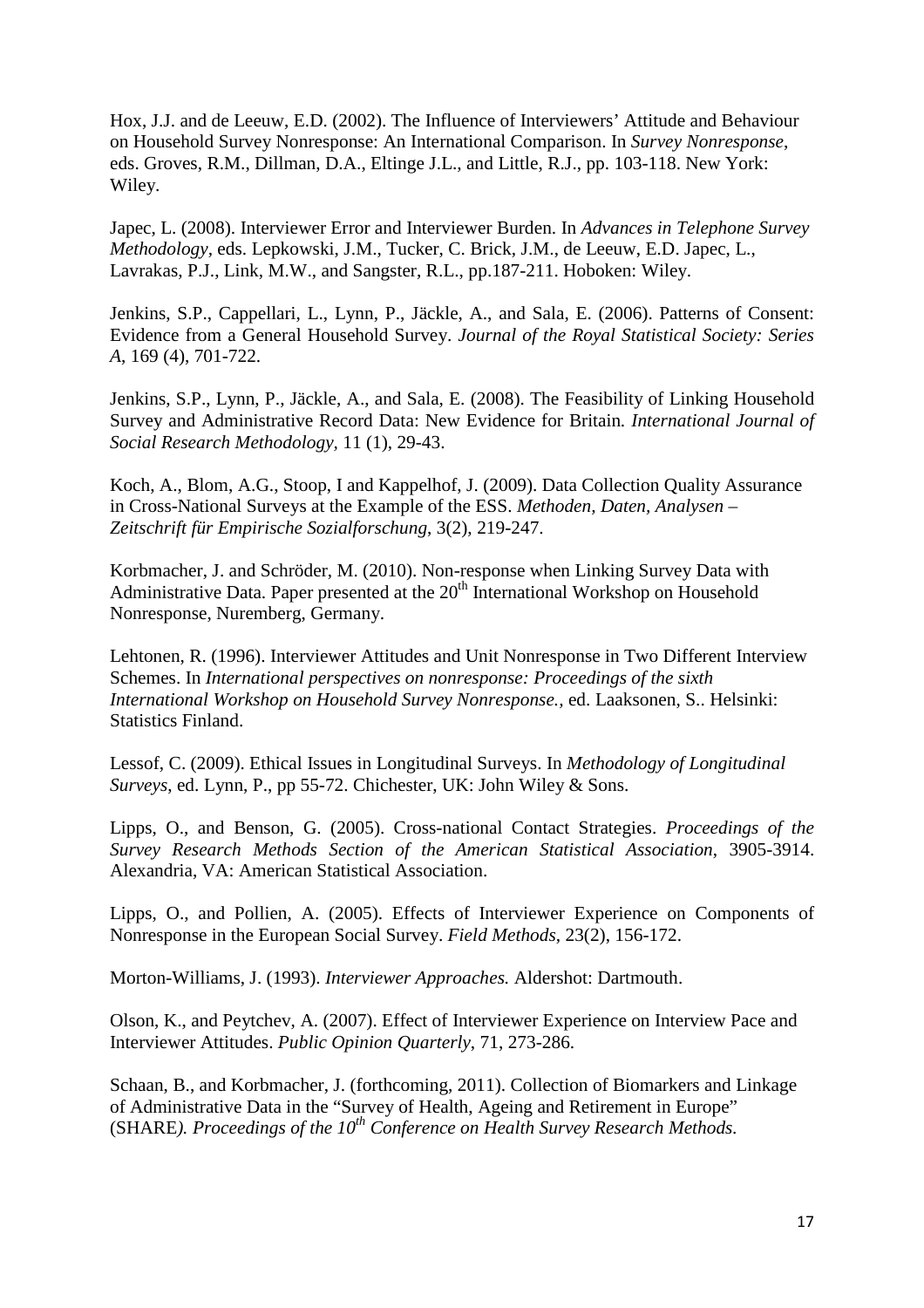Schaeffer, N.C., Dykema, J., and Maynard, D.W. (2010). Interviewers and Interviewing. In *Handbook of Survey Research*, eds. Marsden, P.V., and Wright, J.D., pp. 437-470. Binley, UK: Emerald.

Schröder, M., and Blom, A.G. (2010). Respondent Incentives, Interviewer Training, and Survey Participation. Poster presented at the 20<sup>th</sup> International Workshop on Household Survey Nonresponse, Nuremberg, Germany.

Sakshaug, J.W., Couper M.P., and Ofstedal, M.B. (2009). Characteristics of Physical Measurement Consent in a Population-Based Survey of Older Adults. *Medical Care*, 47 (12), 64-71.

Sakshaug, J.W., Couper M.P., Ofstedal, M.B., and Weir, D. (2010). Linking Longitudinal Survey and Administrative Records: Implications for Consent. Paper presented at the 2<sup>nd</sup> Panel Survey Methods Workshop, Mannheim, Germany.

Sala E., Burton, J., and Knies, G. (2010). Correlates of Obtaining Informed Consent to Data Linkage: Respondent, Interview and Interviewer Characteristics. *ISER Working Pape*r 2010- 28. Colchester: Essex University.

Sayles, H., Belli, R.F., and Serrano, E. (2010). Interviewer Variance Between Event History Calendar and Conventional Questionnaire Interviews. *Public Opinion Quarterly* 74 (1), 140- 153.

Singer, E., and Kohnke-Aguirre, L. (1979). Interviewer Expectation Effects: A Replication and Extension. *Public Opinion Quarterly,* 43, 245-60.

Singer E., Frankel, M.R., and Glassman, M.B. (1983). The Effect of Interviewer Characteristics and Expectations on Response. *Public Opinion Quarterly*, 47, 84-95.

Snijkers, G., Hox, J.J., and De Leeuw, E.D. (1999). Interviewers' Tactics for Fighting Survey Nonresponse. *Journal of Official Statistics*, 15(2), 185-198. Reprinted in: David de Vaus (2002), Social Surveys, Part Eleven, Nonresponse Error. London: Sage, Benchmarks in Social Research Methods Series.

Tourangeau, R., Rips, L.J., and Rasinski, K. (2000). The Psychology of Survey Response. Cambridge: Cambridge University Press.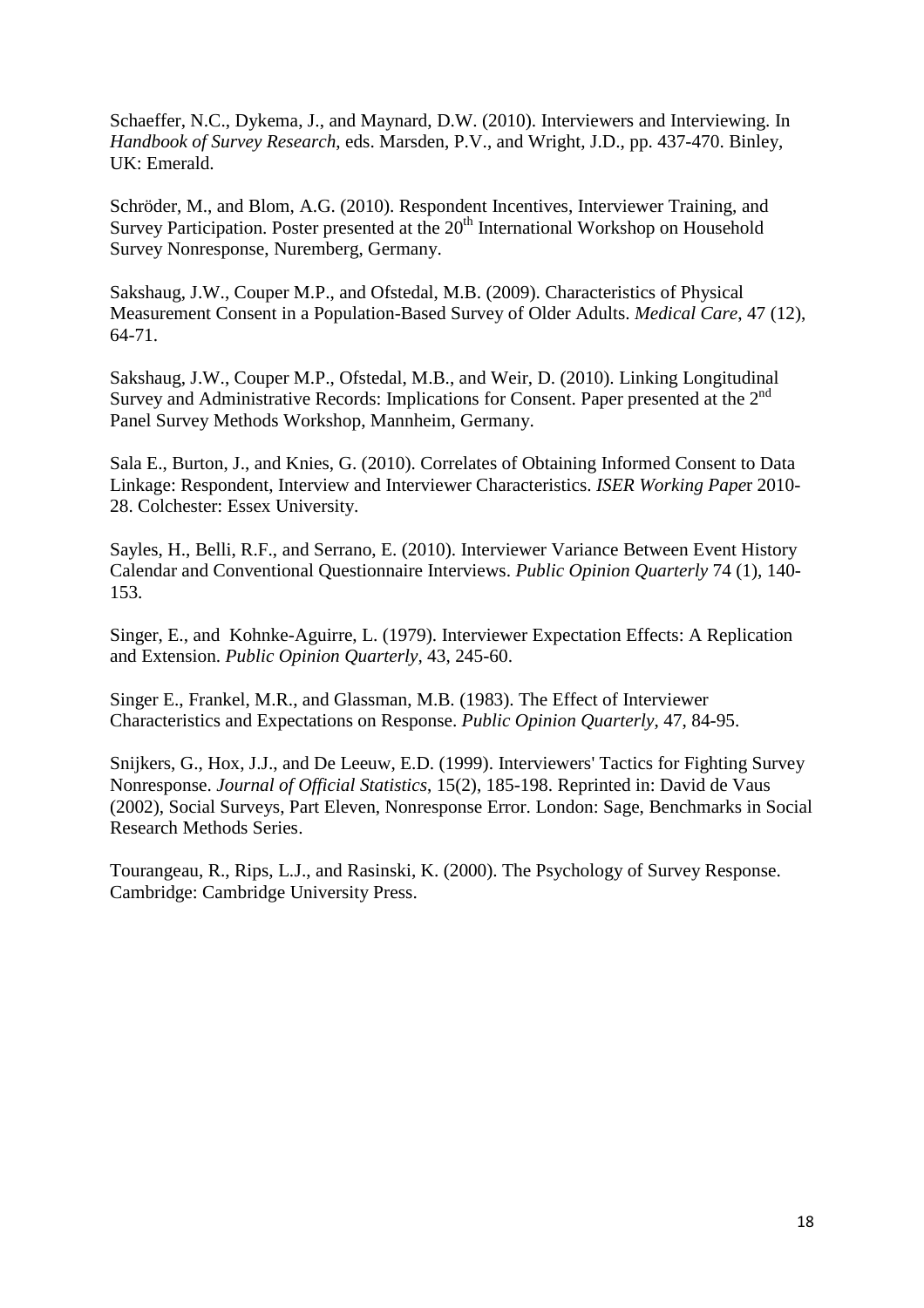**Appendix A** 



## **"50+ in Europa"**

## **Interviewer-Fragebogen**

Sie als Interviewer spielen eine zentrale Rolle für den Erfolg unserer Studie 50+ in Europa. Daher möchten wir vom Mannheimer Forschungsinstitut Ökonomie und Demographischer Wandel (MEA) Sie, Ihre Einstellungen, Ihre Erfahrungen als erfolgreiche Interviewer sowie Ihre Einschätzungen bezüglich der Befragungssituation kennenlernen. Selbstverständlich ist die Teilnahme freiwillig. Sie helfen uns durch Ihre Teilnahme aber sehr, die Befragungssituation besser zu verstehen. Ihre Antworten dienen **nicht** zu einer Bewertung Ihrer Leistung und werden auch **nicht** an infas weitergeben. Weitere Informationen zum Datenschutz finden Sie im beigelegten Datenschutzblatt.

Bitte tragen Sie hier Ihre Interviewernummer ein!

Interviewer-Nr.: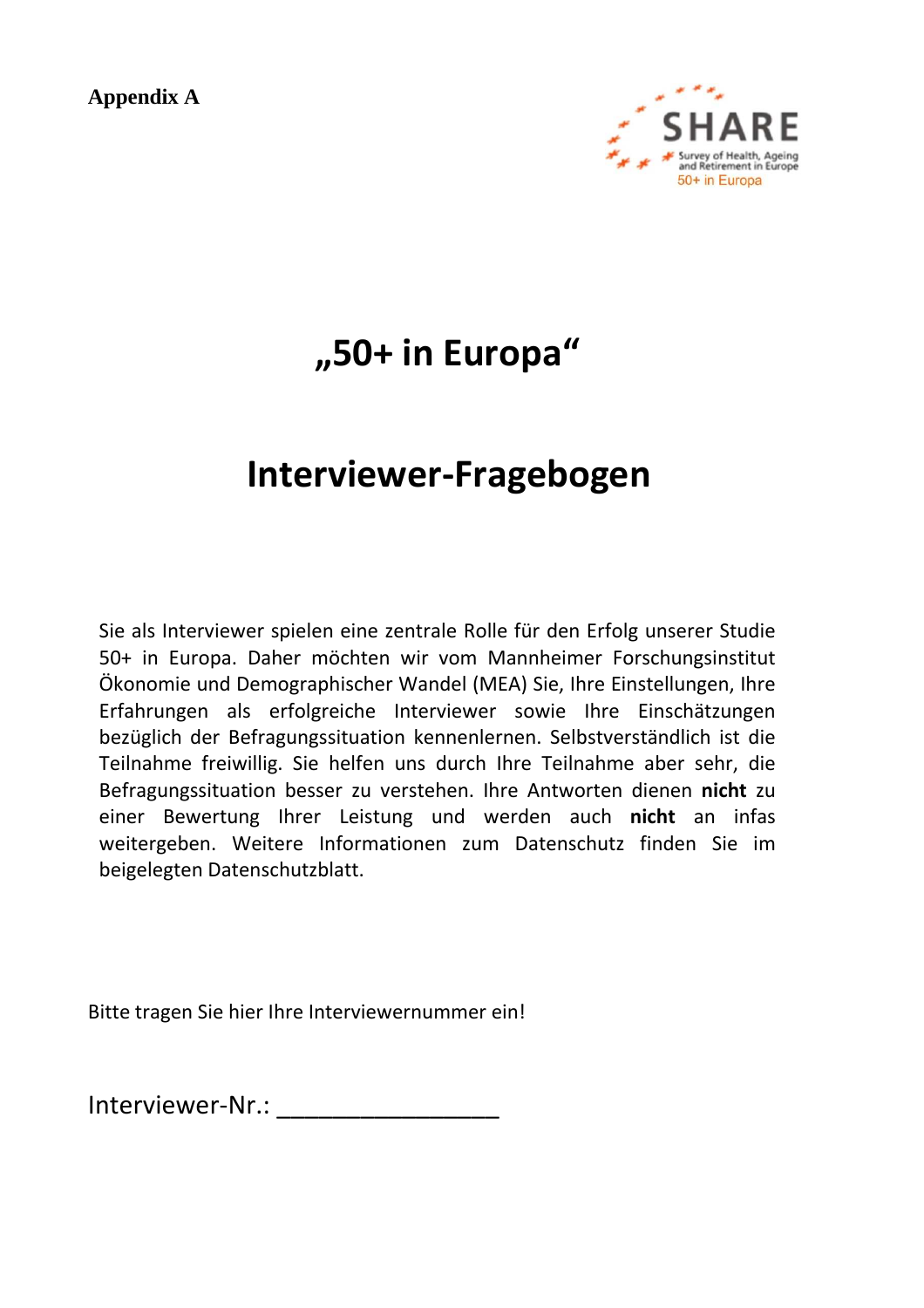## **Tätigkeit als Interviewer**

#### **1) Wie lange arbeiten Sie insgesamt als Interviewer/in?**

| Jahre und | Monate | $\Box$ 99 (weiß nicht) |
|-----------|--------|------------------------|
|           |        |                        |

#### **2) Wie viele Stunden pro Woche arbeiten Sie derzeit ungefähr als Interviewer/in?**

Stunden □99 (weiß nicht)

## **3) Es gibt unterschiedliche Beweggründe als Interviewer/in zu arbeiten: Wie wichtig sind Ihnen die folgenden Punkte?**

*Antworten Sie bitte in jeder Zeile anhand der folgenden Skala. Der Wert 1 bedeutet: überhaupt nicht wichtig, der Wert 7 bedeutet: sehr wichtig. Mit den Werten zwischen 1 und 7 können Sie Ihre Meinung abstufen.*

|                                                                          | 1= überhaupt                      | nicht wichtig       |                     |                                            |                     | $7 =$ sehr<br>wichtig |                     | weiß<br>nicht |
|--------------------------------------------------------------------------|-----------------------------------|---------------------|---------------------|--------------------------------------------|---------------------|-----------------------|---------------------|---------------|
| Bezahlung                                                                | $\Box_1$                          | $\Box$ <sub>2</sub> | $\Box$ <sub>3</sub> | $\Box$                                     | $\Box$ <sub>5</sub> | $\Box$                | $\Box$              |               |
| Interessante Tätigkeit                                                   | $\Box$ <sub>1</sub>               | $\Box$ <sub>2</sub> | $\Box$ 3            | $\vert$ $\vert$ <sub><i>A</i></sub>        | $\Box$              | $\Box$                | $\Box$ <sub>7</sub> |               |
| Gelegenheit unter die Leute zu<br>kommen                                 | $\Box_1$                          | $\Box$ <sub>2</sub> | $\Box$ <sub>3</sub> | $\Box$                                     | $\Box$ <sub>5</sub> | $\Box$                | $\Box$              |               |
| Einblicke in die sozialen<br>Lebensumstände anderer Menschen<br>bekommen | $\begin{bmatrix} 1 \end{bmatrix}$ | $\Box$              | $\Box$ <sub>3</sub> |                                            | $\Box_5$            | $\Box$                | $\Box$              |               |
| Mitwirkung an wissenschaftlicher<br>Forschung                            | $\Box_1$                          | $\Box$ <sub>2</sub> | $\Box$ <sub>3</sub> | $\Box$                                     | $\Box$ <sub>5</sub> | $\Box$                | $\vert \ \vert_7$   |               |
| Mitwirkung an Forschung, die der<br>Gesellschaft dient                   | $\Box$ <sub>1</sub>               | $\Box$ <sub>2</sub> | $\Box$ <sub>3</sub> | $\vert\ \vert_{\scriptscriptstyle\cal{A}}$ | $\Box$              | $\mathsf{l}_6$        | $\Box$              |               |
| Möglichkeit der freien Zeiteinteilung                                    |                                   |                     |                     |                                            |                     |                       | ر L                 |               |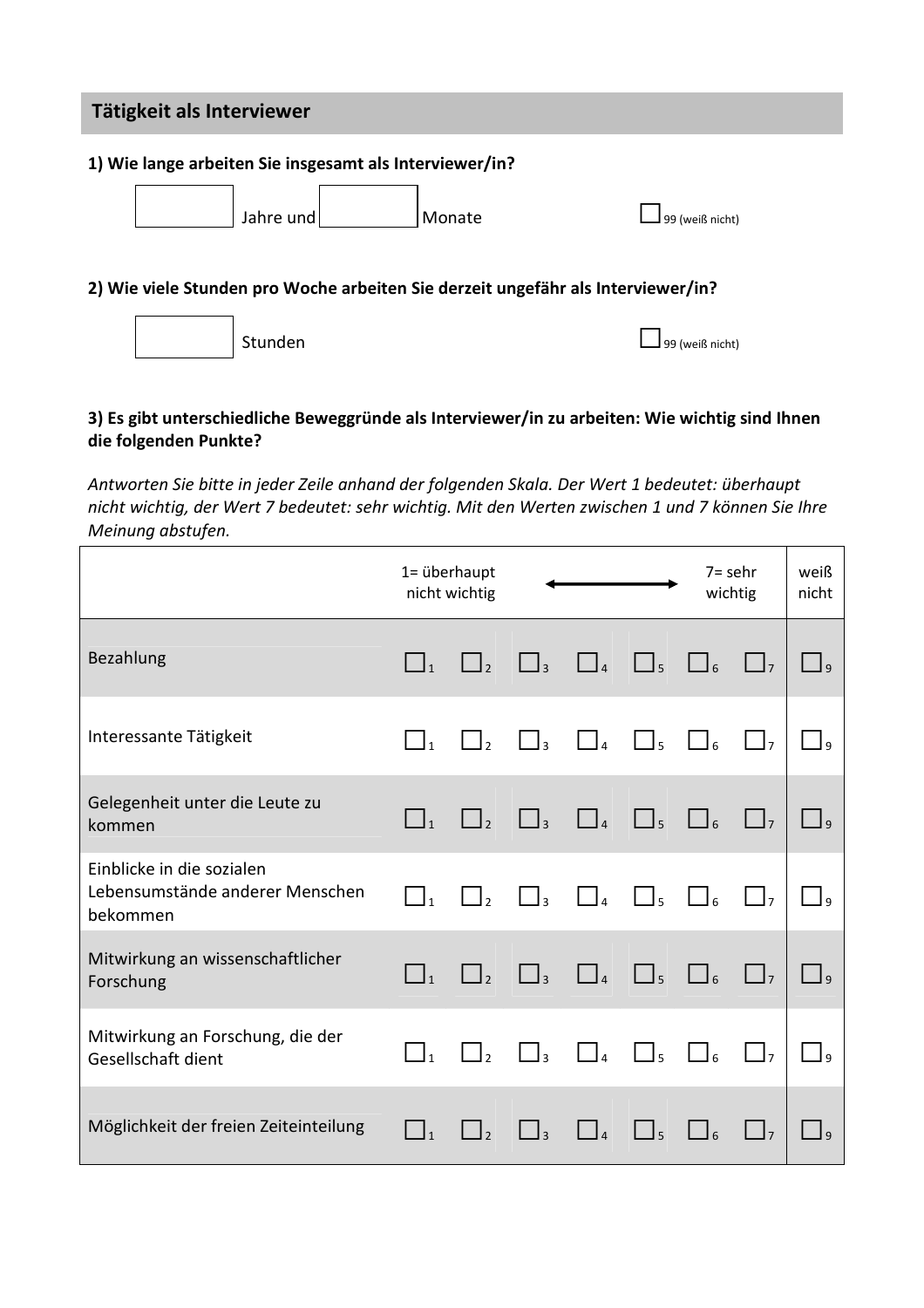## **4) Es folgen nun einige Fragen zu schwierigen Zielpersonen und Kontaktierungsversuchen. Wir möchten gerne von Ihnen wissen, wie Sie in den folgenden Situationen reagieren.**

| Die Aussage trifftauf mich zu.                                                                                                              | voll und<br>ganz             | eher          | eher<br>nicht           | über-<br>haupt<br>nicht                                     | weiß<br>nicht |
|---------------------------------------------------------------------------------------------------------------------------------------------|------------------------------|---------------|-------------------------|-------------------------------------------------------------|---------------|
| Wenn der/die Befragte eine Frage nicht versteht,<br>erkläre ich, was eigentlich mit der Frage gemeint ist.                                  | $\Box_1$                     | $\Box$        | $\Box$                  | $\Box$                                                      | $\Box$        |
| Wenn der/die Befragte Schwierigkeiten mit einer<br>Frage hat, helfe ich nicht, sondern lese den genauen<br>Wortlaut der Frage noch mal vor. | $\Box$ <sub>1</sub>          | $\Box$        | $\Box$ 3                | $\begin{array}{c} \end{array}$                              |               |
| Wenn ich merke, dass der/die Befragte<br>Schwierigkeiten hat, mir zuzuhören, kürze ich lange<br>Fragetexte ab.                              | $\Box_1$                     | $\Box$        | $\Box$                  |                                                             |               |
| Wenn ich merke, dass der/die Befragte<br>Schwierigkeiten hat, die Frage zu verstehen, spreche<br>ich langsamer.                             | $\Box$ <sub>1</sub>          | $\vert$ ,     | $\vert$ $\vert$ 3       |                                                             |               |
| Wenn ich merke, dass der/die Befragte es eilig hat,<br>spreche ich schneller.                                                               | $\prod_{1}$                  | $\vert$ ,     | $\Box$                  | $\Box$                                                      |               |
| Wenn ich vom bisherigen Interviewverlauf her weiß,<br>wie eine Antwort lauten wird, ergänze ich die<br>Antwort.                             | $\vert$ <sub>1</sub>         |               | $\vert$ 3               |                                                             |               |
| Wenn ich mich an die Antworten aus<br>vorangegangenen Wellen erinnere und sehe, dass<br>sich nichts verändert hat, ergänze ich Antworten.   | $\vert$ $\vert$ <sub>1</sub> | $\vert \vert$ | $\lfloor \cdot \rfloor$ | $\begin{array}{c} \begin{array}{c} \end{array} \end{array}$ | $\Box$        |
| Wenn ich merke, dass der/die Befragte kein<br>Hochdeutsch spricht, spreche ich auch im regionalen<br>Dialekt.                               | $\vert$ 1                    | $\vert$ ,     |                         | $\begin{bmatrix} 1 & 1 \end{bmatrix}$                       |               |
| Ich halte mich immer genau an die<br>Intervieweranweisungen im Fragebogen, auch wenn<br>ich sie nicht für sinnvoll erachte.                 | $\vert$ $\vert$ 1            |               |                         |                                                             |               |

*Antworten Sie bitte in jeder Zeile anhand der folgenden Skala!*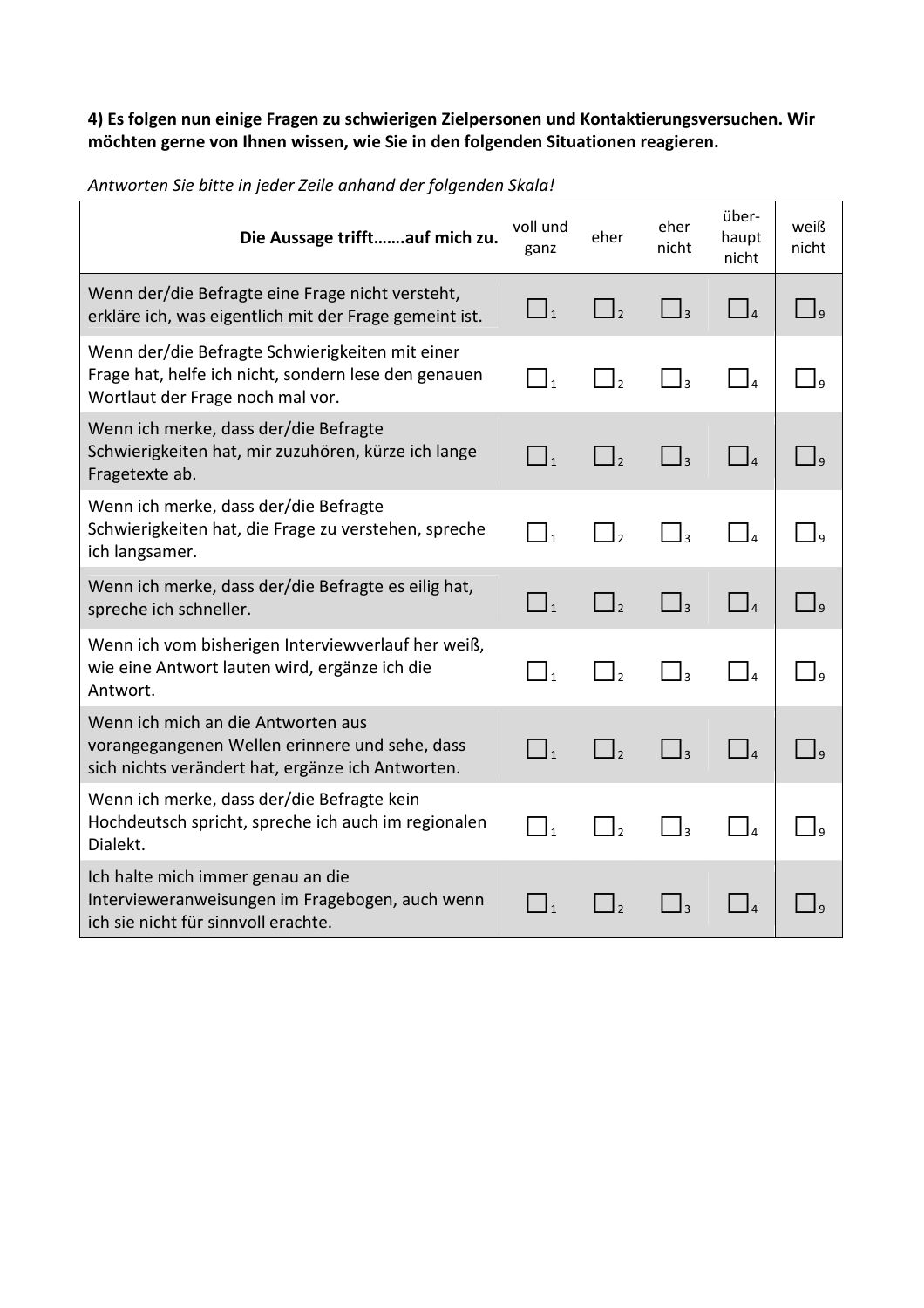**5) Zielpersonen reagieren oft ganz unterschiedlich auf die Bitte, an einer Studie teilzunehmen: Manche sind spontan dazu bereit, andere sind sich unsicher oder verweigern sofort. Bitte nennen Sie uns zu den folgenden Aussagen Ihre Meinung als erfahrene/r Interviewer/in.** 

| Ich stimme                                                                                                        | voll und<br>ganz zu | eher zu         | eher<br>nicht zu             | über-<br>haupt<br>nicht zu                                  | weiß<br>nicht |
|-------------------------------------------------------------------------------------------------------------------|---------------------|-----------------|------------------------------|-------------------------------------------------------------|---------------|
| Schwer motivierbare Zielpersonen sollten immer zur<br>Teilnahme überredet werden.                                 |                     | $\vert \vert$   |                              |                                                             |               |
| Mit genug Aufwand kann sogar die am schwersten<br>motivierbare Zielperson zur Teilnahme überredet<br>werden.      |                     | $\vert$ ,       | $\overline{z}$               |                                                             |               |
| Eine Interviewer/in sollte die Privatsphäre der<br>Zielpersonen respektieren.                                     | $\Box$              | $\vert \vert_2$ | $\vert \ \vert_{3}$          | $\begin{array}{c} \begin{array}{c} \end{array} \end{array}$ |               |
| Wenn eine Zielperson der Befragung ablehnend<br>gegenübersteht, sollte eine Verweigerung akzeptiert<br>werden.    | $\overline{1}$      | $\vert$ ,       | $\overline{\mathbf{a}}$      | $\vert$ $\vert$ $\vert$                                     |               |
| Man sollte immer die Freiwilligkeit der Befragung<br>hervorheben.                                                 |                     |                 | $\vert$ $\vert$ 3            |                                                             |               |
| Es ist nicht sinnvoll, schwer motivierbare Zielpersonen<br>wiederholt zu kontaktieren.                            |                     | $\vert$ ,       | $\overline{a}$               |                                                             |               |
| Wenn man sie zur rechten Zeit erwischt, werden die<br>meisten Leute teilnehmen.                                   |                     | $\vert \vert_2$ | $\vert$ $\vert$ <sub>3</sub> | $\begin{bmatrix} 1 & 1 \end{bmatrix}$                       |               |
| Befragte, die nur mit großem Aufwand zur Teilnahme<br>überredet wurden, liefern keine zuverlässigen<br>Antworten. |                     |                 |                              |                                                             |               |

*Antworten Sie bitte in jeder Zeile anhand der folgenden Skala!*

## **Allgemeine Einstellungen und Verhaltensweisen**

**6) Würden Sie ganz allgemein sagen, dass man den meisten Menschen vertrauen kann oder dass man im Umgang mit anderen Menschen nicht vorsichtig genug sein kann?** 

*Bitte verwenden Sie die Skala von 0 bis 10, wobei 0 bedeutet, dass man nicht vorsichtig genug sein kann, und 10 bedeutet, dass man den meisten Menschen vertrauen kann. Mit den Werten dazwischen können Sie Ihre Meinung abstufen.*

| Man kann den meisten<br>Man kann nicht vorsichtig<br>Menschen vertrauen.<br>genug sein. |  |  | weiß<br>nicht |  |  |  |  |                                                                                |  |  |
|-----------------------------------------------------------------------------------------|--|--|---------------|--|--|--|--|--------------------------------------------------------------------------------|--|--|
|                                                                                         |  |  |               |  |  |  |  | $\Box$ , $\Box$ , $\Box$ , $\Box$ , $\Box$ , $\Box$ , $\Box$ , $\Box$ , $\Box$ |  |  |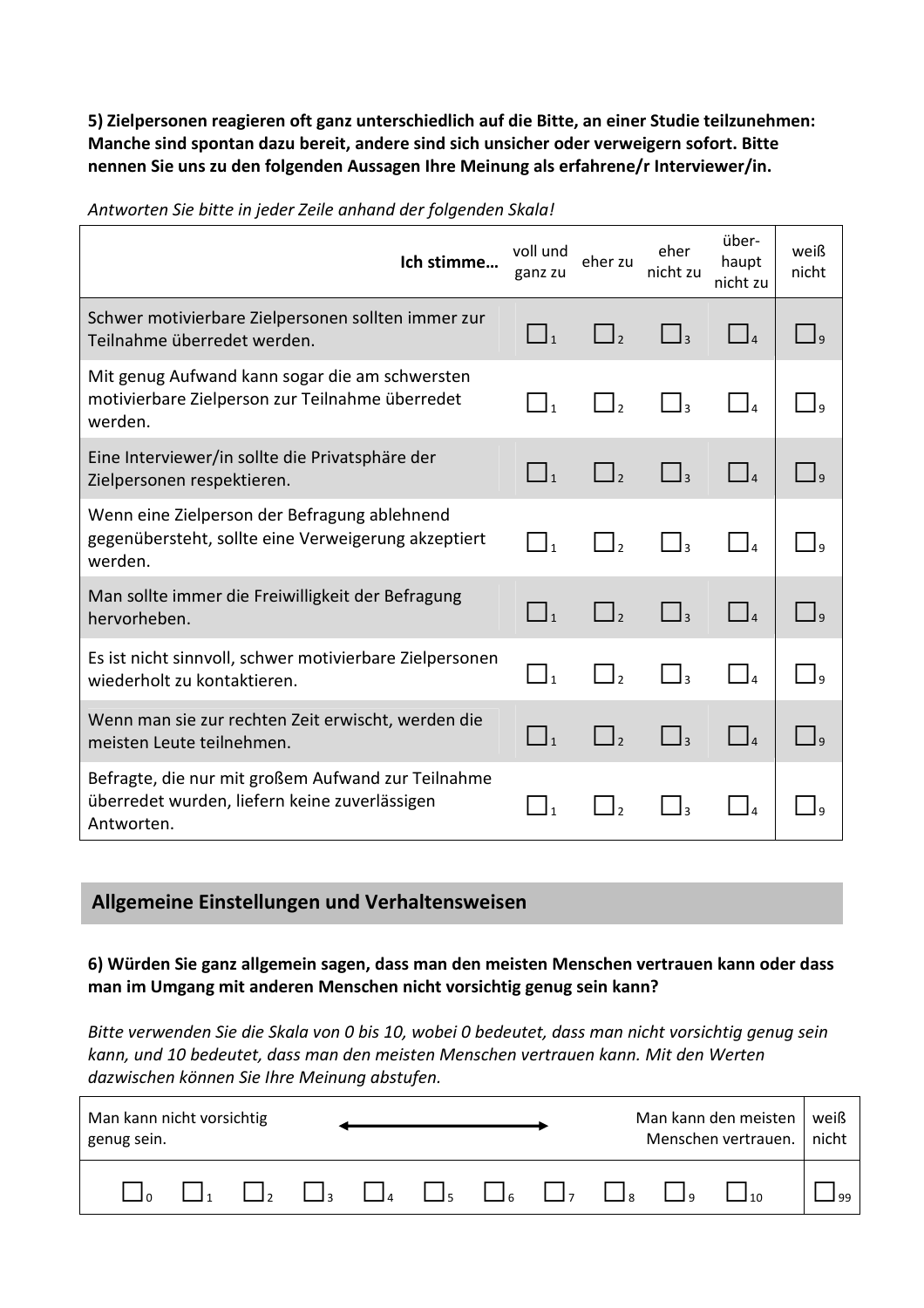#### **7) Was würden Sie sagen: Inwiefern trifft der jeweilige Satz auf Sie persönlich zu?**

| Die Aussage trifftauf mich zu.                                                      | voll<br>und<br>ganz | eher            | eher<br>nicht | über-<br>haupt<br>nicht | weiß<br>nicht  |
|-------------------------------------------------------------------------------------|---------------------|-----------------|---------------|-------------------------|----------------|
| Mein erster Eindruck von Menschen stellt sich für<br>gewöhnlich als richtig heraus. |                     | $\Box$          | $\Box$ 3      |                         | _l q           |
| Ich bin mir unsicher in meinem Urteil.                                              |                     | $\vert \vert_2$ | $\Box_3$      |                         |                |
| Ich weiß genau, wieso ich etwas mag.                                                |                     | $\Box$          | $\Box$ 3      | $\Box$                  | $\overline{a}$ |
| Ich sage nichts, wenn ich zu viel Wechselgeld zurück<br>bekomme.                    |                     | $\vert \vert$   | $\mathsf{I}$  |                         |                |
| Ich bin ehrlich zu anderen.                                                         |                     |                 |               |                         |                |

*Antworten Sie bitte in jeder Zeile anhand der folgenden Skala!*

## **Sie als Zielperson**

### **8) Wie häufig haben Sie in den letzten 5 Jahren selbst an einer Befragung als Befragte/r teilgenommen (diese Befragung nicht mitgezählt)?**



### **9) Falls Sie schon mal an Befragungen teilgenommen haben, welcher Art waren diese Umfragen?**

#### *Bitte nur eine Antwort ankreuzen!*

| Überwiegend wissenschaftliche Umfragen<br>(z. B. Studien wie 50+ in Europa, Wahlstudien) |  |
|------------------------------------------------------------------------------------------|--|
| Überwiegend kommerzielle Studien bzw.<br>Marktforschung                                  |  |
| Ungefähr beides in gleichem Umfang                                                       |  |
| Ich habe an noch keiner Befragung<br>teilgenommen                                        |  |
|                                                                                          |  |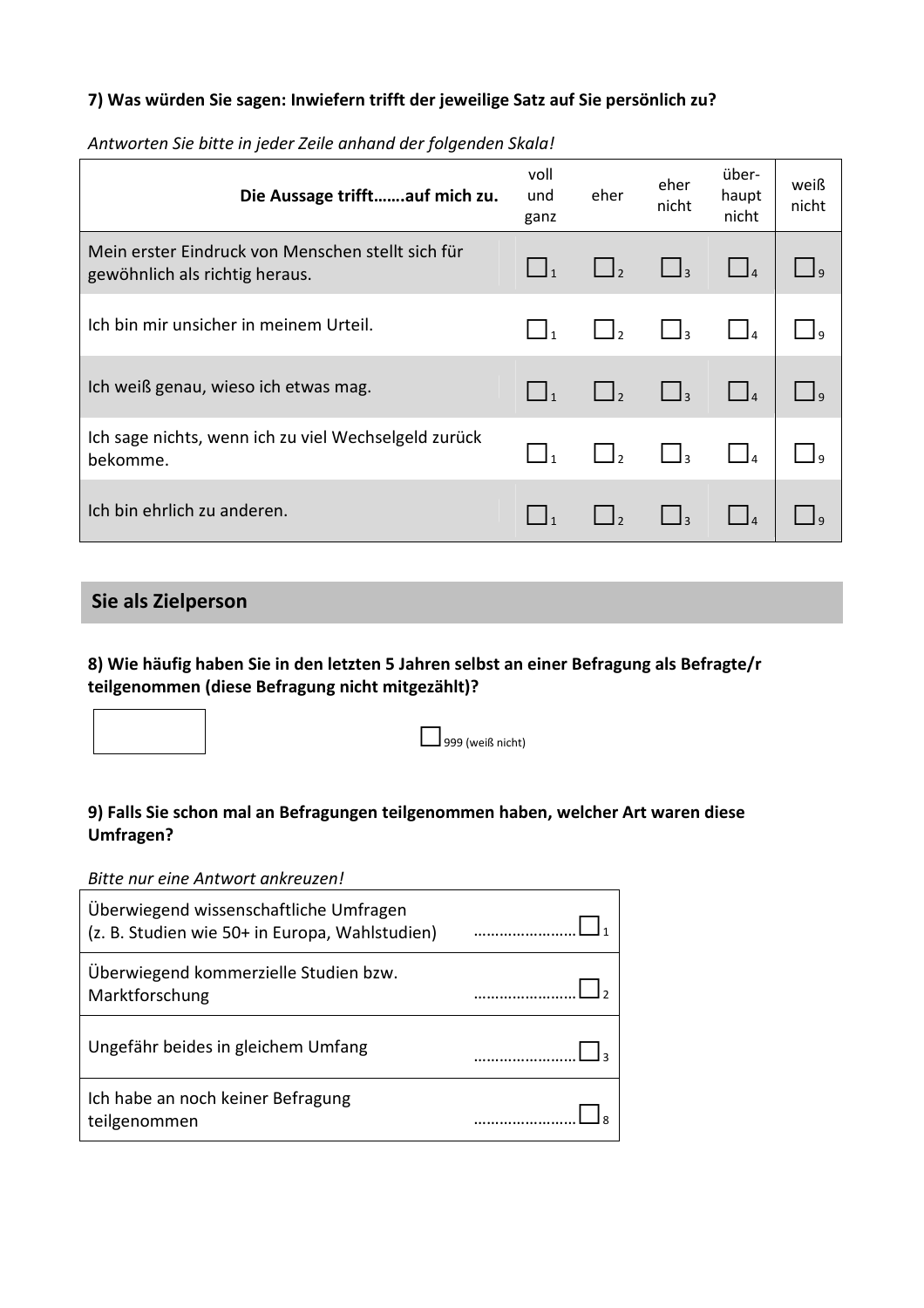### **10) Haben Sie für die Teilnahme an diesen Studien eine Belohnung/Entschädigung bekommen?**

#### *Bitte nur eine Antwort ankreuzen!*

| Überwiegend Ja   | Teils/teils                                       |  |
|------------------|---------------------------------------------------|--|
| Überwiegend Nein | Ich habe an noch keiner<br>Befragung teilgenommen |  |

## **Datenschutz**

## **11) Wie besorgt sind Sie um den Schutz Ihrer persönlichen Daten?**

*Bitte nur eine Antwort ankreuzen!* 

| Sehr besorgt      |                |
|-------------------|----------------|
| Ziemlich besorgt  |                |
| Ein wenig besorgt |                |
| Gar nicht besorgt | 9 (weiß nicht) |

### **12) Wie besorgt sind Sie, dass Computer und andere Technologien verwendet werden, um in Ihre Privatsphäre einzudringen?**

#### *Bitte nur eine Antwort ankreuzen!*

| Sehr besorgt      |                  |
|-------------------|------------------|
| Ziemlich besorgt  |                  |
| Ein wenig besorgt |                  |
| Gar nicht besorgt | l 9 (weiß nicht) |

|  | $\Box$ 9 (weiß nicht) |
|--|-----------------------|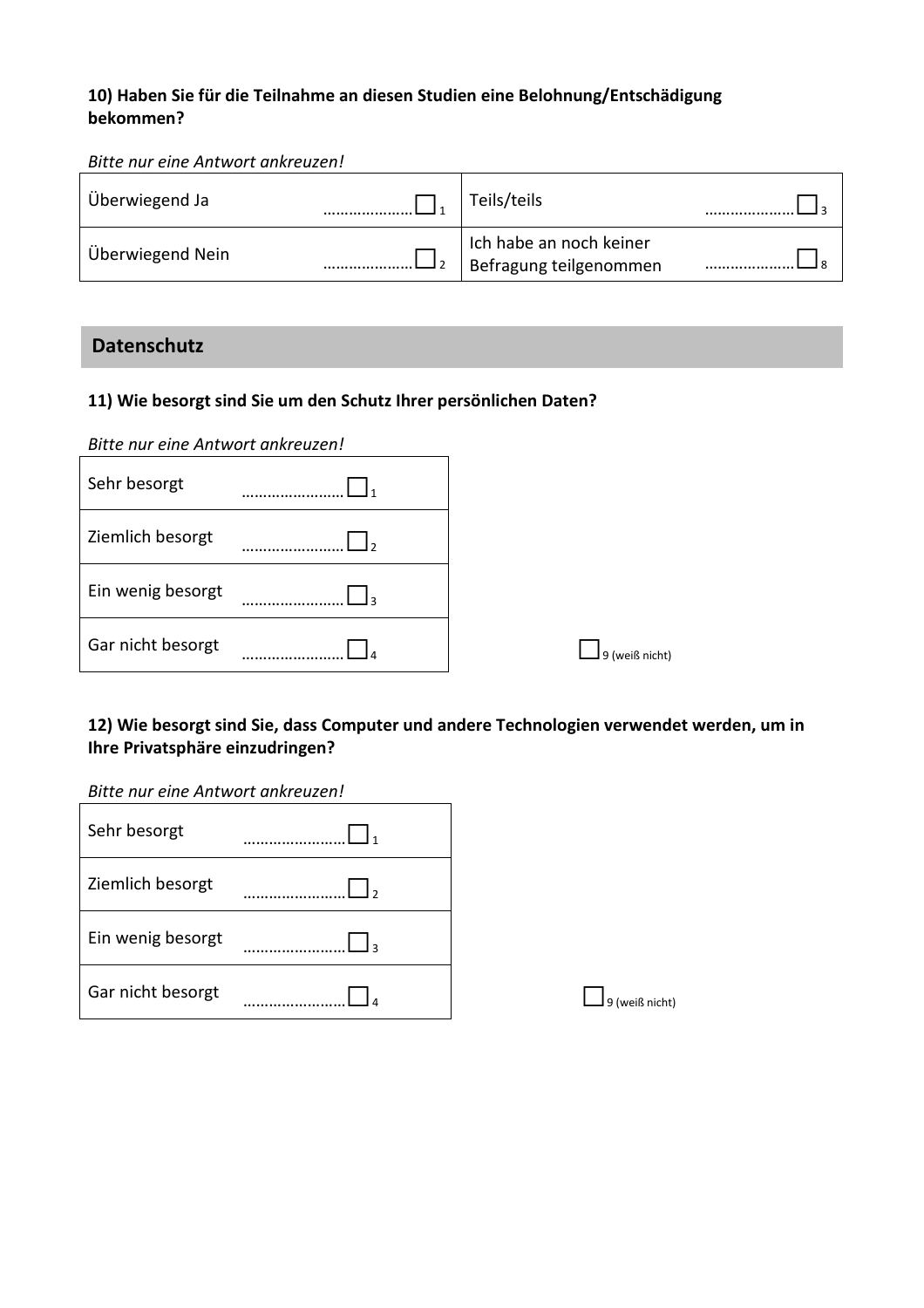## **Was würden Sie tun?**

**Im Folgenden möchten wir Sie bitten, sich in verschiedene hypothetische Situationen hineinzuversetzen. Was würden Sie tun, wenn Sie in eine der folgenden Situationen kämen?**

**13) Sie nehmen als Befragte/r an einer Umfrage teil, die das Statistische Bundesamt durchführt. Im Rahmen dieser Umfrage werden Sie gebeten, die folgenden Angaben zu machen. Der/die Interviewer/in nennt Ihnen jeweils nachvollziehbare Gründe, wozu er/sie die Daten benötigt.** 

| Wie wahrscheinlich ist es, dass Sie die<br>folgenden Angaben machen? | sehr<br>wahr-       | eher<br>wahr-<br>scheinlich scheinlich scheinlich scheinlich | eher<br>unwahr-                                           | sehr<br>unwahr-                           | weiß<br>nicht       |
|----------------------------------------------------------------------|---------------------|--------------------------------------------------------------|-----------------------------------------------------------|-------------------------------------------|---------------------|
| Ihre Sozialversicherungsnummer                                       | $\Box_1$            | $\Box$                                                       | $\Box$                                                    | $\Box$ 4                                  | $\Box$ <sub>9</sub> |
| Ihren Geburtstag                                                     | $\bigcap_{1}$       | $\Box_2$                                                     | $\Box$ <sub>3</sub>                                       | $\vert$ $\vert$ $\vert$                   | Ιa                  |
| Ihren Geburtsort                                                     | $\Box$ <sub>1</sub> | $\Box$                                                       | $\Box$ <sub>3</sub>                                       | $\Box$                                    | $\Box$              |
| Ihre private Telefonnummer                                           | $\Box$ <sub>1</sub> | $\Box$                                                       | $\begin{array}{ c c c c c }\n\hline\n\hline\n\end{array}$ | $\vert\ \vert_{\scriptscriptstyle\cal A}$ | $\vert$             |
| Ihren vollständigen Namen                                            | $\vert \ \vert_1$   | $\vert \vert$                                                | $\vert$ $\vert$ 3                                         | $\vert\ \vert_{4}$                        | $\vert$ $\vert$ 9   |
| Den Mädchennamen Ihrer Mutter                                        | $\Box_1$            | $\vert \vert$ ,                                              | $\Box$                                                    | $\begin{bmatrix} 1 & 1 \end{bmatrix}$     | $\vert$             |
| <b>Ihre Privatadresse</b>                                            | $\Box$              | $\Box$                                                       | $\Box$ <sub>3</sub>                                       | $\Box$ <sup>4</sup>                       | $\vert$ $\vert$ q   |
| Ihre Kreditkartennummer                                              | $\Box_1$            | $\Box$ ,                                                     | $\Box$ <sub>3</sub>                                       | $\vert$ $\vert$ <sub>4</sub>              | Ι۵                  |
| Name und Adresse Ihrer<br>Krankenversicherung                        | $\vert \ \vert_1$   | $\Box$                                                       | $\begin{array}{c} \hline \end{array}$                     | $\Box$                                    | $\vert$ $\vert$ q   |
| Ihre Krankenversicherungsnummer                                      | $\Box$ <sub>1</sub> | $\mathbf{I}_{2}$                                             | $\Box$                                                    | $\vert$ <sup>4</sup>                      |                     |

*Antworten Sie bitte in jeder Zeile anhand der folgenden Skala!*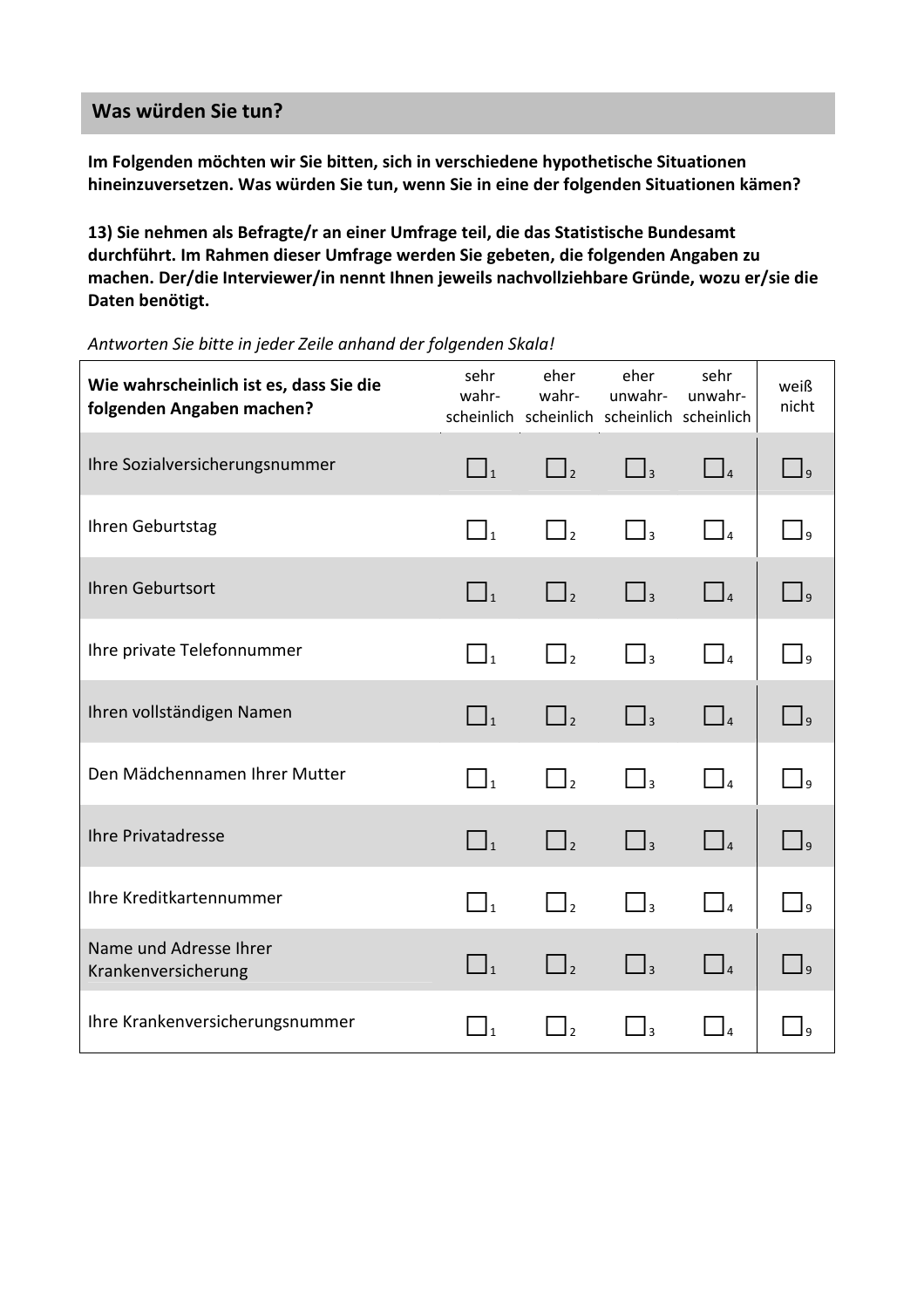**14) In der gleichen Studie werden Sie um das Einverständnis gebeten, Ihre Befragungsdaten mit administrativen Daten zu verknüpfen. Wie wahrscheinlich ist es, dass Sie dem Statistischen Bundesamt Ihr Einverständnis geben würden, Ihre Antworten mit den folgenden Datenquellen zu verknüpfen?** 

|                                                                                                                  | sehr<br>wahr-       | eher<br>wahr-<br>scheinlich scheinlich scheinlich scheinlich | eher<br>unwahr-              | sehr<br>unwahr-                  | weiß<br>nicht |
|------------------------------------------------------------------------------------------------------------------|---------------------|--------------------------------------------------------------|------------------------------|----------------------------------|---------------|
| Ihrem Einkommensteuerbescheid                                                                                    | $\Box_1$            | $\Box$ <sub>2</sub>                                          | $\Box$ <sub>3</sub>          | $\Box$                           | $\Box$        |
| Ihren Schulden bzw. Krediten                                                                                     |                     | $\vert$ $\vert_2$                                            | $\left\lceil \right\rceil_3$ |                                  | <b>q</b>      |
| Ihrer Erwerbshistorie, also Informationen<br>über vergangene Zeiten der<br>Erwerbstätigkeit und Arbeitslosigkeit | $\Box_1$            | $\Box_2$                                                     | $\Box$ <sub>3</sub>          | $\vert$ <sub>4</sub>             | l q           |
| Ihren medizinischen Daten, die bei Ihren<br>Ärzten vorliegen                                                     | $\Box$ <sub>1</sub> | $\begin{bmatrix} 1 \\ 2 \end{bmatrix}$                       | $\bigcap_{3}$                |                                  |               |
| Informationen zu Ihrer<br>Krankenversicherung                                                                    | $\Box_1$            | $\Box$ <sub>2</sub>                                          | $\Box$ <sub>3</sub>          | $\begin{array}{ccc} \end{array}$ | $\Box$        |
| Informationen zu Sozialleistungsbezug wie<br>Arbeitslosengeld oder Sozialhilfe                                   | $\Box$ <sub>1</sub> | $\Box$                                                       | J٤                           |                                  | I۹            |
| Informationen aus Ihren Schulakten<br>(Zeugnisse etc.)                                                           |                     |                                                              | $\mathbf{a}$                 |                                  |               |

*Antworten Sie bitte in jeder Zeile anhand der folgenden Skala!*

**15) infas fragt in einigen Umfragen nach dem Einverständnis der Befragten zur Verknüpfung ihrer Befragungsdaten mit Daten, die bei der Deutschen Rentenversicherung über sie vorliegen. Dabei handelt es sich zum Beispiel um zusätzliche Informationen zu vorausgegangenen Zeiten der Beschäftigung, der Arbeitslosigkeit und der Teilnahme an Maßnahmen während der Arbeitslosigkeit. Was glauben Sie, wie viele der Befragten (in Prozent), die Sie danach fragen, geben Ihnen ihr Einverständnis?** 

| $\%$ | 1999 (weiß nicht)                                                 |
|------|-------------------------------------------------------------------|
|      | 16) Würden Sie als Befragter einer solchen Verknüpfung zustimmen? |

| JU | <br>יי<br>$\sqrt{2}$ | <br>(weiß nicht) |
|----|----------------------|------------------|
|    |                      |                  |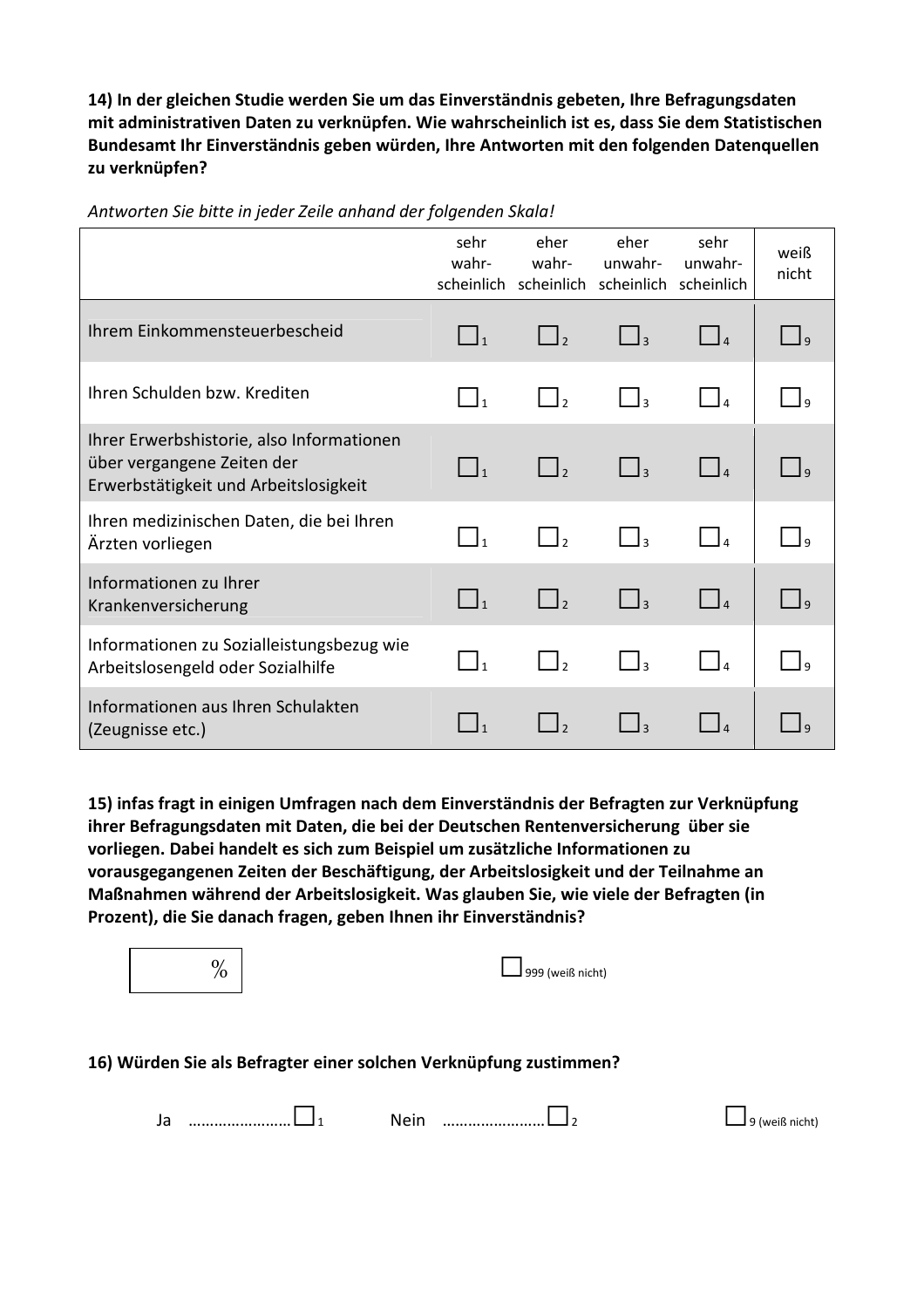**17) Die Deutsche Rentenversicherung fordert alle Personen, die irgendwann einmal sozialversicherungspflichtig beschäftigt waren, auf, ihr Rentenversicherungskonto zu klären. Haben Sie selbst schon eine solche Kontenklärung durchgeführt?**

*Bitte nur eine Antwort ankreuzen!* 

| Ja                                                            |  |
|---------------------------------------------------------------|--|
| Noch nicht, ich wurde bisher<br>noch nicht dazu aufgefordert. |  |
| Noch nicht, ich wurde aber<br>schon dazu aufgefordert.        |  |
| Ich war nie sozialversicherungs-<br>pflichtig beschäftigt.    |  |

**Erwartungen für Welle 4 der Studie 50+ in Europa**

**18) Haben Sie bereits in früheren Erhebungen als Interviewer für die Studie 50+ in Europa gearbeitet?** 

Ja ……………………□<sup>1</sup> Nein ……………………□<sup>2</sup>

**19) Studien unterscheiden sich darin, ob und wie sie Zielpersonen für ihre Teilnahme belohnen. Stellen Sie sich nun bitte vor, dass Ihre Zielpersonen verschiedene Geldbeträge vorab und unabhängig von ihrer tatsächlichen Teilnahme zugeschickt bekommen.** 

*Bitte geben Sie für jede Zeile Ihrer Erwartungen an!* 

| Was erwarten Sie, wie viel Prozent Ihrer Zielpersonen werden<br>dem Interview zustimmen, wenn                                           | Erwartete<br>Teilnahmebereitschaft<br>in Prozent |
|-----------------------------------------------------------------------------------------------------------------------------------------|--------------------------------------------------|
| die Zielpersonen vorab keine Belohnung bekommen, ihnen aber<br>10 € für die Teilnahme im Anschreiben angekündigt wird?                  | $\%$                                             |
| …die Zielpersonen vorab eine Belohnung von 10 € in bar<br>bekommen und ihnen 10 € für die Teilnahme im Anschreiben<br>angekündigt wird? | $\%$                                             |
| …die Zielpersonen vorab eine Belohnung von 20 € in bar<br>bekommen und ihnen 10 € für die Teilnahme im Anschreiben<br>angekündigt wird? | $\%$                                             |
| …die Zielpersonen vorab eine Belohnung von 40 € in bar<br>bekommen und ihnen 10 € für die Teilnahme im Anschreiben<br>angekündigt wird? | ℅                                                |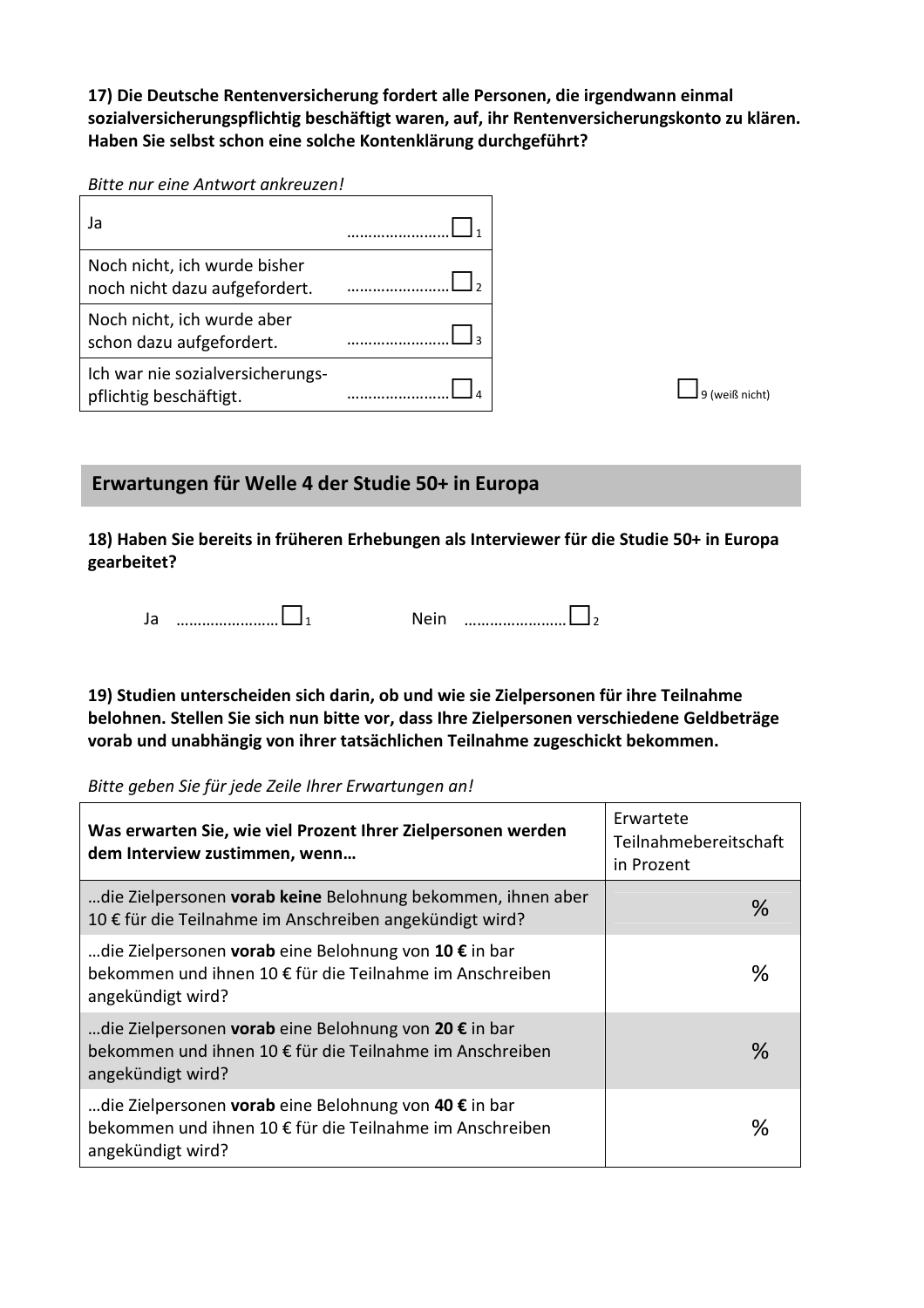**20) In sozialwissenschaftlichen Studien wird sehr oft auch nach dem Einkommen der Befragten gefragt. Was denken Sie, wie viele Ihrer Befragten (in Prozent) in der Studie 50+ in Europa Auskunft über ihr Einkommen geben werden?** 



| 1999 (weiß nicht) |  |
|-------------------|--|

**21) In der Studie 50+ in Europa werden Befragte gebeten, einigen physischen Messungen zuzustimmen, wie z. B. der des Blutdrucks, der Körpergröße und des Taillenumfangs sowie der Entnahme kleiner Blutstropfen.** 

*Bitte geben Sie für jede Zeile Ihrer Erwartungen an!*

| Was glauben Sie, wie viel Prozent Ihrer Befragten werden den<br>folgenden Messungen zustimmen? | Erwartete Zustimmung<br>in Prozent |  |  |
|------------------------------------------------------------------------------------------------|------------------------------------|--|--|
| Messung des Blutdrucks                                                                         | $\%$                               |  |  |
| Messung der Körpergröße                                                                        | ℅                                  |  |  |
| Messung des Taillenumfangs                                                                     | $\%$                               |  |  |
| Entnahme von Blutstropfen                                                                      | ℅                                  |  |  |

**22) Stellen Sie sich bitte vor, dass Sie selbst Zielperson der Studie 50+ in Europa oder einer vergleichbaren wissenschaftlichen Studie sind. Welchen Messungen würden Sie selbst als Befragte/r zustimmen?** 

*Bitte alles Zutreffende ankreuzen!* 

| . .                        |  |
|----------------------------|--|
| Messung des Blutdrucks     |  |
| Messung der Körpergröße    |  |
| Messung des Taillenumfangs |  |
| Entnahme von Blutstropfen  |  |

### **23) Haben Sie persönliche Erfahrungen mit Blutzuckermessungen, entweder weil Sie selbst oder Personen in Ihrem Umfeld Diabetiker sind?**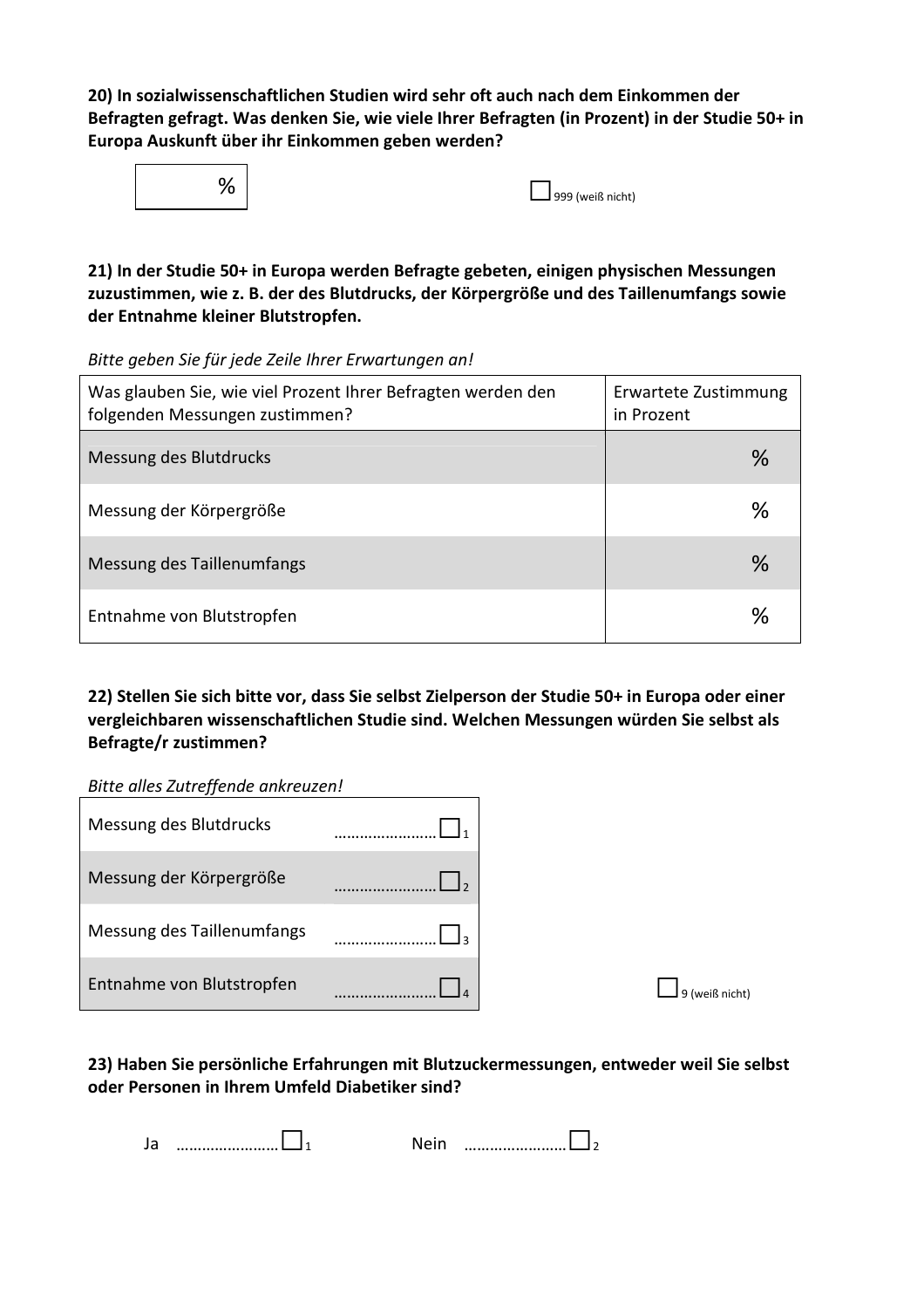## **24) Spenden Sie Blut?**

| Bitte nur eine Antwort ankreuzen! |                                                      |  |
|-----------------------------------|------------------------------------------------------|--|
| Ja, regelmäßig                    | Nein, nicht mehr                                     |  |
| Ja, gelegentlich                  | Nein, ich habe noch<br>$\Gamma_2$ nie Blut gespendet |  |

## **Persönliche Angaben**

| 25) Sind Sie männlich oder weiblich?                                                      |
|-------------------------------------------------------------------------------------------|
| Weiblich<br><u>   </u> 2                                                                  |
| 26) In welchem Jahr wurden Sie geboren?<br>Geburtsjahr:                                   |
| 27) Nutzen Sie soziale Netzwerke im Internet wie Facebook, MySpace oder Twitter?          |
| Nein $\begin{array}{ccc} & \dots & \dots & \dots & \dots & \dots \end{array}$             |
| 28) Nutzen Sie das Internet für Online-Banking?                                           |
| Nein $\begin{array}{ccc}\n&\n&\n&\n\end{array}$<br>Ja $\square$                           |
| 29) Besitzen Sie die deutsche Staatsangehörigkeit?                                        |
| Ja $\square$<br>Nein                                                                      |
| 30) Bitte geben Sie an, ob Sie, Ihre Mutter bzw. Ihr Vater in Deutschland geboren wurden. |
| Ja<br>Nein                                                                                |
| Sie selbst                                                                                |

| Sie selbst  |                          | 9 (weiß nicht) |
|-------------|--------------------------|----------------|
| Ihre Mutter | $\overline{\phantom{a}}$ | 9 (weiß nicht) |
| Ihr Vater   |                          | 9 (weiß nicht) |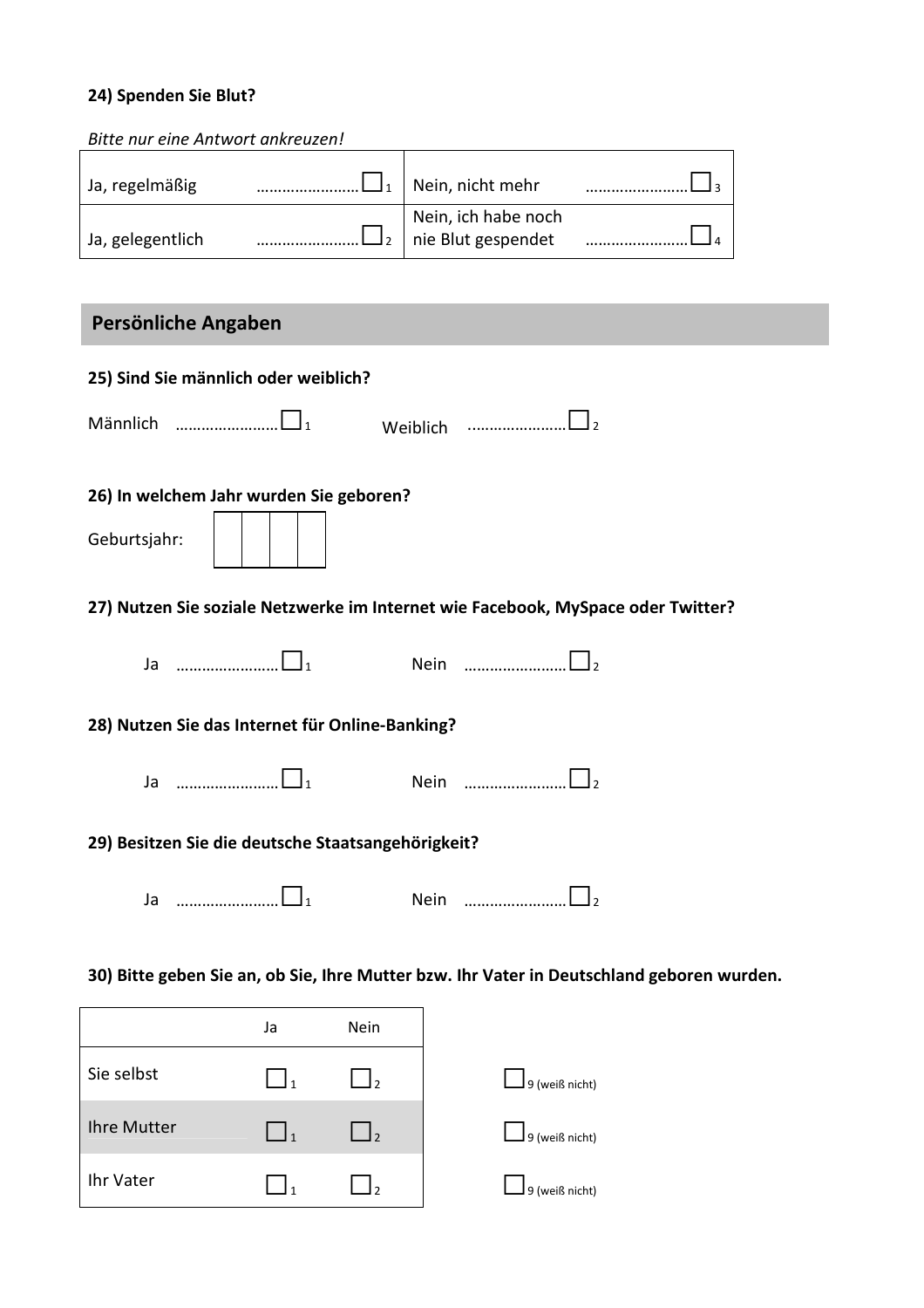#### **31) Üben Sie derzeit neben Ihrer Tätigkeit als Interviewer/in noch eine Erwerbstätigkeit aus? Sind Sie außerdem…**

#### *Bitte alles Zutreffende ankreuzen!*

| voll erwerbstätig                                      |     | in Rente / Pension                |  |
|--------------------------------------------------------|-----|-----------------------------------|--|
| in Teilzeitbeschäftigung                               |     | in Elternzeit /<br>Erziehungszeit |  |
| geringfügig oder<br>unregelmäßig erwerbstätig          | 3 ב | Hausfrau / Hausmann               |  |
| in betrieblicher Ausbildung<br>/ Lehre oder Umschulung |     | Student/in                        |  |
| arbeitslos                                             |     | Sonstiges                         |  |
| in Altersteilzeit mit<br>Arbeitszeit Null              |     | nichts davon                      |  |

#### **32) Welchen Schulabschluss haben Sie?**

#### *Bitte nur den höchsten Schulabschluss ankreuzen!*

| Volks-/Hauptschulabschluss bzw.<br>Polytechnische Oberschule mit Abschluss 8. oder 9. Klasse       |  |
|----------------------------------------------------------------------------------------------------|--|
| Mittlere Reife, Realschulabschluss bzw.<br>Polytechnische Oberschule mit Abschluss 10. Klasse      |  |
| Fachhochschulreife, Abitur (Hochschulreife) bzw.<br>erweiterte Oberschule mit Abschluss 12. Klasse |  |
| Fachhochschul-/ Hochschulabschluss                                                                 |  |

#### **33) Wie viele Personen leben zurzeit in Ihrem Haushalt?**



**34) Alles in allem, wie hoch war ungefähr Ihr durchschnittliches monatliches Haushaltseinkommen nach Abzug von Steuern im letzten Jahr?** 



## **Vielen Dank für Ihre Teilnahme!**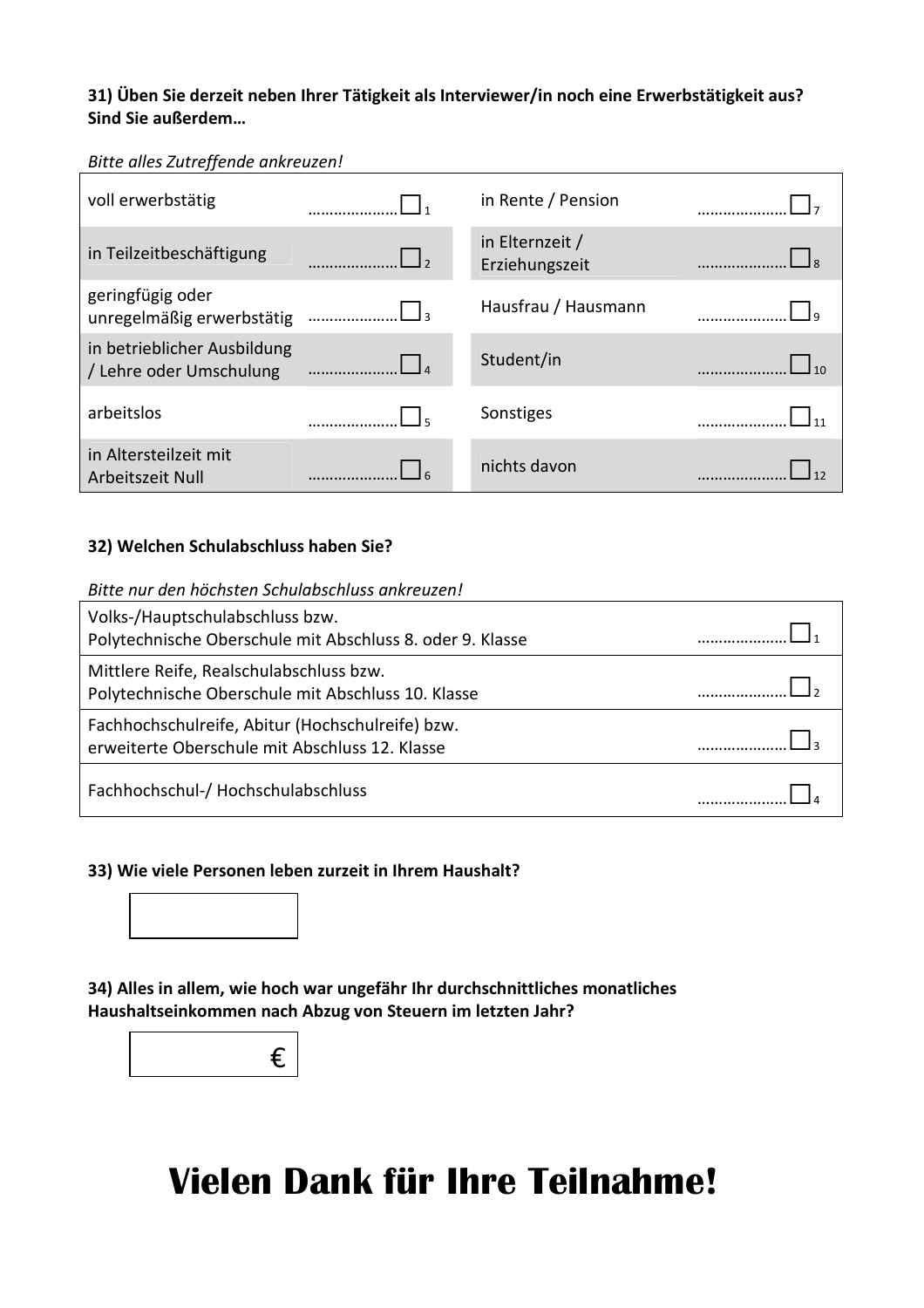**Appendix B** 



## **SHARE "50+ in Europe"**

## **Interviewer-Questionnaire**

You as interviewer play a key role in the success of our SHARE study. Therefore, we from [COUNTRY'S INSTITUTION] want to get to know you; your attitudes, your experiences as a successful interviewer and your opinion concerning the interview situation. Your participation is of course voluntary. However, with your participation you help us immensely in better understanding the interview situation. Your answers do **not** serve to an assessment of your performance and will **not** be passed down to [SURVEY ORGANISATION]. [FURTHER INFORMATION ABOUT WHAT HAPPENS TO YOUR DATA YOU WILL FIND IN THE ENCLOSED DATA PROTECTION LEAFLET.]

Please fill in your interviewer-number!

Interviewer-number: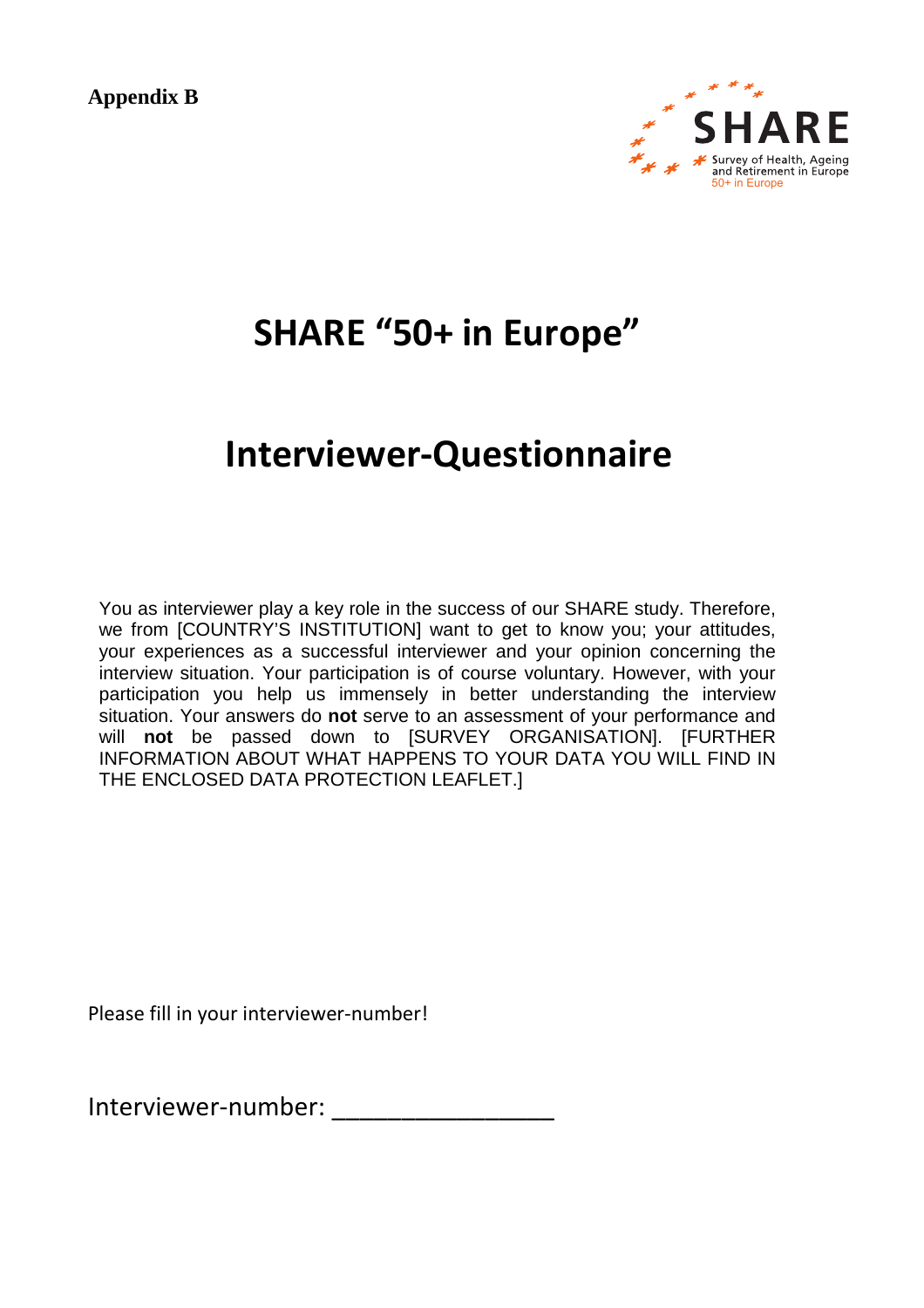### **Job as an interviewer**

#### **1) How long in total have you been working as an interviewer?**

| years and | <b>I</b> months | $\Box$ 99 (don't know) |
|-----------|-----------------|------------------------|
|           |                 |                        |

#### **2) How many hours a week do you currently approximately work as an interviewer?**



hours □99 (don't know)

#### **3) There are different reasons for working as an interviewer. How important are the following aspects to you?**

*Please provide an answer in each row using the following scale. Value 1 means: not important at all, value 7 means: very important. With the values between 1 and 7 you can grade your opinion.*

|                                                             | 1= not important<br>at all          |                     |                     | $7 = v$ ery<br>important |                     | don't<br>know |                   |                |
|-------------------------------------------------------------|-------------------------------------|---------------------|---------------------|--------------------------|---------------------|---------------|-------------------|----------------|
| Payment                                                     | $\Box_1$                            | $\Box$ <sub>2</sub> | $\Box$ <sub>3</sub> | $\Box$                   | $\Box$ <sub>5</sub> | $\Box$        | $\Box$            | $\Box$         |
| Interesting work                                            | $\Box_1$                            | $\Box$              | $\Box$ 3            | $\Box$                   | $\Box$ <sub>5</sub> | $\Box$        | $\Box$            | وك             |
| Opportunity to interact with people                         | $\Box_1$                            | $\Box$ <sub>2</sub> | $\Box$ <sub>3</sub> | $\Box$                   | $\bigsqcup_5$       | $\Box$        | $\Box$            | $\Box$ 9       |
| Gaining insight into other people's<br>social circumstances | $\prod_{1}$                         | $\Box$ <sub>2</sub> | $\Box$ <sub>3</sub> | $\Box$                   | $\Box$ <sub>5</sub> | $\Box$        | $\Box$            | $\overline{a}$ |
| Involvement in scientific research                          | $\vert \ \vert_1$                   | $\Box$ <sub>2</sub> | $\Box$              |                          | $\Box$              | $\Box$        | $\vert$ $\vert$ 7 | $\Box$         |
| Involvement in research that serves<br>society              | $\overline{\Box}$ $\overline{\Box}$ | $\vert \vert_2$     | $\Box$ <sub>3</sub> | $\Box$                   | $\Box$ <sub>5</sub> | $\Box$        | $\Box$            | I۹             |
| Possibility to determine own working<br>hours               | $\Box_1$                            | $\Box$ <sub>2</sub> | $\Box$ <sub>3</sub> | $\Box$                   | $\Box$ <sub>5</sub> | $\Box$        | $\Box$            | J۹             |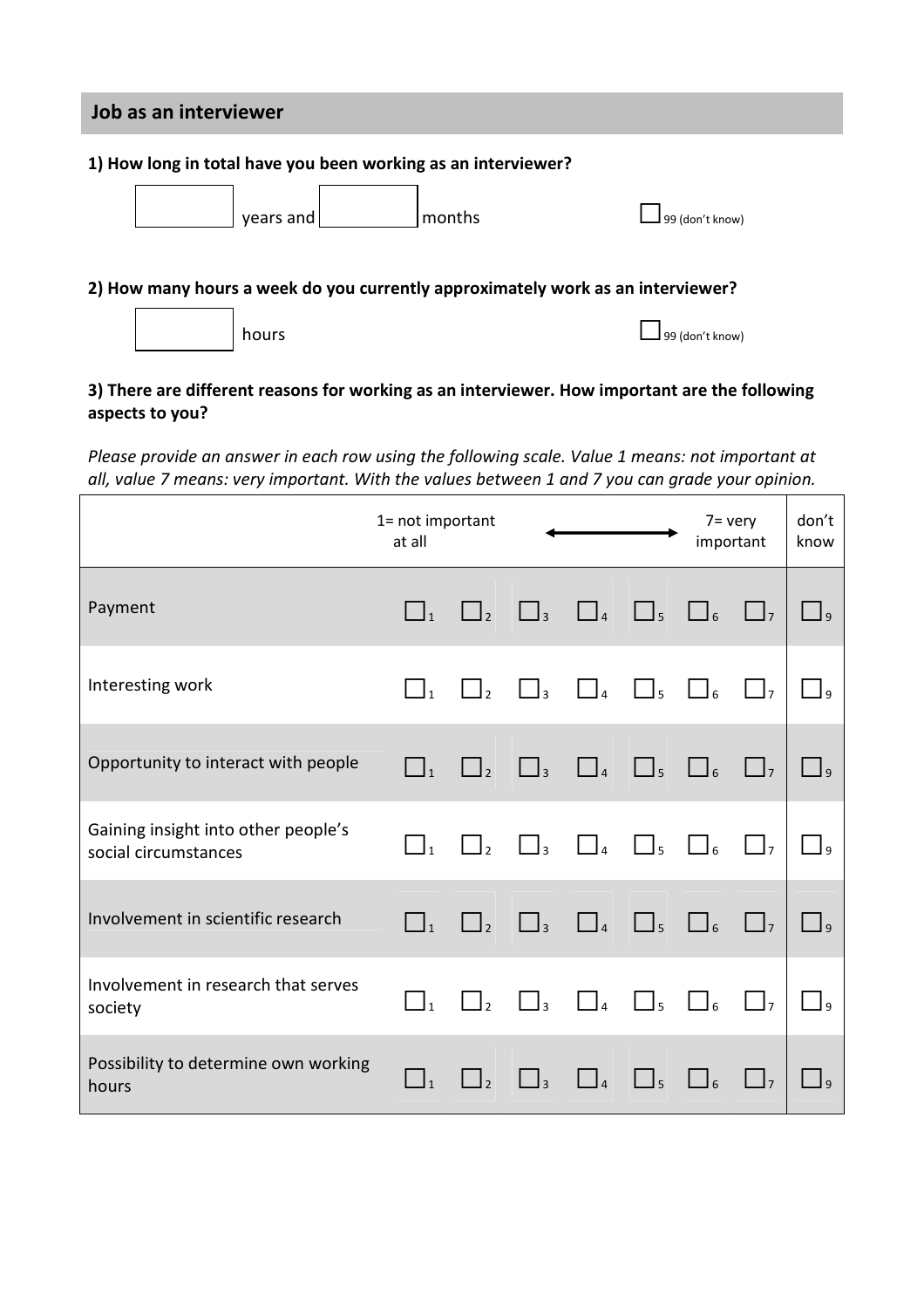## **4) Below follows a series of statements about difficult respondents and contact attempts. We would like to know from you, how you react in the following situations.**

| The statement applies to me  perfectly                                                                                    |                     | some-<br>what                          | not<br>really       | not<br>at all                         | don't<br>know             |
|---------------------------------------------------------------------------------------------------------------------------|---------------------|----------------------------------------|---------------------|---------------------------------------|---------------------------|
| If the respondent doesn't understand a question, I<br>explain what is actually meant with the question.                   | $\Box_1$            |                                        |                     | $\Box$                                | $\Box$                    |
| If the respondent has difficulties with a question, I<br>don't help, but read out the exact wording again.                | $\Box_1$            | $\Gamma_{1_2}$                         | $\Box$ <sub>3</sub> | $\Box$                                | $\mathsf{I}_9$            |
| If I notice that the respondent has difficulties listening<br>to me, I shorten long question texts.                       | $\Box_1$            | $\vert \vert$                          | $\Box_3$            | $\Box$                                | $\Box$                    |
| If I notice that the respondent has difficulties<br>understanding the question, I speak more slowly.                      | $\bar{1}_1$         | $\bar{1}_2$                            | J٩                  | $\vert$ $\vert$ 4                     | $\overline{\phantom{a}}$  |
| If I notice that the respondent is in a hurry, I speak<br>faster.                                                         | $\Box_1$            | $\begin{bmatrix} 1 \\ 2 \end{bmatrix}$ | $\Box$ 3            | $\begin{array}{c} \end{array}$        | $\Box$ 9                  |
| If I know from the course of the interview what an<br>answer will be, I complete the answer myself.                       | $\Box$ <sub>1</sub> |                                        | $\mathbf{I}_3$      | $\vert$ <sub>4</sub>                  | $\mathsf{I}_{9}$          |
| If I remember answers from previous waves and<br>notice that nothing has changed, I complete answers<br>myself.           | $\Box$ <sub>1</sub> | $\Box$ <sub>2</sub>                    | $\mathsf{I}$        | $\Box$                                | $\overline{a}$            |
| If I notice that the respondent doesn't speak<br>[FORMAL ENGLISH - COUNTRY EQUIVALENT], I also<br>speak regional dialect. | $\Box$ <sub>1</sub> | $\mathbf{l}_2$                         | l٩                  | $\begin{bmatrix} 1 & 1 \end{bmatrix}$ | $\mathsf{I}_{\mathsf{Q}}$ |
| I always exactly stick to the interviewer instructions,<br>even if I don't consider them sensible.                        | $\vert$ 1           |                                        |                     | $\vert$ $\vert$                       | I۹                        |

*Please provide an answer in each row using the following scale!*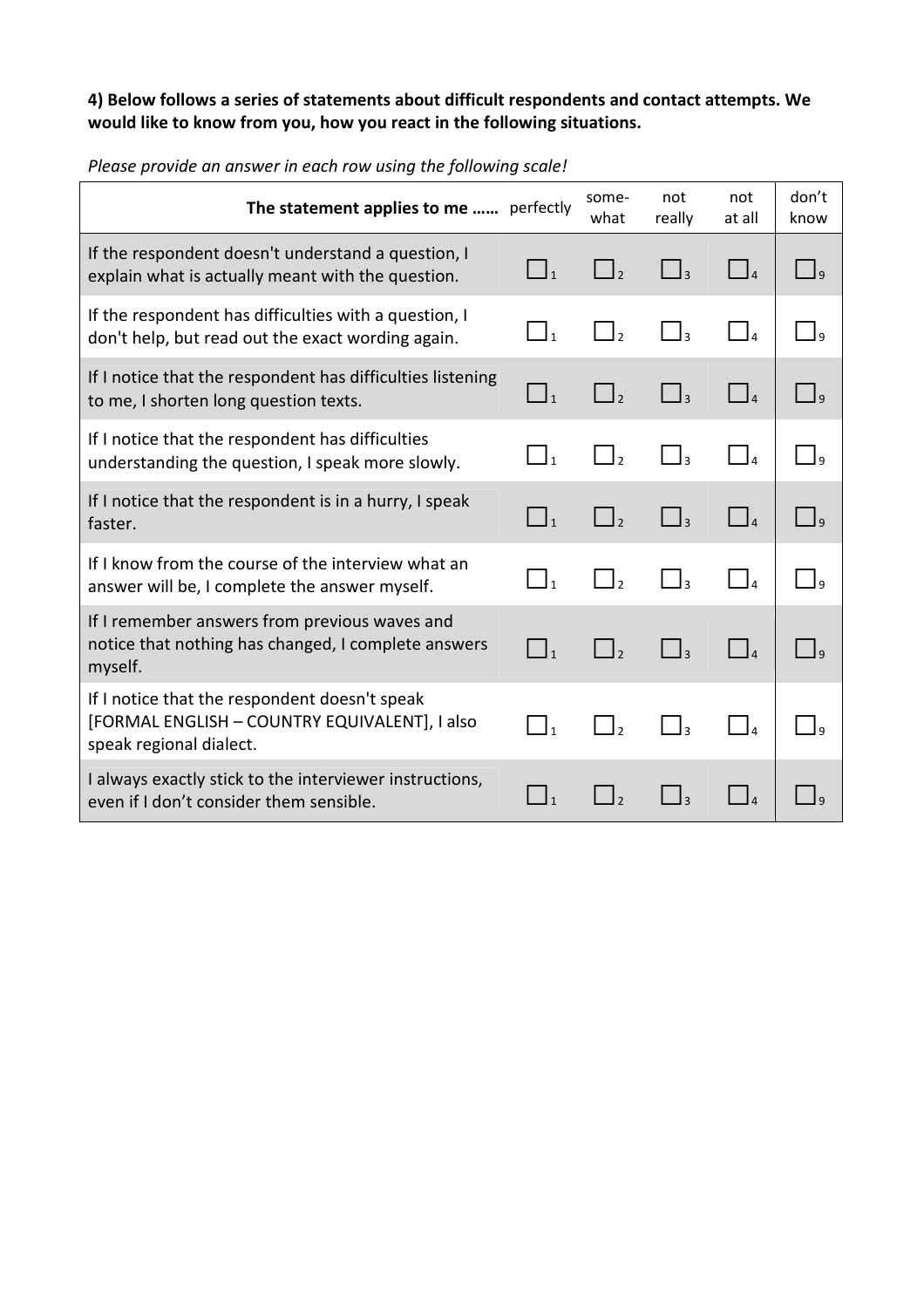**5) Sample persons have different reactions to the request to participate in a study: Some agree spontaneously, others hesitate or refuse immediately. In the following statements, please tell us your opinion as an experienced interviewer.** 

*Please provide an answer in each row using the following scale!* 

|                                                                                            | strongly<br>agree | some-<br>what<br>agree | some-<br>what<br>disagree | strongly<br>disagree              | don't<br>know    |
|--------------------------------------------------------------------------------------------|-------------------|------------------------|---------------------------|-----------------------------------|------------------|
| Reluctant respondents should always be persuaded to<br>participate.                        |                   |                        | $\mathsf{I}$              | $\begin{bmatrix} 1 \end{bmatrix}$ | I٩               |
| With enough effort, even the most reluctant<br>respondent can be persuaded to participate. | $\overline{1}$    |                        | $\overline{\mathbf{a}}$   | 4                                 | I۹               |
| An interviewer should respect the privacy of the<br>respondent.                            |                   |                        |                           |                                   |                  |
| If a respondent is reluctant, a refusal should be<br>accepted.                             |                   |                        |                           |                                   |                  |
| One should always emphasise the voluntary nature of<br>participation.                      |                   |                        |                           |                                   | $\overline{a}$   |
| It does not make sense to contact reluctant target<br>persons repeatedly.                  |                   |                        |                           |                                   | $\mathsf{I}_{9}$ |
| If you catch them at the right time, most people will<br>agree to participate.             |                   |                        |                           | $\vert$ $\vert$ $\vert$           | $\mathsf{I}$     |
| Respondents that were persuaded after great effort<br>do not provide reliable answers.     |                   |                        |                           | I۵                                |                  |

## **General attitudes and behaviour**

**6) Generally speaking, would you say that most people can be trusted or that you can't be too careful in dealing with people?**

*Please use the scale from 0 to 10, where 0 means that you can't be too careful in dealing with people and 10 means that most people can be trusted. With the values in between you can grade your opinion.* 

| You can't be too careful. |  |  |  |                                                                                              |  | Most people can be   don't  <br>trusted. | know           |
|---------------------------|--|--|--|----------------------------------------------------------------------------------------------|--|------------------------------------------|----------------|
|                           |  |  |  | $\Box_1$ $\Box_2$ $\Box_3$ $\Box_4$ $\Box_5$ $\Box_6$ $\Box_7$ $\Box_8$ $\Box_9$ $\Box_{10}$ |  |                                          | $\overline{q}$ |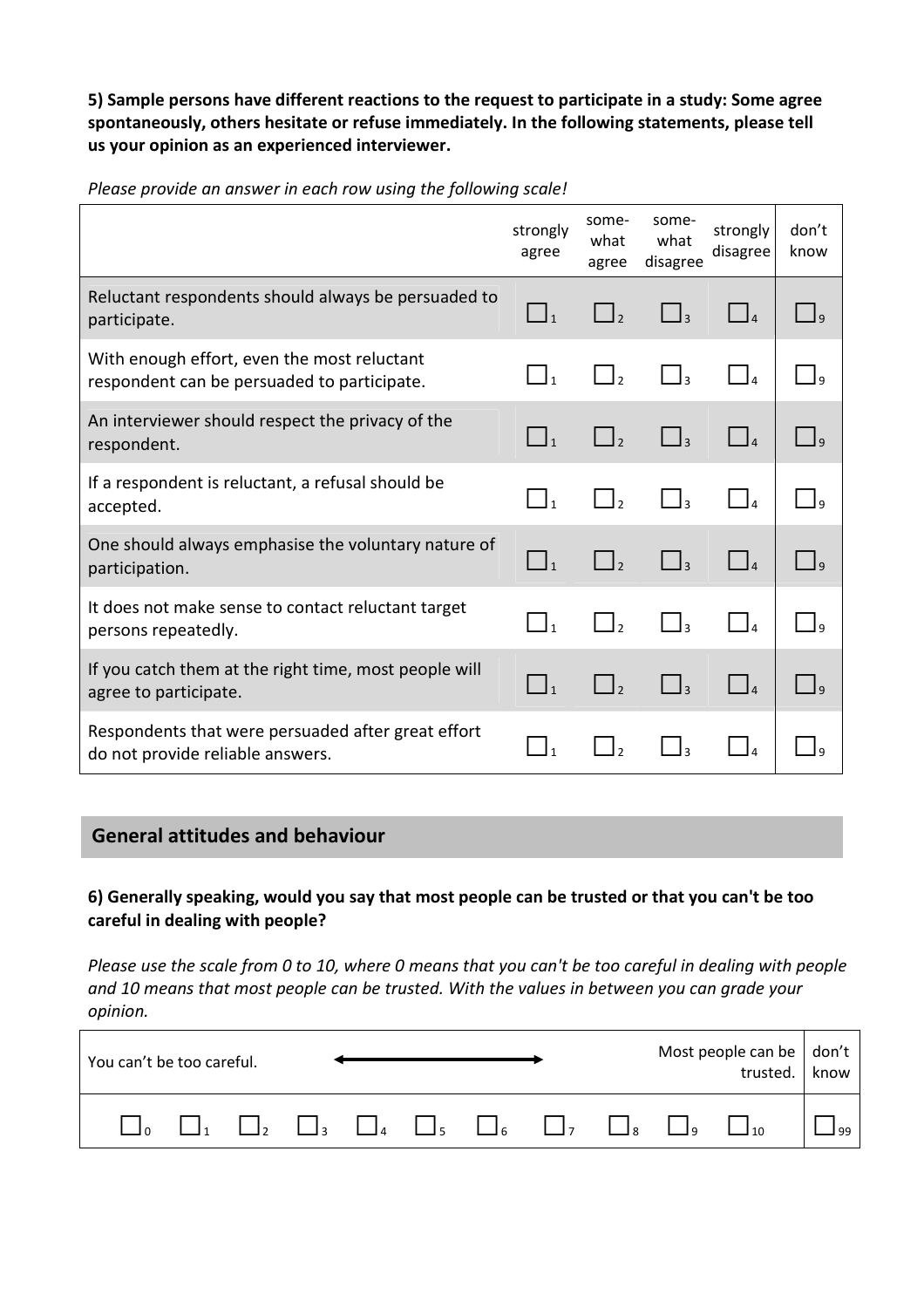#### **7) What would you say? To what extend do the following statements apply to you?**

| The statement applies to me                                       | perfectly | some-<br>what | not<br>really                         | not<br>at all | don't<br>know |
|-------------------------------------------------------------------|-----------|---------------|---------------------------------------|---------------|---------------|
| My first impression of people generally turns out to<br>be right. |           |               |                                       |               | 1q            |
| I am uncertain about my judgements.                               |           |               | $\begin{bmatrix} 1 & 3 \end{bmatrix}$ |               |               |
| I know exactly why I like something.                              |           |               | $\Box$ <sub>3</sub>                   |               |               |
| I don't say anything, if I receive too much change.               |           |               | $\vert$ $\vert$ <sub>3</sub>          |               |               |
| I am honest with others.                                          |           |               |                                       |               |               |

*Please provide an answer in each row using the following scale!*

## **You as a respondent**

**8) In the last 5 years, how often have you taken part in a survey as a respondent (not counting this survey)?** 

 $\Box$ 999 (don't know)

## **9) If you have previously taken part in surveys, what kind of surveys were they?**

*Please tick one answer only!* 

| Predominantly scientific surveys (e.g. studies<br>like SHARE, election studies) |  |
|---------------------------------------------------------------------------------|--|
| Predominantly commercial surveys or market<br>research                          |  |
| Both scientific and commercial surveys to the<br>same extent                    |  |
| I have never taken part in any survey.                                          |  |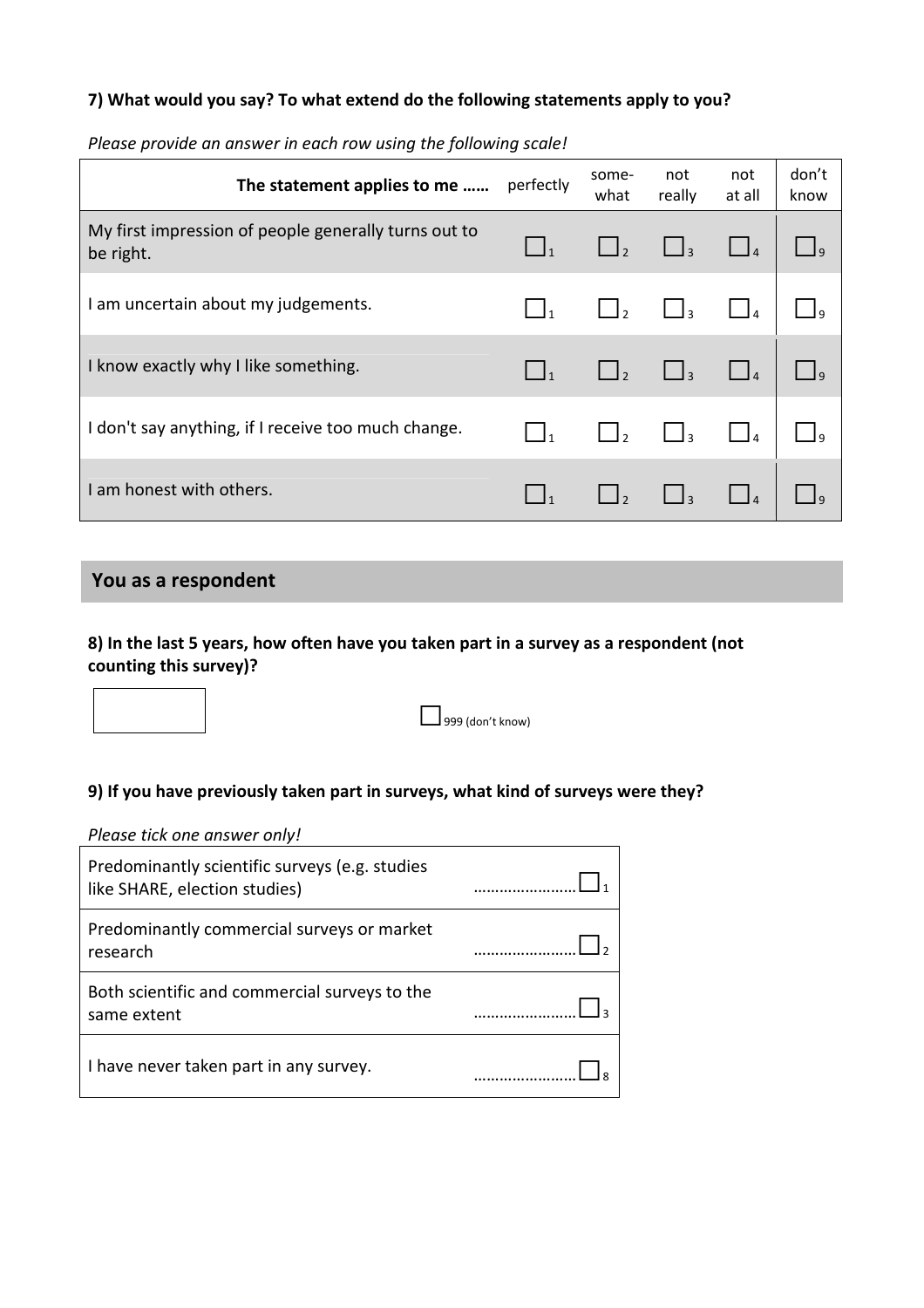### **10) Have you received any incentive/compensation for your participation in these studies?**

*Please tick one answer only!* 

| Predominantly yes | Approximately both to the<br>same extent  |  |
|-------------------|-------------------------------------------|--|
| Predominantly no  | I have never taken part in<br>any survey. |  |

## **Data protection**

#### **11) How concerned are you about the safety of your personal data?**

| Please tick one answer only! |                |
|------------------------------|----------------|
| Very concerned               |                |
| Quite concerned              |                |
| A little concerned           |                |
| Not concerned at all         | 9 (don't know) |

## **12) How concerned are you about computers or other technologies being used to invade your privacy?**

*Please tick one answer only!* 

| Very concerned       |  |
|----------------------|--|
| Quite concerned      |  |
| A little concerned   |  |
| Not concerned at all |  |

 $\Box$  9 (don't know)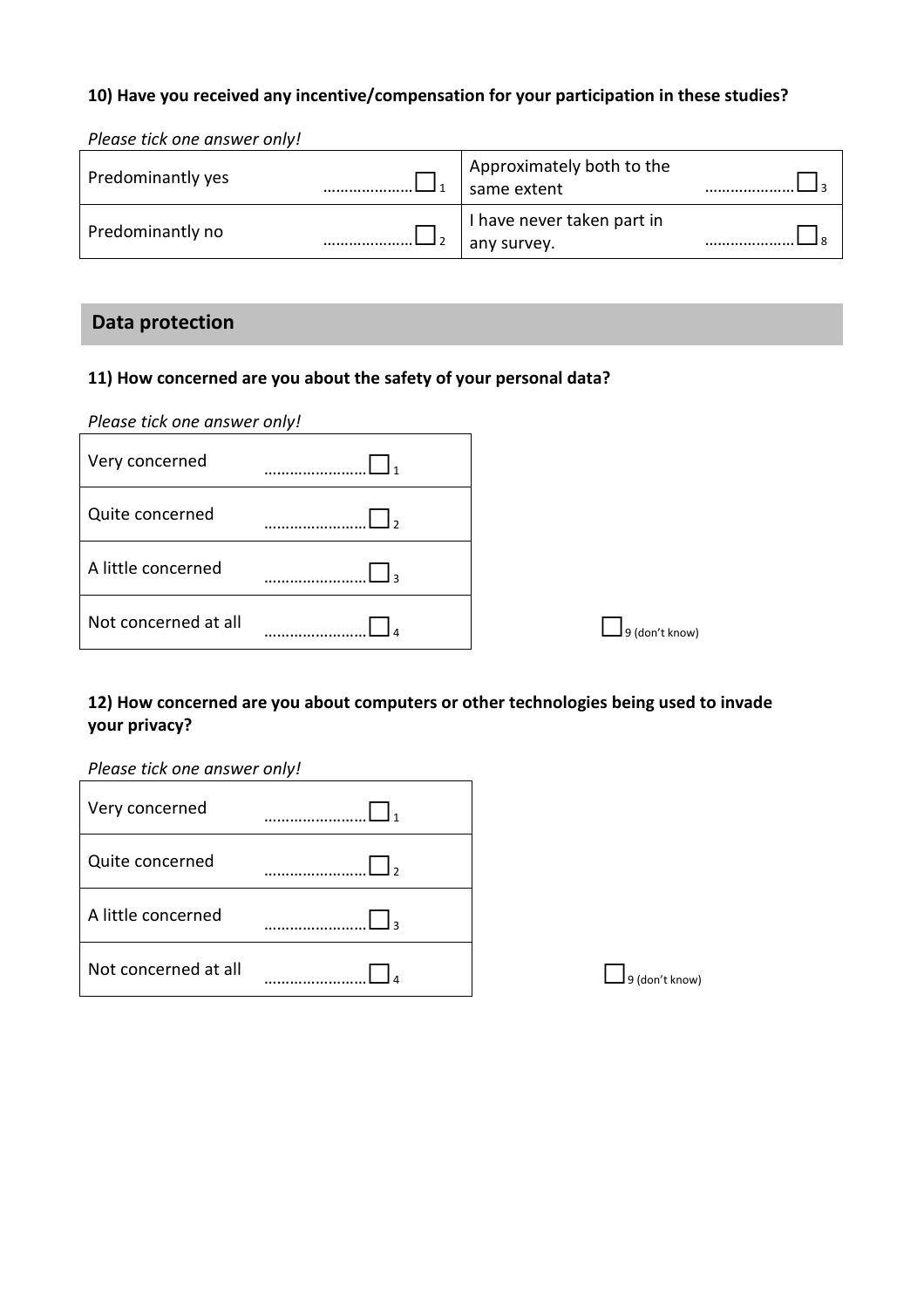## **What would you do?**

**In the following we want to ask you to imagine yourself in different hypothetical situations. What would you do if you were in one of the following situations?** 

**13) You are a respondent to a survey of [NATIONAL STATISTICAL OFFICE]. As part of this survey you are asked to provide the following pieces of information. For each of these the interviewer gives you plausible reasons why he/she needs the information.** 

| How likely is it that you would provide the<br>following information? | very<br>likely | quite<br>likely     | quite<br>unlikely   | very<br>unlikely    | don't<br>know                                     |
|-----------------------------------------------------------------------|----------------|---------------------|---------------------|---------------------|---------------------------------------------------|
| Your national social insurance number                                 | $\Box$         | $\Box$ <sub>2</sub> | $\Box$ <sub>3</sub> | $\Box$ 4            | $\vert$ 9                                         |
| Your date of birth                                                    | $\Box_1$       | $\Box$ <sub>2</sub> | $\Box$ <sub>3</sub> | $\Box$ <sub>4</sub> | $\Box$                                            |
| Your place of birth                                                   | $\Box_1$       | $\Box$ <sub>2</sub> | $\Box$ <sub>3</sub> | $\Box$              | $\Box$                                            |
| Your private telephone number                                         | $\Box_1$       | $\Box$              | $\Box$              | $\Box$              | $\Box$                                            |
| Your complete name                                                    | $\Box_1$       | $\Box$ <sub>2</sub> | $\Box$ <sub>3</sub> | $\Box$ <sub>4</sub> | $\begin{array}{c} \square \\ \square \end{array}$ |
| Your mother's maiden name                                             | $\Box_1$       | $\Box$ <sub>2</sub> | $\Box$ <sub>3</sub> | $\Box$              | $\vert$ $\vert$ q                                 |
| Your private address                                                  | $\Box_1$       | $\Box$ <sub>2</sub> | $\Box$ <sub>3</sub> | $\Box$ <sub>4</sub> | $\Box$ <sup>9</sup>                               |
| Your credit card number                                               | $\Box_1$       | $\Box$ <sub>2</sub> | $\Box$ <sub>3</sub> | $\Box$              | $\vert$ $\vert$ $\vert$                           |
| Name and address of your health insurance                             | $\Box_1$       | $\Box$ <sub>2</sub> | $\Box$ <sub>3</sub> | $\Box$              | $\Box$                                            |
| Your health insurance number                                          | $\Box_1$       | $\Box$ <sub>2</sub> | $\Box$ <sub>3</sub> | $\Box$              | $\Box$                                            |

*Please provide an answer in each row using the following scale!*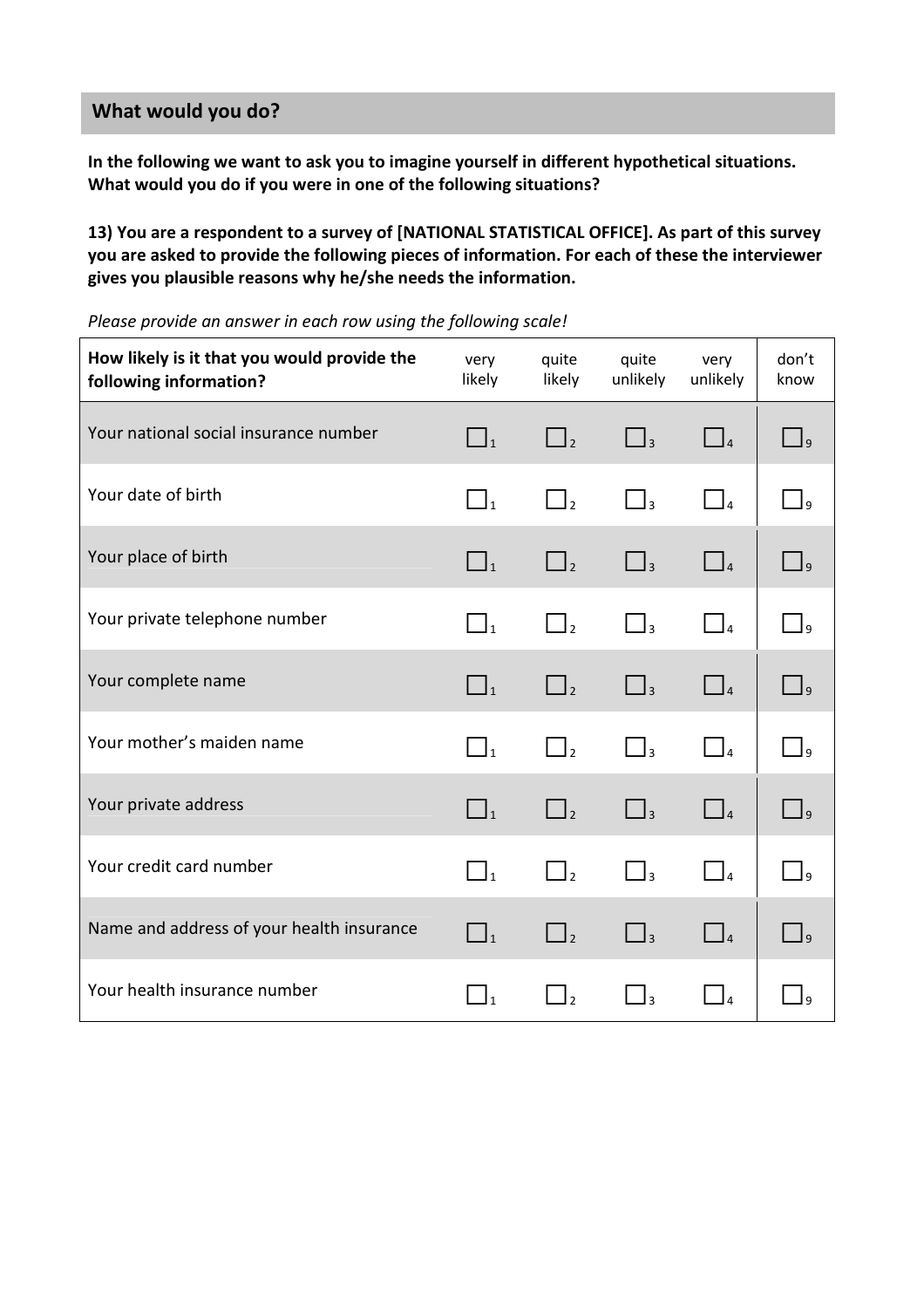### **14) In the same study you are asked to consent to the linkage of your survey data with administrative data. How likely is it that you would consent to the [NATIONAL STATISTICAL OFFICE] linking your answers with the following data sources?**

|                                                                                                             | very<br>likely      | quite<br>likely     | quite<br>unlikely   | very<br>unlikely                                            | don't<br>know           |
|-------------------------------------------------------------------------------------------------------------|---------------------|---------------------|---------------------|-------------------------------------------------------------|-------------------------|
| Your income tax assessment                                                                                  | $\Box_1$            | $\Box$              | $\Box$ <sub>3</sub> | $\begin{array}{c} \begin{array}{c} \end{array} \end{array}$ | وك                      |
| Your debts and loans                                                                                        | $\Box_1$            | $\Box$ <sub>2</sub> | $\Box$ <sub>3</sub> | $\Box$                                                      | وك                      |
| Your employment history, i.e. information<br>about previous periods of employment and<br>unemployment       | $\Box_1$            | $\Box$ <sub>2</sub> | $\Box$ <sub>3</sub> | $\Box$                                                      | $\bigcup$ q             |
| Your medical data, held by your doctors                                                                     | $\Box$ <sub>1</sub> | $\Box$              | $\Box$ 3            |                                                             | $\vert$ $\vert$ $\vert$ |
| Information about your health insurance                                                                     | $\Box_1$            | $\Box_2$            | $\Box_3$            | $\Box$                                                      | وك                      |
| Information about receipt of social security<br>benefits such as unemployment benefits or<br>social welfare |                     | $\vert$ $\vert_2$   | l٩                  |                                                             |                         |
| Information from your school files<br>(diplomas etc.)                                                       | $\mathbf{1}$        |                     | $\overline{3}$      |                                                             |                         |

*Please provide an answer in each row using the following scale!*

**15) In some of their surveys [SURVEY ORGANISATION] asks respondents to consent to have their survey data linked to the administrative data from the [ADMINISTRATIVE DATA SOURCE, E.G. SOCIAL SECURITY REGISTER]. This concerns for example additional information about [PREVIOUS PERIODS OF EMPLOYMENT, UNEMPLOYMENT AND THE PARTICIPATION IN WORK PROGRAMMES DURING UNEMPLOYMENT]. What do you think, how many of your respondents (in percent) would consent to this?** 

| $\%$                                                   | 999 (don't know) |                                      |
|--------------------------------------------------------|------------------|--------------------------------------|
| 16) Would you as a respondent agree to such a linkage? |                  |                                      |
| Yes                                                    | No               | $\textsf{\textbf{I}}$ 9 (don't know) |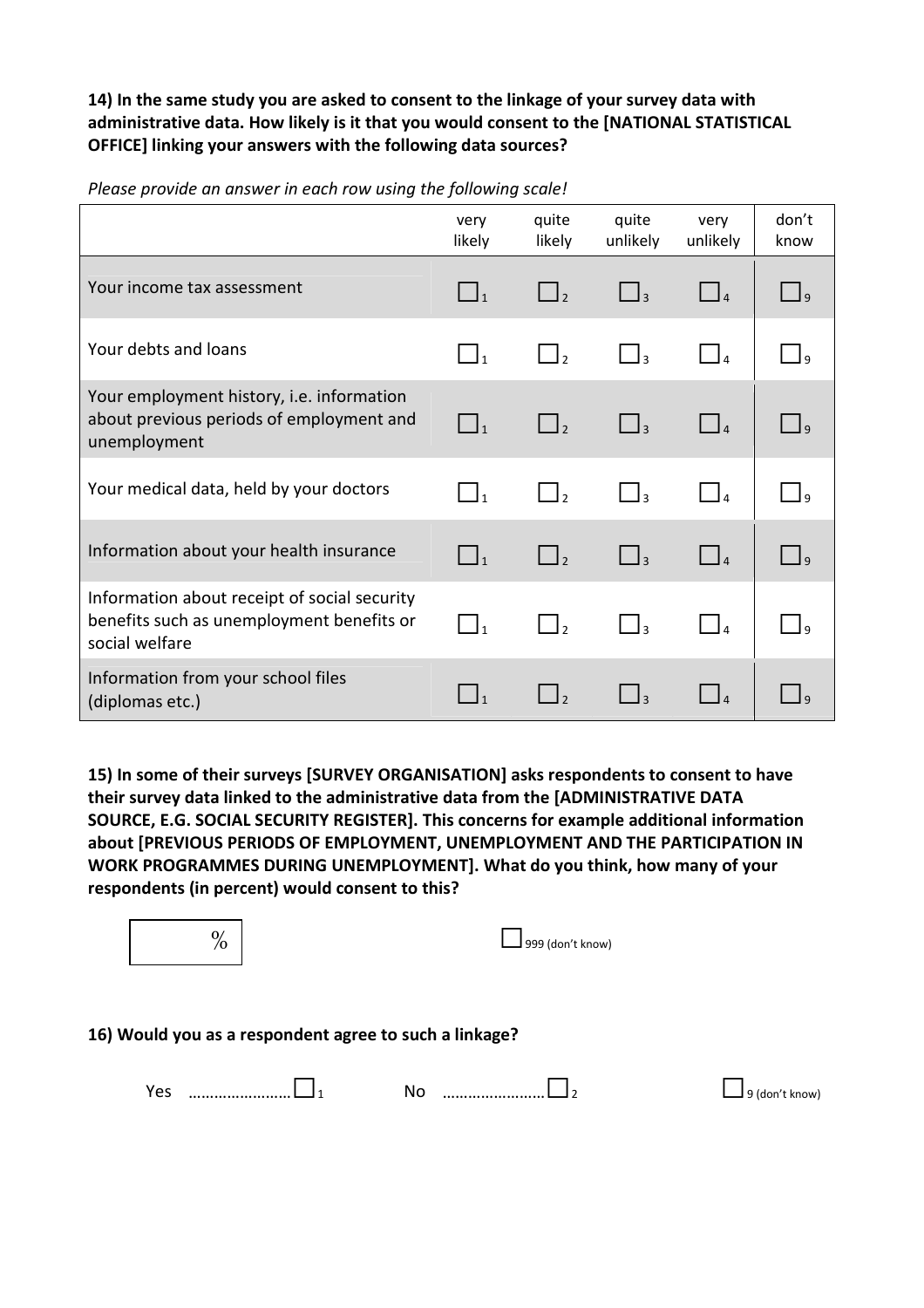## **Expectations about wave 4 of the study 50+ in Europe**

**18) Have you worked as an interviewer on previous waves of SHARE?** 

| င၁ |  |  |
|----|--|--|

| No |  |
|----|--|
|    |  |

**19) Studies vary as to whether they reward respondents for their survey participation and how much respondents receive. Please imagine that your respondents receive the following incentives.** 

*Please indicate your expectations in each row!* 

| What do you expect, which percentage of your sample persons<br>will agree to the interview, if | Expected response rate<br>in percent |  |
|------------------------------------------------------------------------------------------------|--------------------------------------|--|
| [NATIONAL SCENARIOS]                                                                           | %                                    |  |
|                                                                                                | %                                    |  |
|                                                                                                | %                                    |  |
|                                                                                                | %                                    |  |

**20) Social surveys very often ask about respondents' income. How many of your respondents (in percent) in SHARE do you expect will provide information about their income?** 



**21) In SHARE respondents are asked to consent to some physical measurements, such as blood pressure, height, waist circumference and the collection of small blood spots.** 

*Please give your expectations in each row!*

| What do you think, which percentage of your respondents will<br>consent to the following measurements? | Expected consent rate<br>in percent |
|--------------------------------------------------------------------------------------------------------|-------------------------------------|
| Measurement of blood pressure                                                                          | $\%$                                |
| Measurement of body height                                                                             | $\%$                                |
| Measurement of waist circumference                                                                     | $\%$                                |
| Collection of small blood spots                                                                        | %                                   |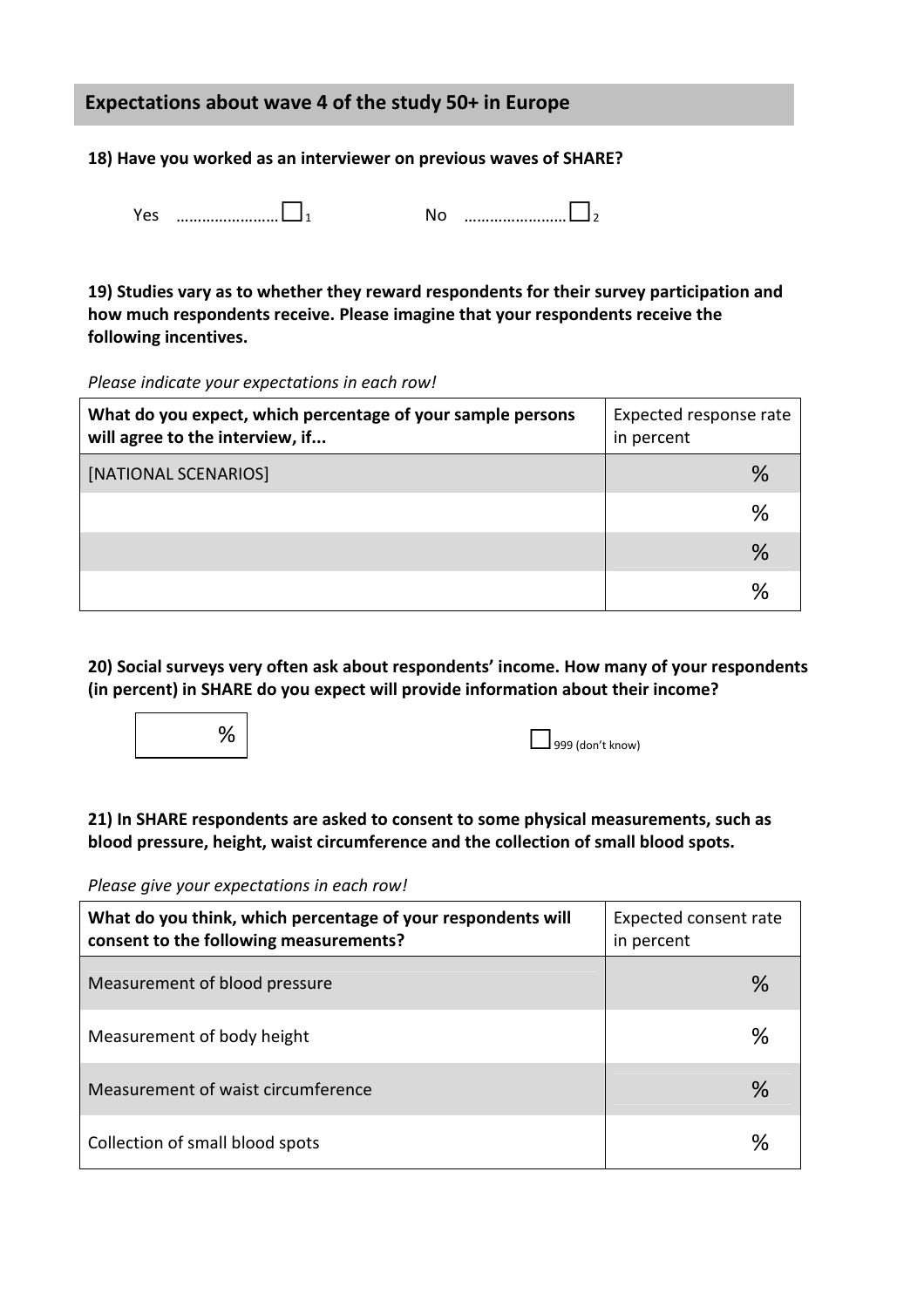## **22) Please imagine that you are a respondent to SHARE or a similar scientific study. Which measurements would you as a respondent consent to?**

*Please tick all that apply!* 

| Measurement of blood pressure      |  |
|------------------------------------|--|
| Measurement of body height         |  |
| Measurement of waist circumference |  |
| Collection of small blood spots    |  |

## **23) Do you personally have experience with measuring blood sugar levels, either because you or someone you know has diabetes?**

| 'es |  |  |
|-----|--|--|

### **24) Do you donate blood?**

| Please tick one answer only! |                                   |  |
|------------------------------|-----------------------------------|--|
| Yes, regularly               | No, not anymore                   |  |
| Yes, occasionally            | No, I have never<br>donated blood |  |

## **Personal details**

**25) Are you male or female?** 

Male ……………………□<sup>1</sup> Female ..…………………□<sup>2</sup>

**26) In which year were you born?** 

Year of birth: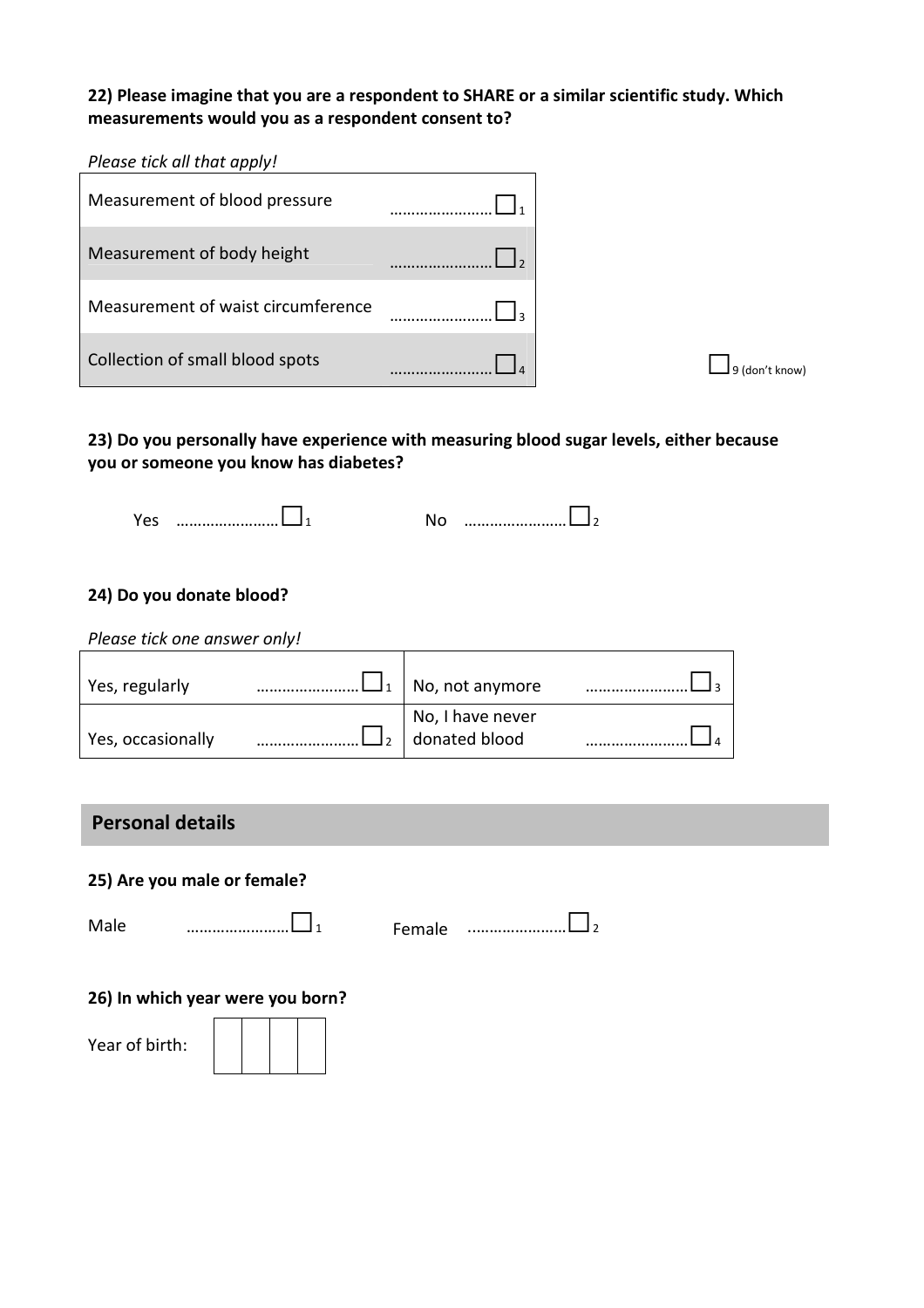| 27) Do you use social networks in the internet like Facebook, Myspace or Twitter? |                                                   |  |  |
|-----------------------------------------------------------------------------------|---------------------------------------------------|--|--|
| Yes                                                                               | No                                                |  |  |
| 28) Do you use the internet for online-banking?                                   |                                                   |  |  |
| Yes                                                                               | $\overline{\text{No}}$ and $\overline{\text{No}}$ |  |  |
| 29) Do you hold the [COUNTRY'S] citizenship?                                      |                                                   |  |  |
|                                                                                   | No                                                |  |  |

## **30) Please state whether you, your mother and your father were born in [COUNTRY].**

|              | Yes | No  |                |
|--------------|-----|-----|----------------|
| You yourself |     | I۰  | 9 (don't know) |
| Your mother  |     | l ر | 9 (don't know) |
| Your father  |     |     | 9 (don't know) |

## **31) Apart from your job as an interviewer do you have any other job? Are you...**

#### *Please tick all that apply!*

| full-time employed                                    |              | retired           |  |
|-------------------------------------------------------|--------------|-------------------|--|
| part-time employed                                    | $\mathsf{L}$ | on parental leave |  |
| [COUNTRY SPECIFIC]                                    |              | a homemaker       |  |
| in vocational training or<br>occupational re-training |              | a student         |  |
| unemployed                                            |              | other             |  |
| [COUNTRY SPECIFIC]                                    |              | none of these     |  |